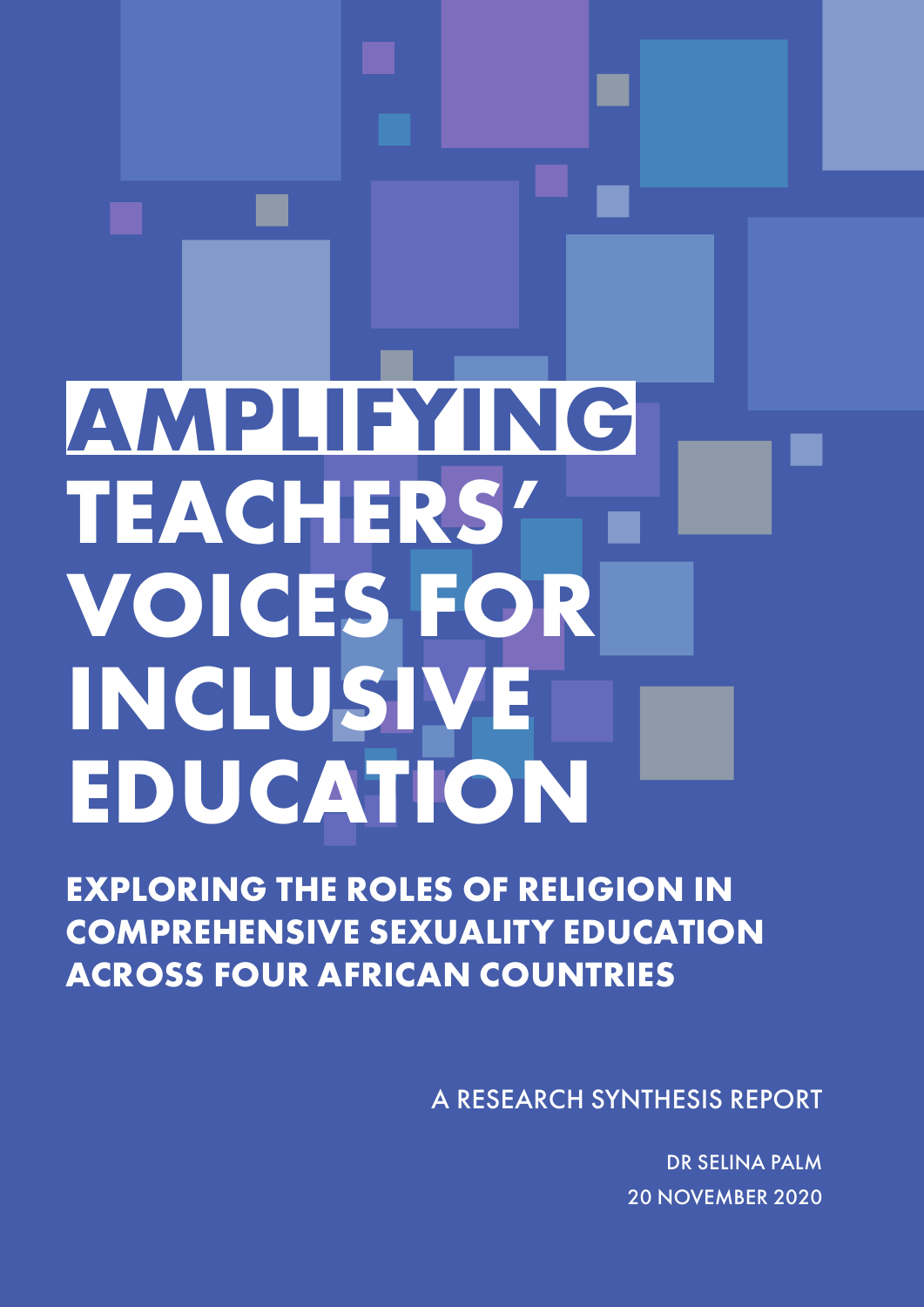

Author: Dr Selina Palm, Independent Researcher, selinapalm@hotmail.com.

Suggested Citation: Palm, S. 2020. *Amplifying Teachers Voices for inclusive education: Exploring the roles of religion in comprehensive sexuality education across four African Countries*. South Africa: Inclusive and Affirming Ministries

About the Author: Selina Palm holds a PhD in Theology and Development from the University of Kwa Zulu Natal, South Africa as well as a number of post-graduate qualifications in interdisciplinary human rights, development and in systematic theological ethics. She has over 15 years' hands on experience as a senior development practitioner across Sub-Saharan Africa with a focus on participatory approaches to HIV & AIDS, child rights and vulnerable groups. She currently works as a senior researcher across the intersections of religion and violence and has published widely on gendered, sexual and child violences. She is also a lay leader in her church in Cape Town with a focus on social justice and youth pedagogies and she is a trained gender and human sexuality facilitator.

#### ACKNOWLEDGMENTS

This report would not have been possible without the support of the principal research partner, the *South African Human Research Sciences Council*, and active participation of the 16 teachers and participating schools in four countries to whom we are deeply grateful as well as IAM's regional partners who conducted the interviews; *Tulinam* in Nambia, *The Matrix Support Group i*n Lesotho and the *Centre for the Development of People (CEDEP*) in Malawi as well as other intended partners in countries where this research was unfortunately unable to be completed due to constraints. Thanks go to all the in-country Departments of Education who approved the ethics and research. Finally, thanks go to *Inclusive and Affirming Ministries* for facilitating this research study and carrying out the research in South Africa, especially Marlow Newman-Valentine who oversaw the project.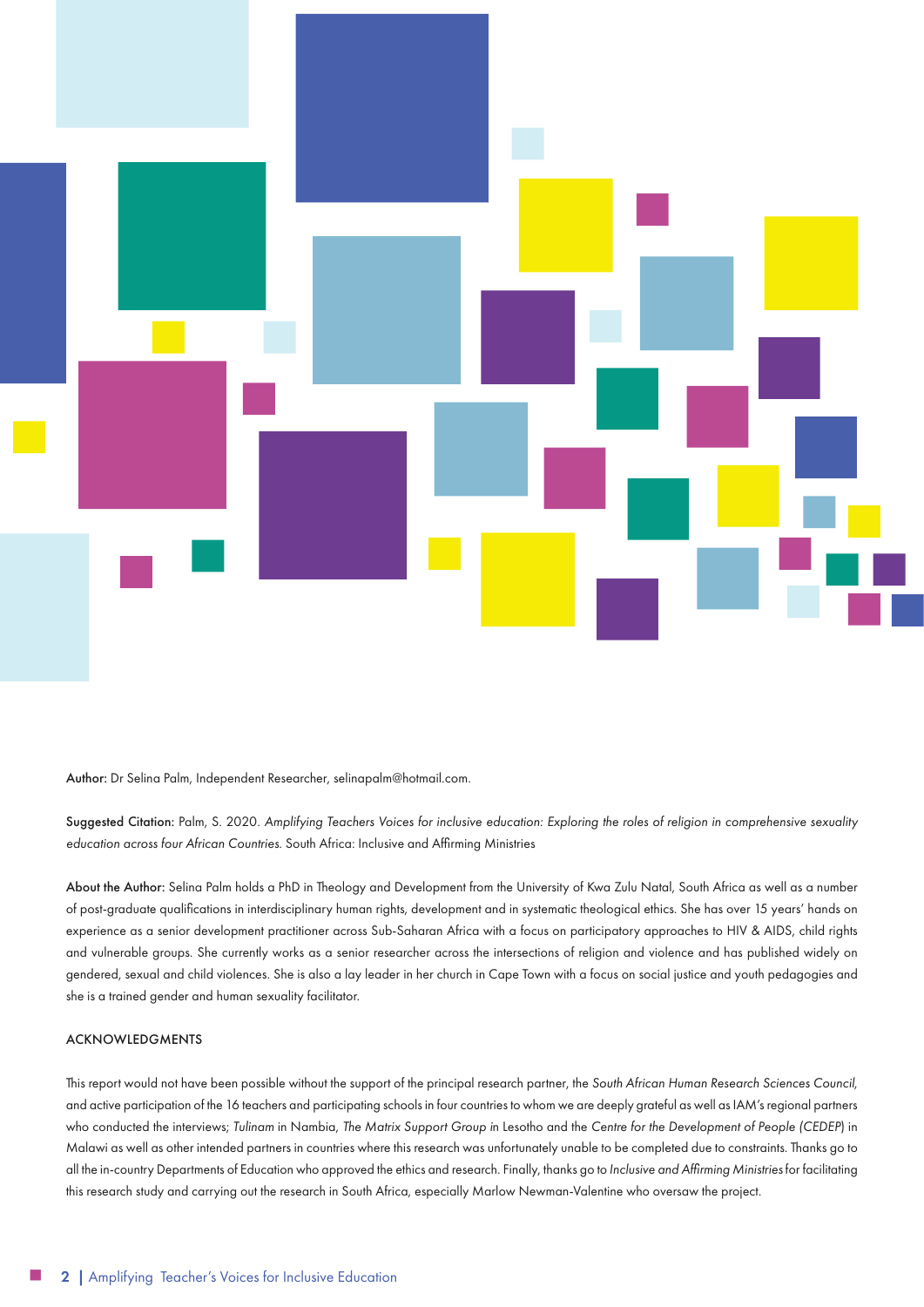### **Contents**

|                          | <b>ABBREVIATIONS</b>                                     |                                                                        | 3  |
|--------------------------|----------------------------------------------------------|------------------------------------------------------------------------|----|
| <b>CONTENTS</b>          |                                                          |                                                                        | 4  |
| <b>EXECUTIVE SUMMARY</b> |                                                          |                                                                        | 5  |
| $\mathbf{1}$ .           | <b>INTRODUCTION AND METHODOLOGY</b>                      |                                                                        |    |
| 2.                       |                                                          | <b>RESEARCH BACKGROUND</b>                                             | 9  |
| 3.                       | UNPACKING THE SUITCASE OF COMPREHENSIVE SEXUAL EDUCATION |                                                                        |    |
|                          | 3.1.                                                     | How do teachers understand CSE and its key focus areas and methodology | 30 |
|                          | 3.2.                                                     | Why does CSE matter?                                                   | 32 |
|                          | 3.3.                                                     | Is CSE seen by teachers as relevant to their specific context          | 32 |
|                          | 3.4.                                                     | How is CSE being received by various stakeholders                      | 35 |
|                          | 3.5.                                                     | Challenges, resistance or backlash around CSE                          | 37 |
|                          | 3.6.                                                     | Do teachers feel properly equipped to deliver CSE in their context     | 38 |
|                          | 3.7.                                                     | What impact is CSE having?                                             | 42 |
| $\boldsymbol{A}$ .       | THE ROLE OF RELIGION AND FAITH IN CSE                    |                                                                        | 42 |
|                          | 4.1.                                                     | Exploring the negative roles of religion in CSE                        | 42 |
|                          | 4.2.                                                     | Exploring the positive possibilities of religion on CSE                | 42 |
| 5.                       | SRH SUPPORT AND REFERRALS (INCLUDING SOGIE SUPPORT)      |                                                                        | 42 |
|                          | 5.1.                                                     | Learners access to support and referral services                       | 42 |
|                          | 5.2.                                                     | SOGIE learner support                                                  | 42 |
| 6.                       | <b>CONCLUDING DISCUSSION</b>                             |                                                                        | 42 |
| 7.                       | 42<br><b>SELECTED REFERENCES</b>                         |                                                                        |    |
| 8.                       | <b>SELECTED APPENDICES</b>                               |                                                                        | 42 |
|                          | 8.1.                                                     | Appendix 1 - Interview Guide                                           | 42 |

## **Abbreviations**

| <b>AIDS</b>   | Acquired Immuno-Deficiency Syndrome                 |
|---------------|-----------------------------------------------------|
| <b>CSE</b>    | <b>Comprehensive Sexuality Education</b>            |
| <b>FBO</b>    | Faith-Based Organisation                            |
| GBV           | <b>Gender-Based Violence</b>                        |
| <b>HIV</b>    | Human Immuno-Deficiency Virus                       |
| <b>HSRC</b>   | Human Sciences Research Council                     |
| <b>IAM</b>    | Inclusive and Affirming Ministries                  |
| KII           | Key Informant Interviews                            |
| <b>LGBTIQ</b> | Lesbian, Gay, Bisexual, Trans, Intersex, Queer      |
| LS.           | Life Skills/Orientation                             |
| MoE           | Ministry of Education                               |
| <b>NGO</b>    | Non-Governmental Organisation                       |
| SADC          | Southern Africa Development Community               |
| <b>SOGIE</b>  | Sexual Orientation & Gender Identity and Expression |
| $SRH(+R)$     | Sexual and Reproductive Health (and Rights)         |
| VAC           | Violence against Children                           |
|               |                                                     |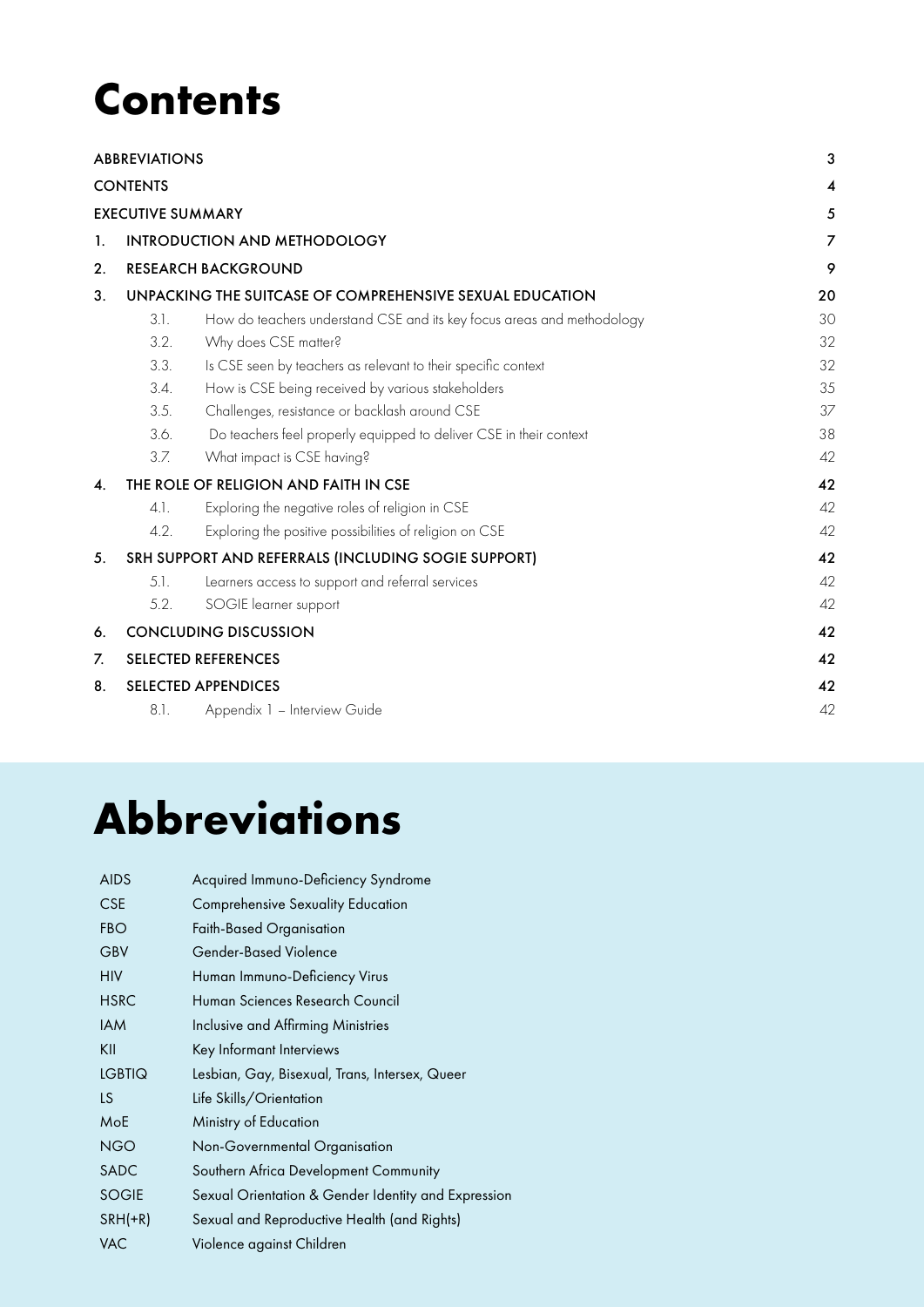### <span id="page-3-0"></span>**Executive Summary**

This research synthesis report documents selected insights and lessons learned from high school teachers across South Africa, Malawi, Lesotho and Namibia who are involved in teaching or supporting Comprehensive Sexuality Education (CSE) in their local schools. It offers insights emerging from their practice on which activism for change can build. It has an emphasis on the visibility of "queer" learners but insists that gender and sexual minorities must not be treated as "special" cases or victimised, othered or singled-out through the teaching of CSE. An inclusive approach requires visibility and honest, robust engagement about human sexuality by not leaving any bodies behind. This report explores the understanding, reception and impact of CSE in SADC member state secondary schools and the role of religion and faith around this through the perceptions of 16 teachers within 16 government schools as well as two IAM school workers. Due to the small sample size, it does not claim that they are representative of schools across the regions but that their experiences may resonate with other teachers. It showcases the voices of teachers to show their potential and commitment and surfaces their embodied experiences as a form of practice-based knowledge (Palm & Clowes 2019) to develop a broad evidence base for gender-based violence prevention alongside grassroots practitioners.

The overarching research question which guided this study with the regional partners is: How does religion and faith impact the implementation (teaching and learning) of Comprehensive Sexuality Education (CSE) at high schools? Are learners referred to appropriate Sexual Reproductive Health (SRH) services where necessary?

However, in exploring this question with CSE teachers, a range of other useful insights with regard to how CSE is understood as relevant, impactful and facing challenges by them were also collected and are included also.

This research report provides a synthesis of the study findings. The study employed a qualitative methodology to ask local incountry partners to use key informant interviews to explore the perceptions of 16 teachers around CSE and religion with a particular, but not exclusive, focus on SOGIE learners. Dr Palm then carried out an inductive thematic analysis of the data using Atlsa.ti8, a globally recognised gold standard technology for qualitative analysis and used these findings as the basis for writing this synthesis report. A large number of direct quotes were included to enable the teachers voices to shine through. The report is structured in three main data sections. It focuses on teachers impressions of CSE in Section 2, their views on the perceived roles of religion, positive and negative, in CSE in Section 3 and in Section 4 it looks at SOGIE learner support as well as referral systems around SRH and sexuality for learners. Section 5 concludes with a brief discussion of these data findings and flags some trends and concerns as well as some top tips emerging for future consideration.

The report highlights six ways highlighted by teachers in which religion has and is still often been playing a negative role in relation to school based CSE, namely resistance by learners, parental concerns, repressive school policies, a public backlash by many faith institutions and as a result conflicting messages for learners from their home, school and faith spaces. At the heart of these negative roles sits literalist and exclusivist interpretations of faith and its sacred texts and traditions being used to reinforce taboos on new generations.

In its place teachers offer six positive possibilities for the role of religion that are being nurtured in small ways, often by the teachers themselves but that need acceleration, namely the developing positive theologies of inclusion and diversity, the reinterpretation of harmful sacred texts at community level, a commitment to 'do unto others' and intersectional forms of inclusion that can generate practical action for safe spaces in schools, with NGOs helping to capacitating people of faith to become champions of change as part of their faith.

It offers peer learning for other teachers in the region and provides a small contribution to an evidence base for programme implementation for the future. Much global work on SRH and GBV has been done to date through a hetero-normative lens. This report offers an important contribution to the Schools Out project by drawing attention on the specific needs of SOGIE learners especially in relation to religious narratives. Harmful beliefs still shape their realities in schools today. For SADC countries who have made a public commitment to deliver CSE in their schools, it offers insights as to gaps between formal curriculum and practice in the field.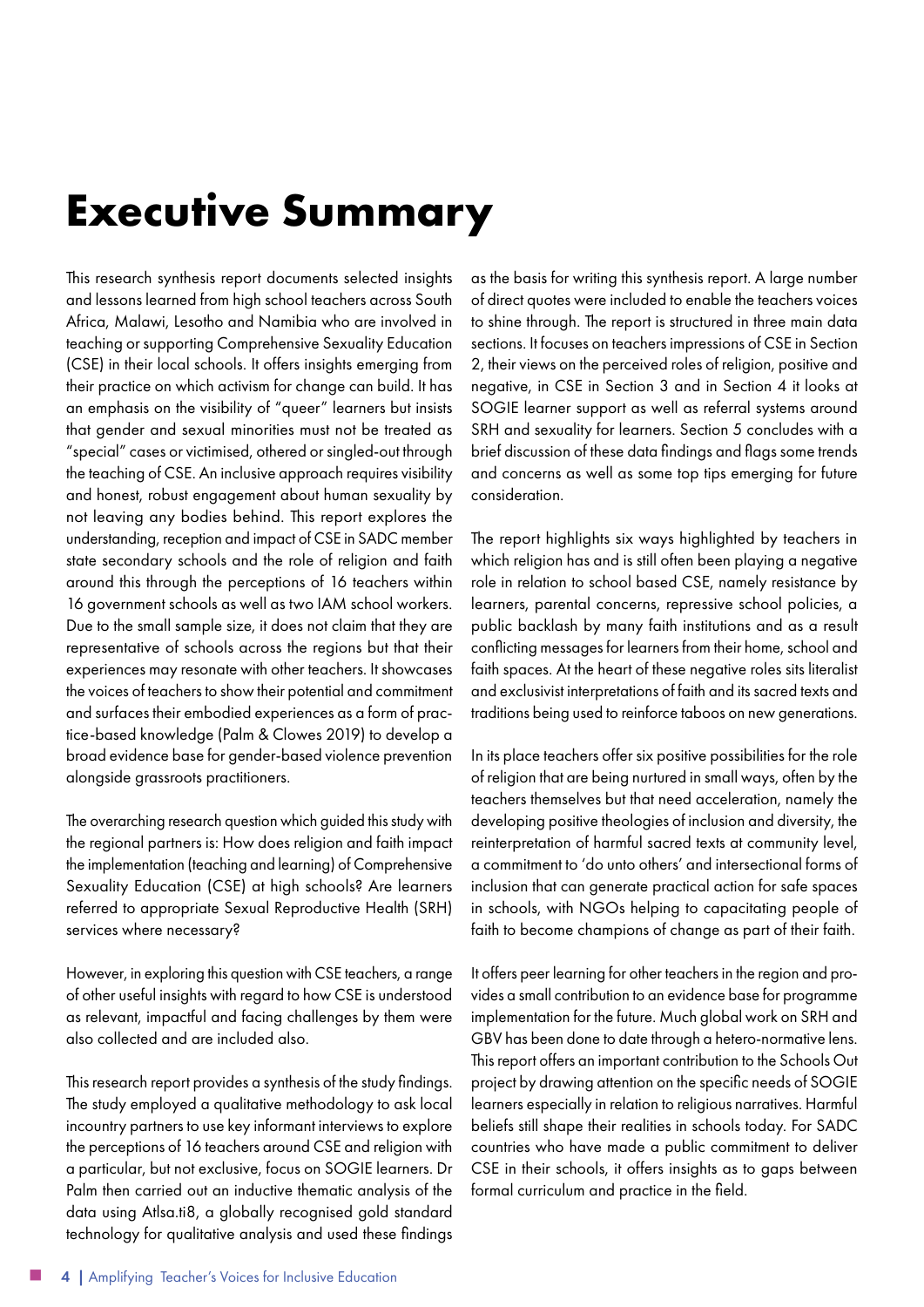<span id="page-4-0"></span>

1. Introduction and Methodology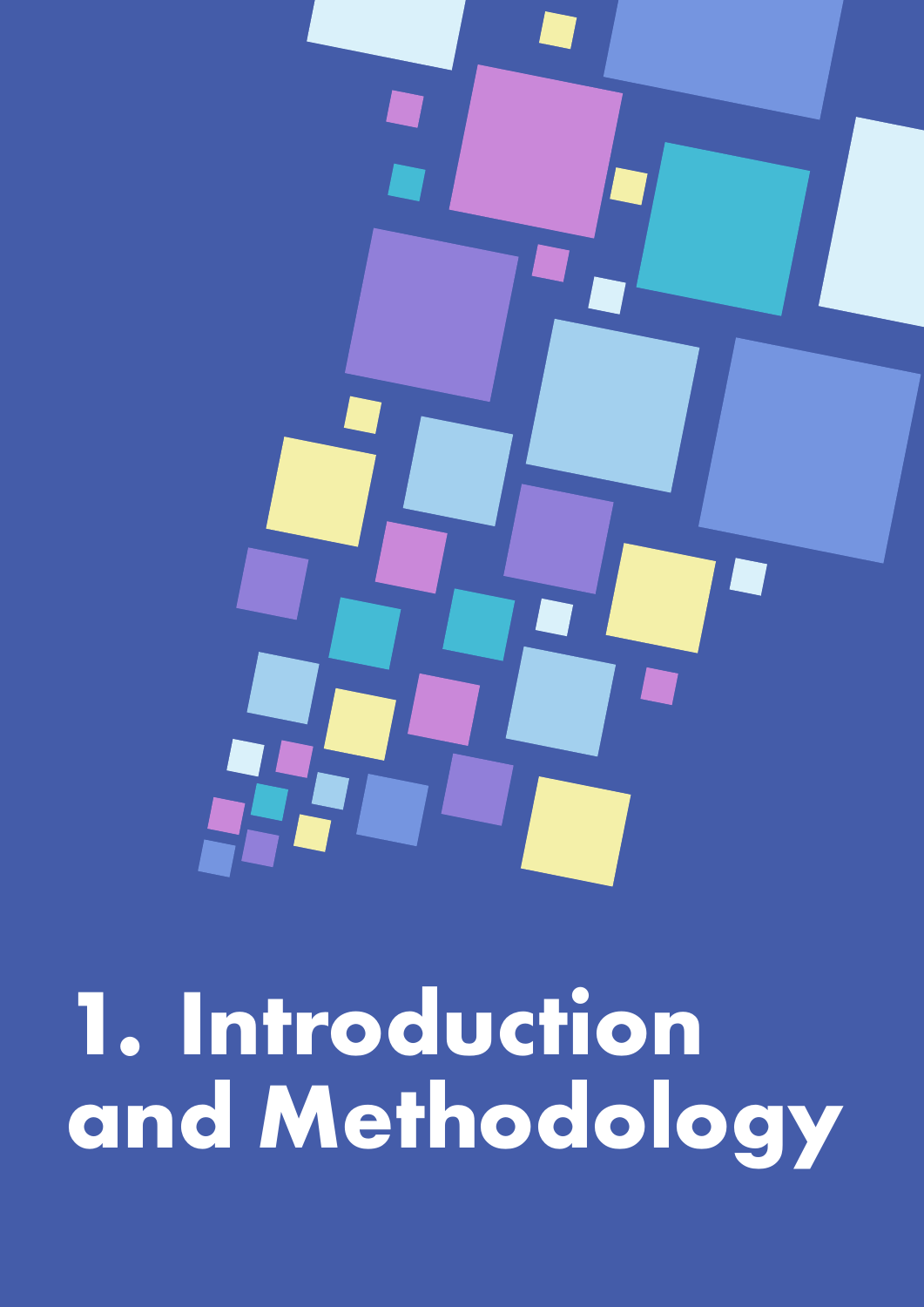This research report provides a synthesis of insights and lessons learned from a research study with high school teachers from both Christian and state schools across South Africa, Malawi, Lesotho and Namibia who are involved in teaching or supporting Comprehensive Sexuality Education (CSE) in their schools. It offers insights emerging from their lived experience on which activism for change can build. It has an emphasis on the visibility of "queer" learners but also is grounded on the assumption that gender and sexual minorities must not be treated as "special" cases or victimised, othered or singled-out through the teaching of CSE. An inclusive approach requires visibility and honest, robust engagement about human sexuality by not leaving any bodies behind. This report explores CSE in SADC member state high schools and the role of religion and faith around this through the perceptions of 16 teachers all within 16 different secondary schools. Due to this small sample size, it does not claim that these insights are representative of schools across these regions but offers a lens into their embodied experiences which may resonate with other teachers. It showcases the voices of teachers to show their commitment to this task and as a form of practice-based knowledge (Palm & Clowes 2019) enabling context-specific knowledge to emerge that is embedded in their realities.

This study formed part of a wider two-year *School's Out* project implemented by the *HSRC* on creating safer inclusive school environments for learners around SRH support in East and Southern Africa. The research question which guided this specific study is: *How does religion and faith impact the implementation (teaching and learning) of Comprehensive Sexuality Education (CSE) at high schools? Are learners referred to appropriate Sexual Reproductive Health (SRH) services where necessary?* In exploring this question with CSE teachers, insights on how CSE is understood as relevant, impactful and facing challenges were collected and are included as part of this report. The study has a focus in certain questions on the experiences of SOGIE learners, whose needs are often ignored or unmet and who can face heightened risks of gender or sexuality related stigma, discrimination, bullying or violence. By amplifying SOGIE learners SRHR needs and challenges, the greater need is also addressed in ways that are not at the expense of other learners needs. This offers a corrective contribution to research on CSE which still tends towards a heteronormative lens.

The study used a qualitative methodology and focused on the collection and analysis of primary data through eighteen semi-structured key informant interviews (KIIs) with high school (primarily life skills) teachers in local secondary schools across four countries. International ethical clearance for the study was received in 2020 across in-country education departments. *Inclusive and Affirming Ministries (IAM)* carried out the interviews in South Africa while their regional partners took the lead in-country to carry out the interviews elsewhere as part of a partnership with the HSRC. Pseudonyms are used for all participants. Interviews were recorded and transcribed. Coding and inductive thematic analysis of the data was carried out by Dr Palm using Atlas.ti8 software, a global gold standard technology for qualitative analysis and forms the basis of this synthesis report.

There were some limitations to this study. First, it is a small study with only 18 interviews. Originally seven countries across the SADC region had been identified with a wider set of research activities also planned, but due to COVID-19 realities in 2020, many of these had to be cancelled. In the end only four countries were able to do interviews and most of these took place using online formats. Only English-speaking participants were interviewed and the sample of teachers per country also varied considerably, from eight in Malawi to just two in Namibia. Resistance to the study was also encountered due to CSE often not being fully understood in-country resulting in delayed ethics approvals, and resistance from school principals to agree to teachers participating. Although their governments are signatories to the SADC inclusion of CSE in the life skills/orientation curriculum, a lack of political will to implement also shaped resistance to this research.

The report is structured in three main sections that reflect the impressions of the teachers interviewed. It gives some framing background in Section 1 and then focuses on the understanding, relevance, reception, challenges and impact of CSE in Section 2, the perceived roles, positive and negative, played by religion and faith in CSE in Section 4 and the realities of learner support and referral systems for learners in Section 4. Section 5 concludes with a brief discussion of these findings and a number of key insights to take forwards.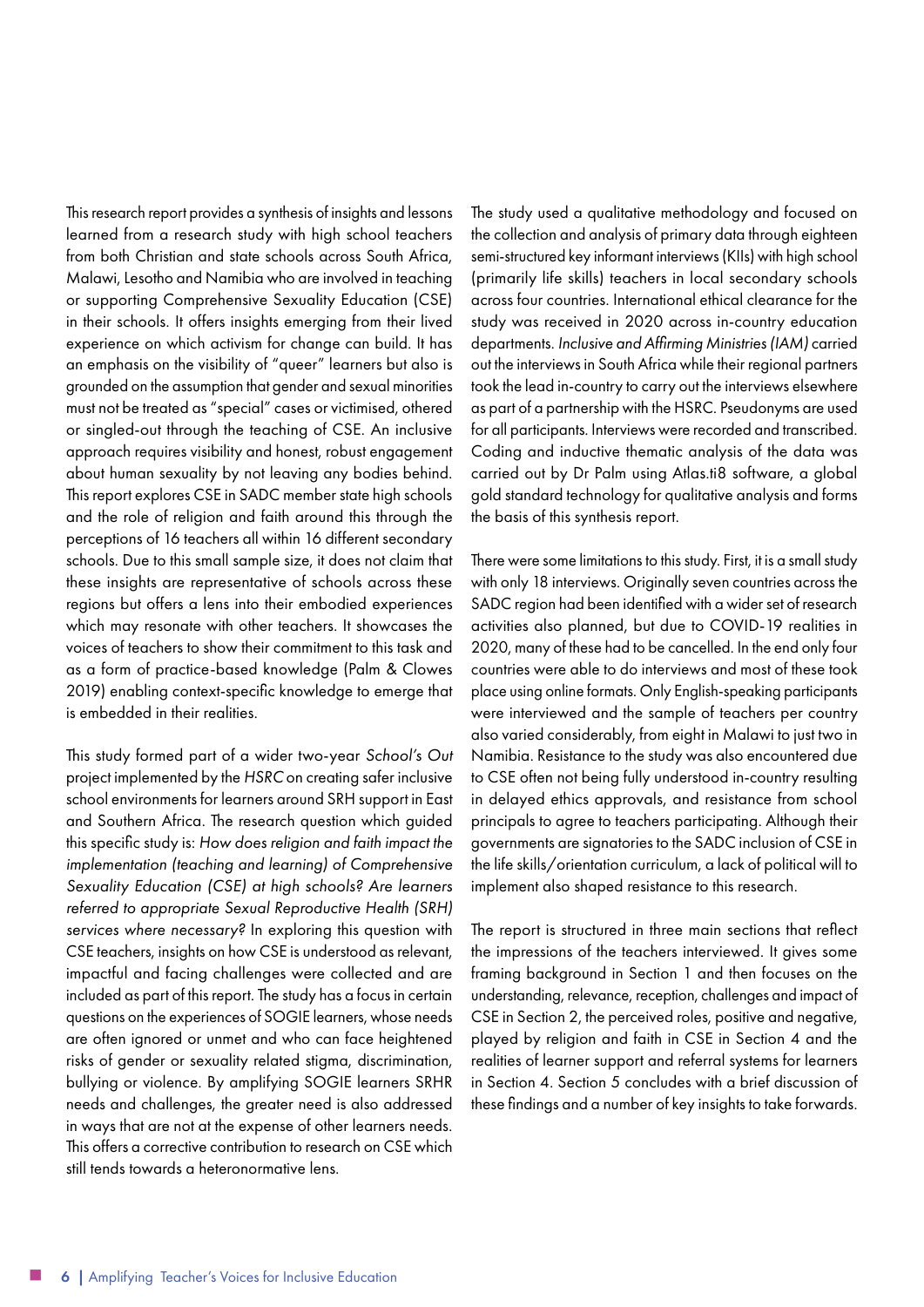# <span id="page-6-0"></span>2. Research<br>Background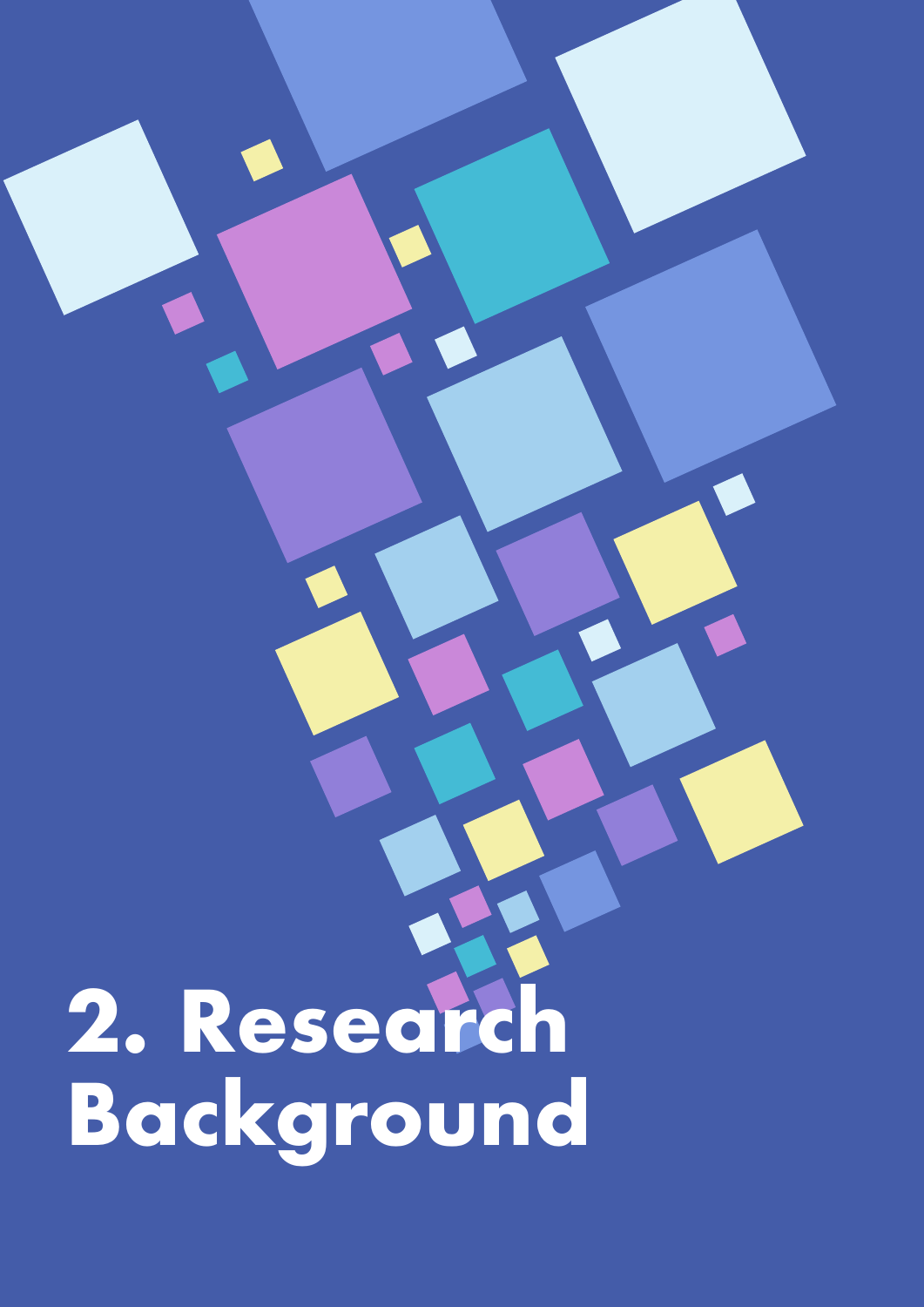According to global research, "Comprehensive sexuality education promotes the right of adolescents to receive education about their bodies, relationships, and sexuality by equipping them with skills, attitudes, values, and knowledge needed to determine and enjoy their own sexuality" (IPPFa, 2019:3). Since 1994, sexuality education has been expanded to include addressing gender-based violence and inequalities. One of its roles is in tackling harmful gender norms and inequitable relationships (IPPFb, 2019) This time of life is identified as a key stage where violence related to gender roles and intimate partners can be addressed and it therefore has significant implications for both GBV and for SOGIE learners. However, SRH has historically been engaged through a binary lens and this can still also be perpetuated in much GBV work. These issues need to be intersectionally linked so that gender and sexual violence against all bodies is engaged.

Increasingly *a gender-transformative approach* is recommended (IPPF 2019b) which aims to restructure gender relations in way that are more equitable and includes paying specific attention to current and desired power dynamics within classrooms, school and wider society as well as access to youth friendly referral services as a right. Increasingly, CSE is seen as offering pathways for prevention strategy for IPV with strong girls empowerment agenda. While this is important, without care, it runs the danger of heteronormative bias – identified as a concern in wider GBV research (Jewkes et al, 2020). Methods of teaching recommended for CSE includes the use of participatory techniques, enabling a reflexive process by students including *the questioning of social norms*, especially those related to gender, sexuality and violence. Guided critical reflection on their own beliefs about violence and increased ability to identify violence around them can shape behaviour change around patterns of GBV. (IPPF 2019b, 2019c) This requires skilled health educators specifically equipped in these methods as well as in content (IPPFc, 2019). The involvement of adolescents in program design stages is also seen as vital. Resistance to CSE by educational staff, family members and religious voices is a concern and needs careful strategies of sensitization (IPPFc, 2019)

At the same time, a global research agenda has emerged regarding safe, child friendly, rights respecting schools (UNICEF 2014) One significant aspect tackles school related sexual and gender based violence with global initiatives focused on early adolescence and safe schools (Parkes et al, 2015. Connecting discussions about CSE with these 'whole of school' approaches offer a more holistic response and ensures that SOGIE learner needs receive attention across all initiatives to end violence against children, GBV and supporting a safe school environment for all teachers and learners. CSE discussions require an *ecological approach* which involves all stakeholders both within the school and into the community (IPPFc, 2019).

In 2013, a regional accountability framework driven by UN agencies led to formal Ministerial commitments across ten East and Southern African countries around CSE and SRH services for adolescents (SADC, 2015). In the light of this a SADC strategy for 2019-2030 has been developed with specific targets (SACD 2018). However, there remain concerning silences around SOGIE learners (Starrs et al, 2018). Most SADC states have a secular legislative framework for schools with CSE formally part of the approved state curriculum. This offers opportunities on which to build. However, a concerning gap remains between theory and grassroots practice (UNFPA 2015). Resistance to CSE from various educationalists and parents have led to challenges and calls to scrap amendments and lesson plans. Much of this backlash is fuelled by a moral veneer of religious concern fueled by conservative faith-based media (Naidoo, 2020) which needs to be countered by other faith voices and research. Research in this region has explored how faith does violence to LGBTIQ+ persons and creates patterns of social exclusion (Gevissier, 2016, West et al, 2016, Kuravilla, 2018). At the same time progressive theological alternatives offer inclusive alternatives (Palm 2019, West et al 2016, Hadebe et al, 2016, Gunda, 2017) Religious actors hold considerable moral power and authority in these countries, influencing social norms, beliefs and behaviours and holding roles in health and education. Theologies of inclusion need to be applied in practice if faith is not to remain ambivalent in ending violence against all children (Palm & Eyber 2019). LGBTIQ+ children remain a gap in most faith responses. If progress on SRHR for all is to be amplified (Starrs et al, 2018), religious resistance to CSE must be engaged and its positive spiritual capital nurtured.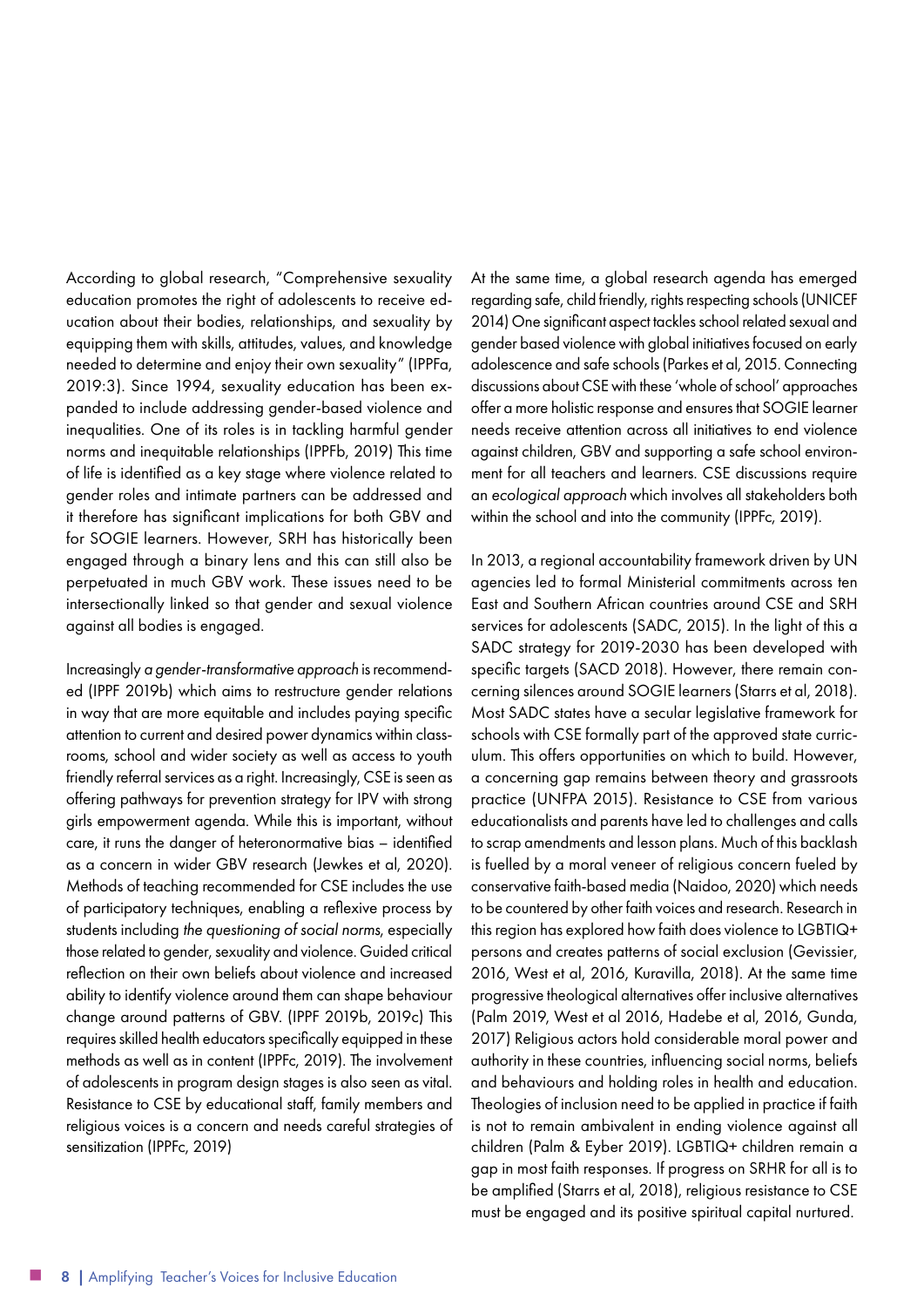<span id="page-8-0"></span>3. Unpacking<br>the Suitcase of Comprehensive Sexual Education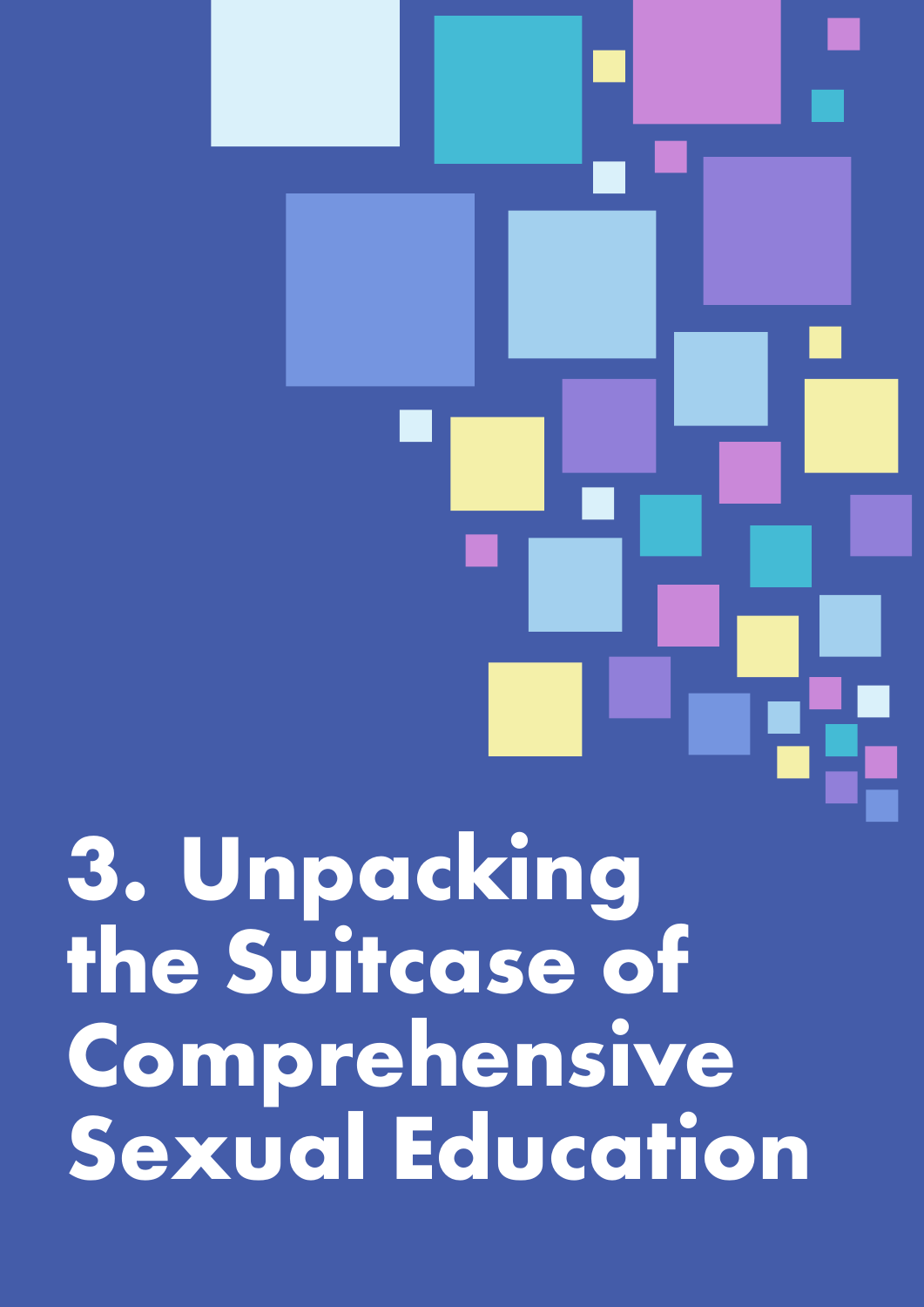#### 3.1. How do teachers understand CSE and its key focus areas and methodology

The teachers interviewed (henceforth 'the teachers') all see CSE as a vital, skills-based discipline tied to real life issues, learners' changing bodies, personal decisions and values and how to treat each other. It is often situated under the wider topic of Life Skills/Orientation (LS) also new in some countries. Many SADC countries have new CSE curricula that is being brought in while an old one is being phased out with some resistance seen, especially from religious groups. The new approach creates opportunities for conversation if the teacher is willing and equipped and focuses on relationships between students, and in society to explore problem solving, practical dilemmas, subjective choices and sexuality, not the biological basics of sex alone:

*CSE contributes to, and involves equipping young people with knowledge, skills, and learnings… education preparation for their sexual lives and what CSE does to equip young people with the necessary information with sexual education so that they can be free from questions, abuse and exploitation, unintended pregnancy, STI's and HIV also (Teacher 1, Namibia).*

Specific focus areas mentioned by the teachers as part of CSE included: Sex, reproductive health, nutrition, blood donation, contraception, sexuality, sexual rights, HIV, STIs, puberty and bodily stages of life, becoming adults, healthy and abusive relationships, teenage pregnancy, intergenerational sex and GBV as well as wider lifeskills themes such as self-respect, identity, awareness, esteem and personal development, drugs, weapons, mental health as well as career advice. One teacher noted that "*these priority areas allow learners to learn about different issues now affecting their life and how to deal with that. What are the consequences of this issue and how to deal with it or what to do if they become victims*" *(Teacher 1, Namibia).*

The holistic development of the person was stressed here, to become a good citizen with good values and develop responsible ways of behaving. Rights and freedoms form part of this lifeskills subject and enable issues to intersect in ways they don't when some of the separate topics are covered under other disciplines:

*Life skills is more about not looking at the other person as just being female but…human rights...to respect and see the other person as being important not just as a sexual object (Teacher 1, Malawi)*

Secondary school CSE curriculums covers a five year period and deepen over that time. It aspires to go beyond providing knowledge only to include character formation also. Its success is therefore to be partly measured in the behaviour change of learners and the creation of safe, inclusive spaces for education:

*(W)e are speaking about HIV, puberty, healthy relationships and how to recognise toxic, or harmful ones…we are speaking about safe sex practices, contraception, abstinence…being an educator, and on moral grounds obviously we're going to preach abstinence first, and then protection methods, STI's… the last one that I was thinking of, and the one that lies very close to my heart is of inclusivity and creating safer space for all our children, all our educators at school. School should be a safe haven for everybody, and at the moment that is not what I can say. (Teacher 1, South Africa)*

Some teachers in South Africa and Malawi suggest that CSE is still failing to be comprehensive, even in its new forms as it was not all inclusive and left out important details around SOGIE identity. One teacher notes:

*only certain elements are being discussed or covered. As a queer teacher body myself, I would know even better because there are many different layers to gender identity and sexual orientation or sexuality, and it is not as rigid and black and white as what the education system is currently trying to portray,…content is only referring to the historical cis-gender identity or heteronormative identity of male, female, there's absolutely nothing that even alludes to alternatives (Teacher 2, South Africa)*

Others from Namibia and Lesotho felt that sexual orientation was included adequately in their curriculums although some teachers may leave out these components in practice. One teacher saw LGBTI+ issues as being a specific focus in CSE for the future needing teachers to be equipped to engage learner questions:

*Key areas are sexuality, sexual rights and gender-based discrimination. The focus now is on LGBTI people; they should be included in our understanding of gender so they feel more welcome in society. Learners should learn more about these identities to alleviate discrimination (Teacher 2, Lesotho)*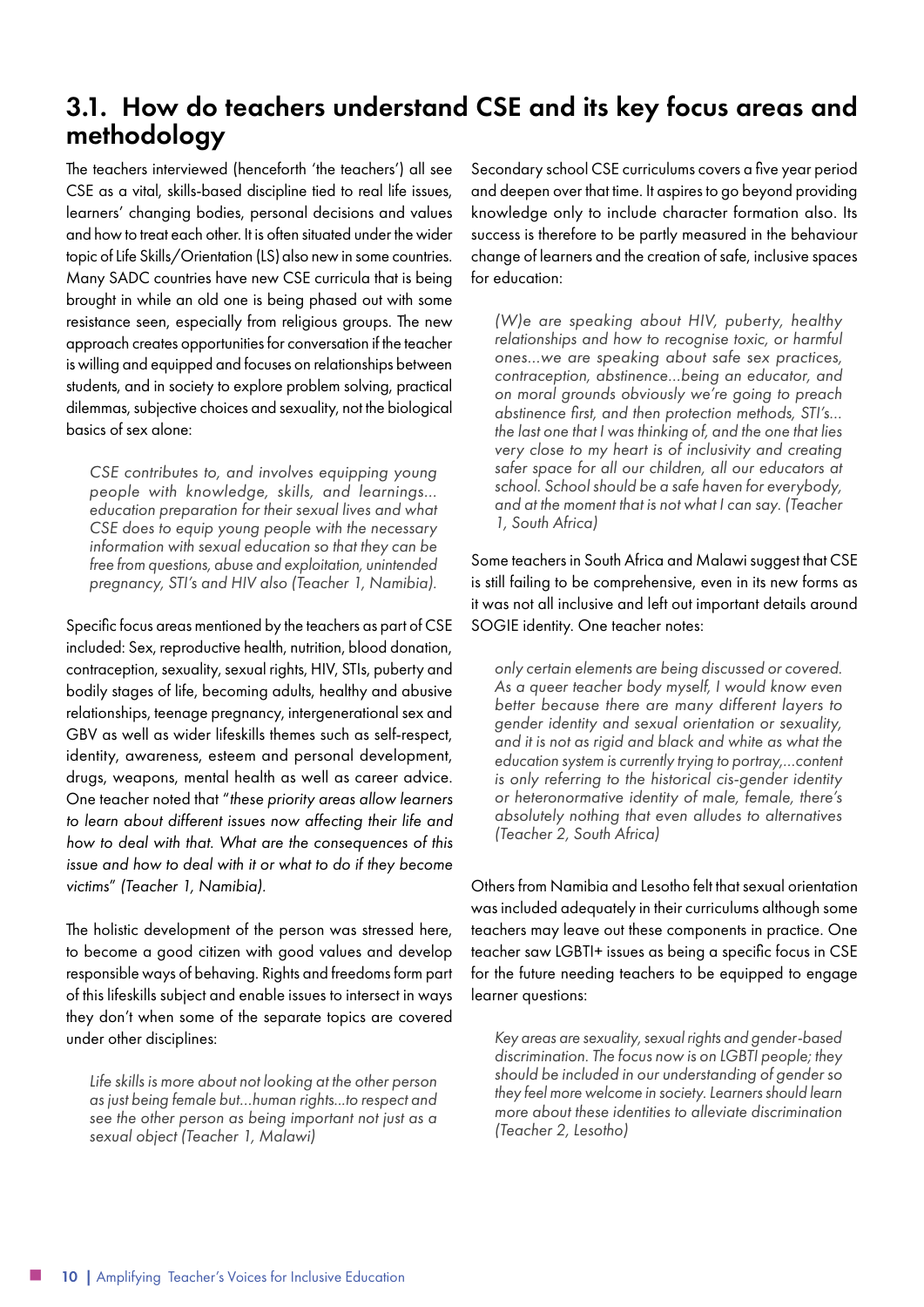#### 3.1.1. Understanding the difference between sex and sexuality

Teachers were asked about whether learners understand the difference between sex and sexuality. This was also a way to probe if and how teachers understood this distinction. Mixed results emerged. Some teachers highlighted that learners did know the difference, others that they were initially ignorant, confused the two or had received misinformation that they were the same. This distinction is also part of what is taught in the new CSE. Many saw it as helping educate students about this difference and that it was also a question they were tested on in exams. This shift from sex to sexuality was mentioned across teachers from Namibia, Lesotho and Malawi. A tendency was noted by learners and parents to see CSE as teaching about 'having sex' which then causes an anti-CSE backlash but the teachers insisted that CSE is about sexuality more broadly, ranging from a focus on SRH and being responsible decision makers around sexual and intimacy issues to wider life decisions where identity, empowerment, agency and self-understanding all emerged. Sexuality was itself seen as complex and as containing multiple components including sexual orientation:

*(S)exuality has more to do with the feelings…when you are close to someone , the way you feel and this sexuality is more than sexual intercourse because the feeling comes first… sexuality it's just an umbrella because it has some components which are very important like sexual and reproductive health, sexual intimacy, sensuality, sexual identity . I have just forgot one because they are five. (Teacher 2, Malawi)*

#### Sexual orientation is included as part of the CSE curriculum even in places where it is criminalised:

*(S)tudents are able to understand minority sex(ualities) like homosexuality in other subjects like Social Studies or Life Skills. Their knowledge is becoming widened. They would be able to understand and explain very well. We have students with that orientation in their hostels. (Teacher 8, Malawi)*

The teachers are typically able to make connections between SRH and themes of sex and sexuality. But many teachers still lean towards a binary notion of biological sex even in teaching the new curriculum. This is a concern if the new curriculum still works with strong binaries and even encourages some teachers to do so:

*Sex is either one is male or female but when you go to the students the moment you talk about sex it is like you are talking about sexual intercourse. This is not in line with the definition of sex. Equating sex and sexuality is a challenge since students have a pre-conceived idea what sex is and what sexuality is. When you try to point out the differences between these two you hear funny answers from the students… Once the lesson is over, they are able to differentiate when you explain to them clearly (Teacher 1, Malawi)*

Underlying binary assumptions may still essentialise discussions on biological sex and was critiqued strongly by one teacher as cis-gendered, needing carefully consideration in both training and resources development.

#### THE IMPORTANT ROLE OF CSE **METHODOLOGY**

Teachers pointed out that aspects of CSE are often included in other topics, especially biology, but lifeskills offers a more hands-on practical approach that focuses on students' real-life dilemmas and decisions. This methodological difference was seen as important. Words such as discussions, case studies, practical examples, listening to students, having dialogues and conversations, talking about things that trouble them and handling challenges were reoccurring phrases when asked why CSE was important. Agreement was seen that a CSE methodology ought to focus on equipping learners with practical skills now and for later life, help them manage the 'tough times' (transition from child to adult) and prepare them as good citizens. The subject was holistic, with sexuality and gender forming one important aspect of life skills that interrelate.

The need for teachers to create an open atmosphere in the classroom was stressed where all learners can feel comfortable to speak about what they don't understand and the role of the teacher is to fill in gaps rather than a top down didactic approach. This requires teachers to enable space for mutual honest discussions where they respond to questions that are driven by the learners who can be *"they are given more like a platform where they air out all those things which really confuse them" (Teacher 1, Malawi).*

Behaviour change of learners is seen by all teachers as an important desired result of lifeskills, including CSE, both in the present and in the future. This can be held in tension with seeing it as an academic subject to be learned and examined where some students still just rote learn information to pass exams. How CSE is perceived and measured can also create tensions especially if it is an optional subject and can be deprioritised by school, parents and learners as not oriented towards a career or job options. This can even mean it is voted out or not taken seriously. In some South African schools, teachers who do not have enough classes will be allocated to a lifeskills class with no preparation or training as it is seen as a 'filler' topic.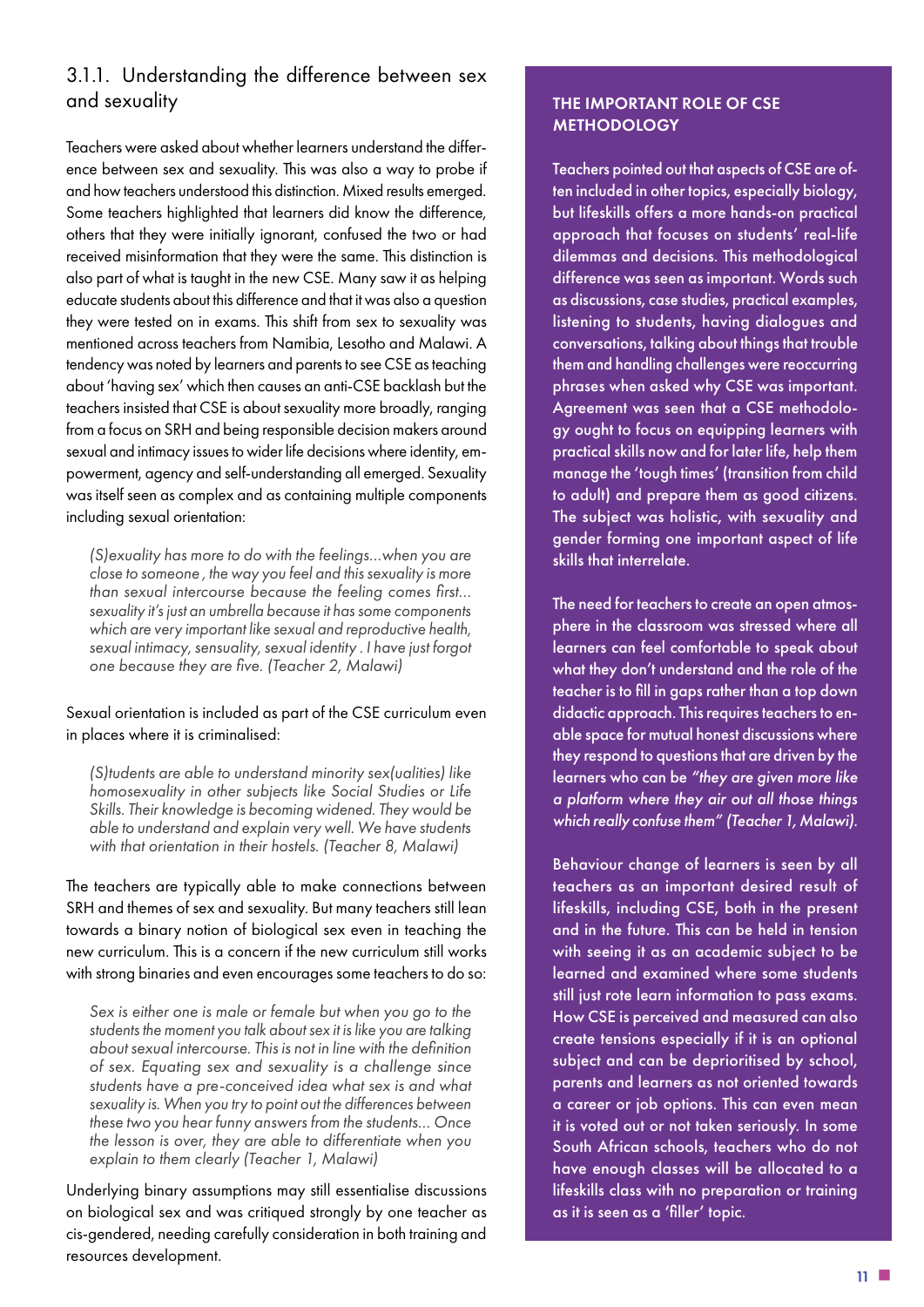Creative methods of teaching are also needed to hold learners' attention. This was noted especially in South Africa where many learners enter the class already knowing things from the internet or social media – but also with concerning misinformation. This can also alter the power dynamics in classrooms for teachers who can feel that learners know more than them. But it offers possibilities for alternative creative pedagogies of dialogue that move away from traditional, didactic models to become more experiential and case study based. The age of the teachers can make a difference with young teachers often, but not always, seen as more creative and accessible, and older teachers as sometimes reluctant or even creating new taboos in the classroom by creating

intergenerational engagement on these topics in ways that are culturally disallowed. CSE is also intended to play a practical role in empowering learners to seek other services in ways that support their holistic development although there were mixed results regarding this reality (see Section 4):

*CSE also gives them information as to where they can go for certain advice, which clinics to use etc. That assists them with holistic developing as an individual and making good choices. I think that is one of their key focuses, is to allow children to make good and informed decisions (Teacher 3, South Africa)*

#### 3.2. Why does CSE matter?

Teachers across the regions insisted that CSE/LS was vital and should be equipping all young people to make informed choices about their bodies and how to conduct themselves. This is especially true in the light of high exposure through social media to these issues. They see CSE as an integral part of emotional and social development where children can ask questions that they are often not comfortable asking at home:

*(W)ithin the community that I'm serving, children don't really get enough information. Parents don't feel open to speak about certain things to their children… so that allows within the teaching and learning environment for children to be more informed, so it also contributes to them getting the correct information and not getting second hand information from individuals who might not have all the necessary info, and as teachers maybe we don't have all the answers, but we are linked to NGOs and other companies we can get in to explain certain things to the learners. (Teacher 3, South Africa)*

Some teachers made links between the silence on issues of sex and sexuality seen in their schools and communities and

#### high rates of GBV in their contexts where female choices around sex are not respected:

*I think the CSE curriculum program enables learners now in school to learn about their health, well-being and dignity and sexual rights. Now with this understanding from CSE, learners will be able to make informed decisions about social life, sexual health and sexual preferences… because this content is provided it allows them to learn different aspects of life (Teacher 2, Namibia).*

CSE is seen by the teachers as a place for correcting misinformation and enabling better choices to be made. They suggest it needs to be given a prominent position and not seen as less than other subjects:

*CSE is very important and should be an inclusive, all-encompassing content based on the policies of the Ministry of Education. It should also cater towards the inner being that capacitates the learner towards understanding themselves in the gender identity and sexual orientation spectrum. (Teacher 1, Lesotho)*

#### 3.3. Is CSE seen by teachers as relevant to their specific context

The teachers overwhelmingly insisted that CSE was highly relevant in their specific contexts and that often parents did not feel equipped or able to have these conversations in the home whilst youth were accessing significant information and often misinformation online and in other ways. One teacher from Namibia noted:

*I think that comprehensive sexual education is very important, due to the fact that if now, if we have to ignore it and say let's put it away, we should not discuss it with the kids and all that. Nowadays kids are exposed to everything. They have access to internet, access to magazines and they read different books. They watch TV, they watch videos on YouTube and all that. Now if they are not given now the necessary information to these kids, because now, what is at the internet, kids can talk to each other and they get the wrong information and end up in situations that they don't even know how to deal with this situations (Teacher 1, Namibia)*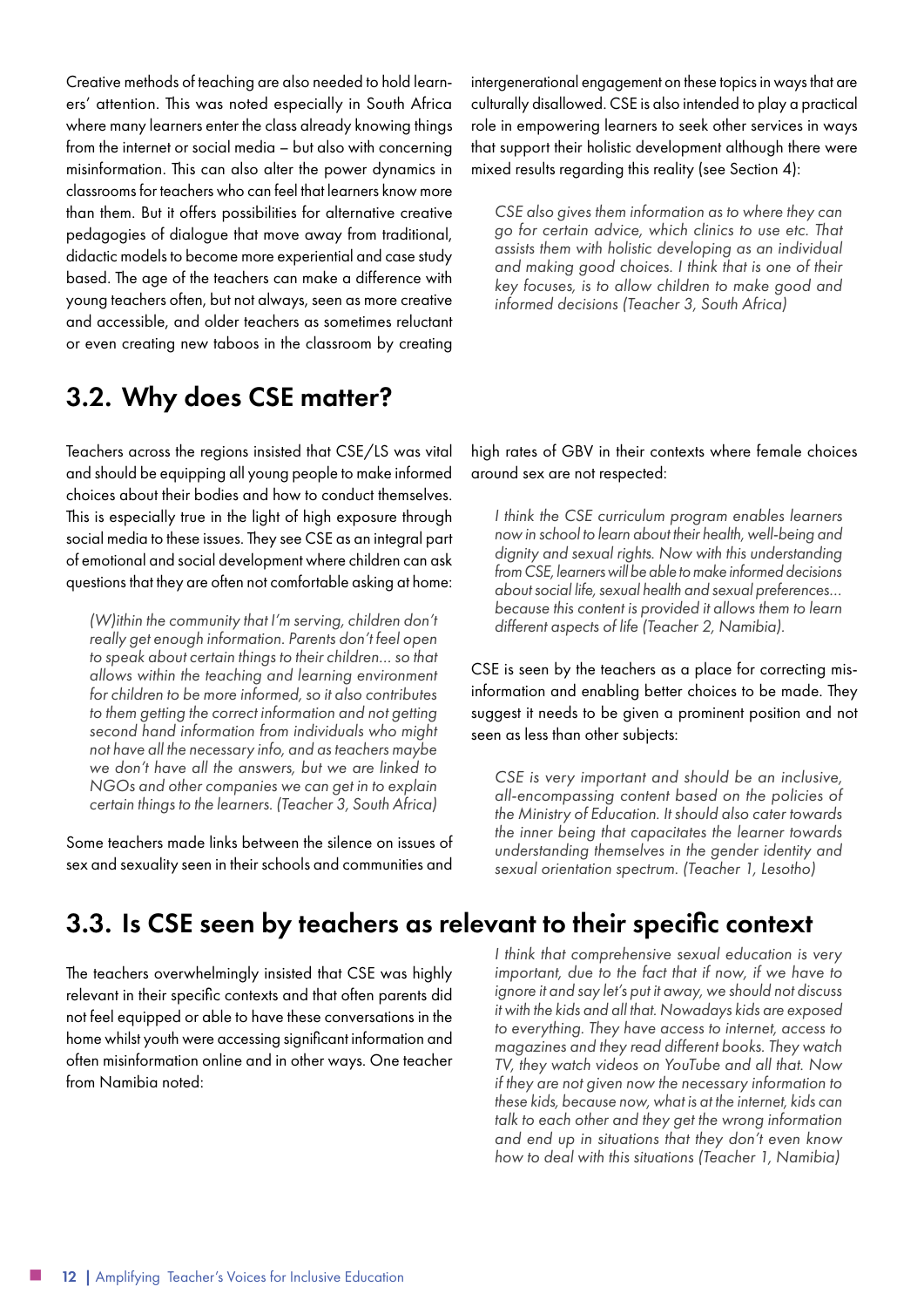A number of specific reasons were given by the teachers for the relevance of CSE:

- CSE can help to correct learner misinformation, understand sexuality and inform learner choices.
- Children are curious and are often sexually exposed and will experiment if no spaces to discuss
- Parents don't want to talk about these issues with their children with large gap seen here
- Social taboos exist on these discussions so teachers in general don't talk about this unless equipped
- It is a practical topic related to real life challenges and the changes being experienced at this age
- Things change fast for new generations due to globalisation and they need to understand
- Lifeskills should be a compulsory subject and seen as a priority as it shapes all other subjects
- It equips students for later life as good citizens and for involvement in social development
- Enabled respectful but critical engagement with cultural and religious norms that they grow up with
- Helps avoid drop out by learners due to issues such as teenage pregnancy, drugs, initiation schools
- Nurtures the agency and confidence of learners in preparation for their sexual lives
- Not just about the negative aspects (STDs etc) but seeing sexuality as positive aspect of humanness
- Cultivates an awareness of diversity enabling teachers and students to understand each other better

*it helps the students to know practical life. It is not just theories because everything done in Life Skills are things that students are going to encounter once they are done with their education. (Teacher 1, Malawi)*

*We are experiencing high drop-out rates, and there are numerous reasons for this. Many of our learners feel ashamed of whom they are but teaching CSE boosts their confidence and has a direct link to reduction in dropout rates. CSE makes learners aware of their sexual reproductive health rights and are therefore less likely to be abused or forced into arranged marriages. (Teacher 1, Namibia)*

#### FROM ABSTINENCE TO **COMPREHENSIVENESS**

*"For many years we were just educated on abstinence... Whenever we start a conversation on sex, we say – abstinence, abstinence, A-B-C, on moral grounds. But learning about sex and STI's and so on, where do you get that information if you don't get it from school…But, when you learn about sex through inaccurate rumours, you go to your friends who hear from peers, and they bombard you with information that is different from the ones that your mom tells you, that the little monkeys in the mountain, they chopped off your tail, and things like that. So that was my own upbringing. So how prepared are our young kids nowadays? For me, I was only taught about abstinence, stay away from boys. And the only education that we even still provide to our kids, we don't address all their questions and their fears. And you know kids, they are curious, they are going to find out... Then there's also the scaring tactics. You tell the children all the don'ts, but you don't tell them the do's. Like contraception, let alone showing them how to fix a condom. We need discussions with parents and involve them in the education of their children because there's also a big stumbling block. As adolescents develop sexually, society's attitudes, as well as the family, plays a major role, also cultural, traditional norms, in how they perceive their sexuality after puberty. We can, through CSE, break down this mysticism of puberty and sex into what can be beneficial to us, a beneficial learning experience. I think of what I missed out, and how I can now better the lives of others. Sexuality will remain a major part of our lives…. in relation to sexual violence and inter-partner violence I think it's crucial we teach our young people about sex, about sexual reproduction. Teachers should restructure this curriculum. We know what we can teach and how we can teach it, find innovative methods and prepare our learners to make informed decisions, healthy choices, and promote gender equality (Teacher 1, South Africa)*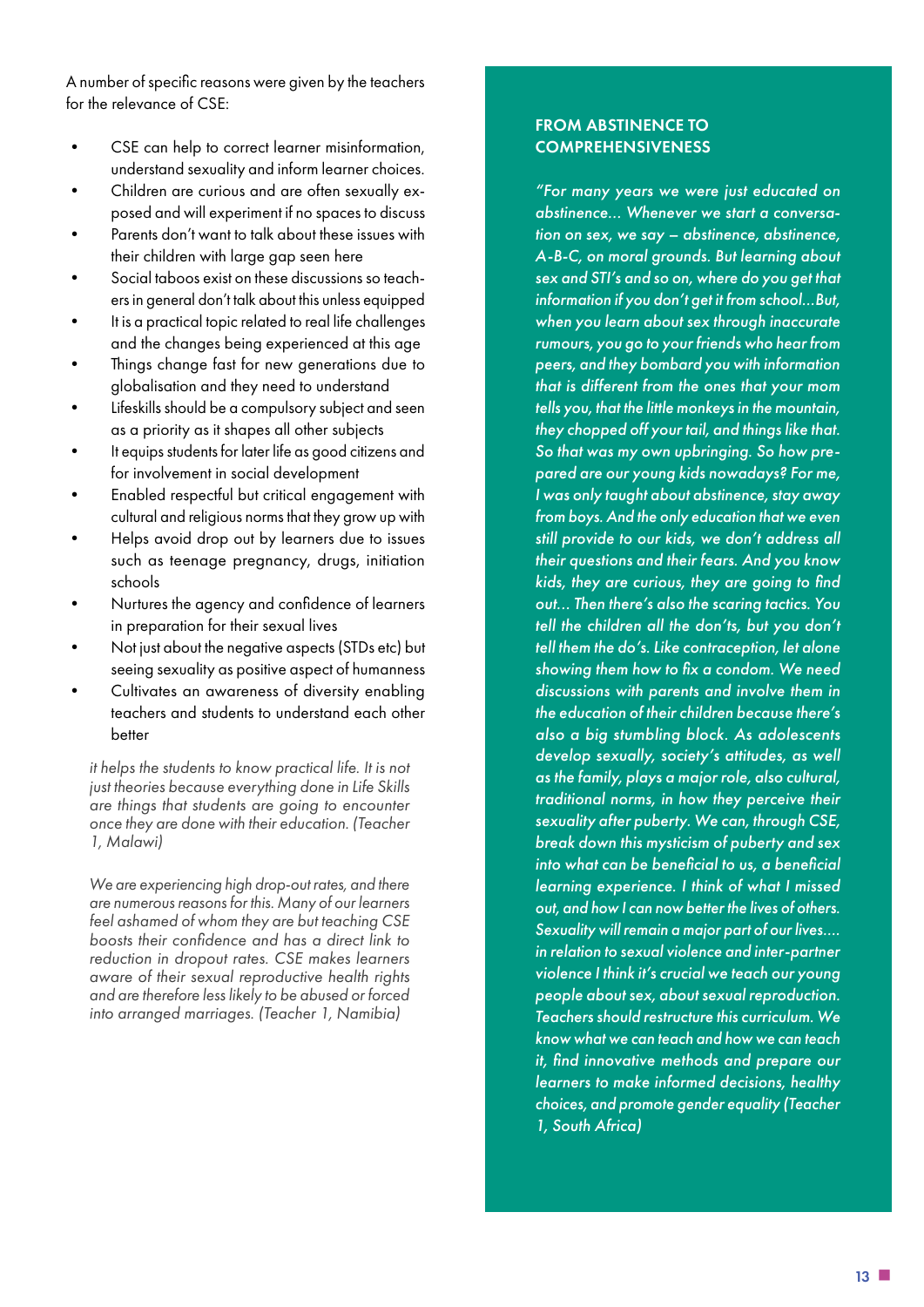#### 3.4. How is CSE being received by various stakeholders

While CSE may create reluctance and shyness at first for some learners as it tackles social taboos, most become positive, open up and benefit from its real-life focus, and engaging approach to address life realities and peer pressure. Teachers from all four countries confirmed this general experience of positive reception:

*It has received a warm welcome. Some learners were ashamed to express themselves in front of others, but now they are well-informed and confident… (when) my learners are confused and receive CSE with mixed feelings. I make sure to make my content well-articulated and comprehensive for the learner. I teach from simple to complex; from known to unknown (Teacher 1, Lesotho)*

*In the classroom situation leaners are always so happy they have the interest to learn more especially with these issues dealing with real life situation in terms of growing up, teaching them how they grow from childhood to adult hood that interest them even more (Teacher 7, Malawi)*

*(C)omprehensive sexual education is received very well by the vast majority of learners because they are in high school. So teenagers are naturally very inquisitive, especially when it comes to their gender identity and sexual orientation and sex. they receive it very well, but they only get to receive it as well and positively as how well or positively it is communicated to them. (Teacher 2, South Africa)*

*They are crazy about it! They even remind me when I forget! They love the subject. When the subject is instilled in them, they become more responsible and the results are visible (Teacher 2, Lesotho)*

However, the topic of homosexuality can create a backlash in the classroom especially for religious learners and teachers need to be equipped to use these as teachable moments to start to normalise diversity:

*(F)or example I had a member of Jehovah Witness this other year, this one told me openly saying that "Madam I am not comfortable talking about these issues about having sex, homosexuality because in my church they don't allow that" (Teacher 5, Malawi).* 

Parents often receive CSE with some concern and even initial protest from some but many also want someone to do this and often have a sense of relief once they understand. Some worry that their children will be spoiled or corrupted. This needs to be handled sensitively and be explained carefully to parents:

*(P)arents are very cautious, and don't want their children to be exposed to certain things which the CSE touches on, e.g. sexual orientation, they don't want to talk about certain topics…in our communities we have certain topics that is seen as taboo. But I have engaged with some of our parents and some are very open-minded because they also realise that it's topics that they wouldn't want to touch on. Not all parents feel comfortable talking about menstruation to their children, so doing it here in the classroom also assists a parent at home with more open discussion. So here I have a presentation with them, and then I will do a PowerPoint with the parents to engage them on what we are discussing. (C SA)*

Teachers note that it is not seen as a serious subject by learners and some even drop it. Teachers often have to add lifeskills into their already busy teaching schedule and the topic can be even split up between teachers. CSE can disrupt traditional classroom dynamics and require dialogue approaches. Some teachers welcome this while others do not feel equipped. However, all the teachers interviewed were very positive.

Schools vary in their response to CSE and school leadership matters. Some prioritise other subjects with lifeskills added to existing teacher workloads creating resentment. Reception of CSE is also shaped by attitudes of school leadership. Faith schools in particular can react badly as was seen in Malawi and can even perceive the topic as not relevant. Religious and cultural beliefs affect teachers also shaped by this reality:

*(T)here are a lot of teachers that are stuck in a rut, with this old archaic belief systems, and change is very difficult. You don't manage change very easily, people are resistant to change, they are reluctant to change, and so we find ourselves in a community, from where I sit, that is still adhering to these old, rigid, stereotype behaviour, you know, it's a taboo, you don't speak about sex, you can't even say the word, and we need to change these harmful societal values (Teacher 1, South Africa)*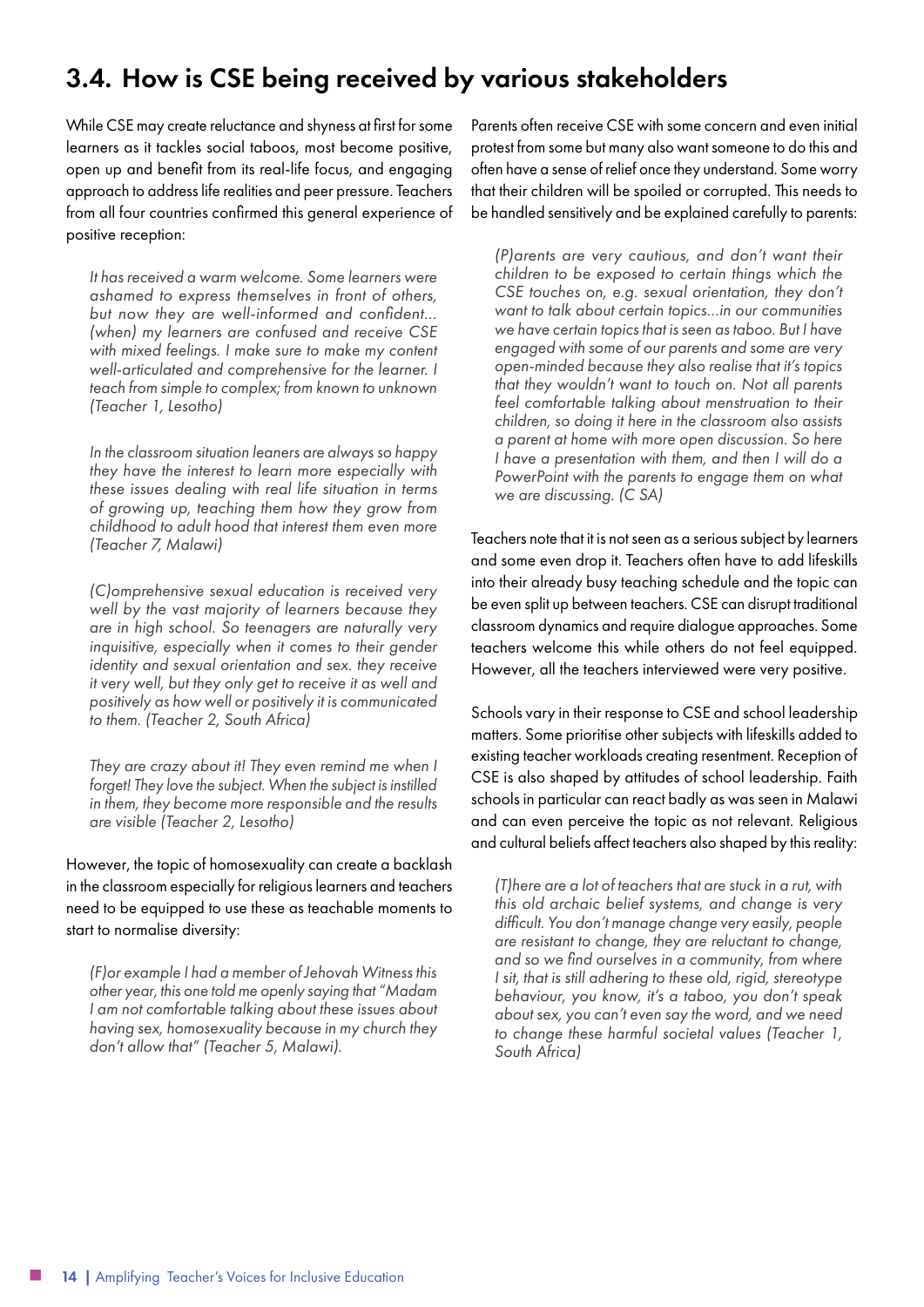#### 3.5. Challenges, resistance or backlash around CSE

Specific challenges, resistance and backlash were highlighted by the teachers across all regions and were not confined to only one group. Learners, teacher schools, parents and wider communities all had examples of showing resistance in different ways. Many of these may have been vocal, but minority, voices that should not take away from the many positive responses to CSE that have also been documented in all these groups.

Some learners can fail to take the subject of lifeskills or CSE seriously and don't see it as a real academic subject or as something connected to their wider social responsibility to act differently. Some feel that class is just about chatting or think they know more than the teacher does. Some students also see it in the same way as other subjects, as about passing exams not about formation, and in this respect it can be dismissed as a 'useless' subject as learners do not feel it equips them for jobs. Some learners struggle with the self-knowledge aspects which is hard for them and they just want to copy others. Specific resistance is often encountered from religious learners who don't want to attend the class. Other learners can feel that it is culturally taboo for an older person to teach young people on these topics or for this to take place in mixed gender classes where girls can feel uncomfortable to speak up in the presence of boys. SOGIE learners can also stay quiet in these spaces for fear of social backlash or even of being expelled in some cases:

*I'm teaching at a faith-based school where topics we have had in Life Skills are not fully accepted by believers…we teach students from different backgrounds where others are Christians, some terms found in Life Skills, they will not feel comfortable. When you're teaching a particular topic about sex and sexuality you would find out that people, they are not comfortable in this class, especially when you're mentioning the names of sexual parts. So as a school not all the students accept this subject that's why you will find out that students that take Life Skills they are small in number compared to other subjects because they think you discuss issues concerning sexuality. So as per culture, we haven't reached the point that we can discuss these issues comfortably (Teacher 4, Malawi)*

Some teachers can also resist lifeskills as it causes logistical challenges with their other duties. Only a few have been trained and some feel that the materials are too explicit. Many teachers do not feel properly equipped and need strategies and support to make lessons more interesting. There are also too few learning materials for this topic and often only teachers have books and not learners. Some teachers see the subject as a joke which is not even assessed or a 'tick box' exercise. Teachers still encounter a number of blocks:

*there's a moral block, because it seems to be difficult for educators to deliver CSE because of this belief, the religion, the society that we are living in, teaching in. …I fight with my Principal constantly because when they draw up the timetable, they're trying to put a slot for your subjects, they will look at subjects which they regard as key, languages, maths and science...Then, when it gets to L.O my Principal said '"No man, any Dick, Tom and Harry can take this subject." So, say for instance you have to work thirty six periods and you only working thirty one, they will say "Okay, fill S up with six periods for L.O." not even asking whether S is equipped, or trained. So you'll find many teachers at a school teaching L.O., and some, they refuse to engage, they don't want to read, to empower themselves, because they feel this was just added to their workload for them to get to the required amount of periods. So you can understand the unwillingness to cooperate. Although I am of the opinion that every teacher in a classroom should be a L.O teacher because it teaches us life skills there is that attitude which doesn't favour the implementation of CSE. So we need to take that in account…We need specialists; people to understand what they are doing (Teacher 1, South Africa)*

This points to a failure by many schools currently to take CSE seriously and support it. Some schools especially faith ones ay even remove it from the schedule to prioritise other subjects such as science that lead to careers or jobs or push back against it as not relevant for a Christian school which sees a conflict between CSE and religion. Some schools make it optional or even keep it in the curriculum for show only.

Significant public resistance by parents to CSE was seen in South Africa and to a lesser extent in Namibia where parents petitioned against CSE often based on misinformation from conservative religious sources, concerned with explicit images and issues asking, are you teaching children to masturbate or encouraging early sexual activity etc and some parents withdraw their children from class as a teacher from Lesotho notes, *It is sometimes a challenge as parents protest the teaching of CSE by claiming that it is not in the syllabus and makes their children spoiled. Some parents withdraw them from the class (Teacher 2, Lesotho)*

However, in Malawi, many parents want their children to get lifeskills information. In general, the teachers note that many parents are not open so if they take children out of school, they rarely teach them at home. In one instance parents of LGBTIQ children were chased away from school by other parents to get rid of them when they tried to support the introduction of CSE showing that a platform of inclusion is not there.

Conservative religious communities also play a role in mobilising resistance against CSE, especially when it is seen as in conflict with specific faith dogmas (as explored further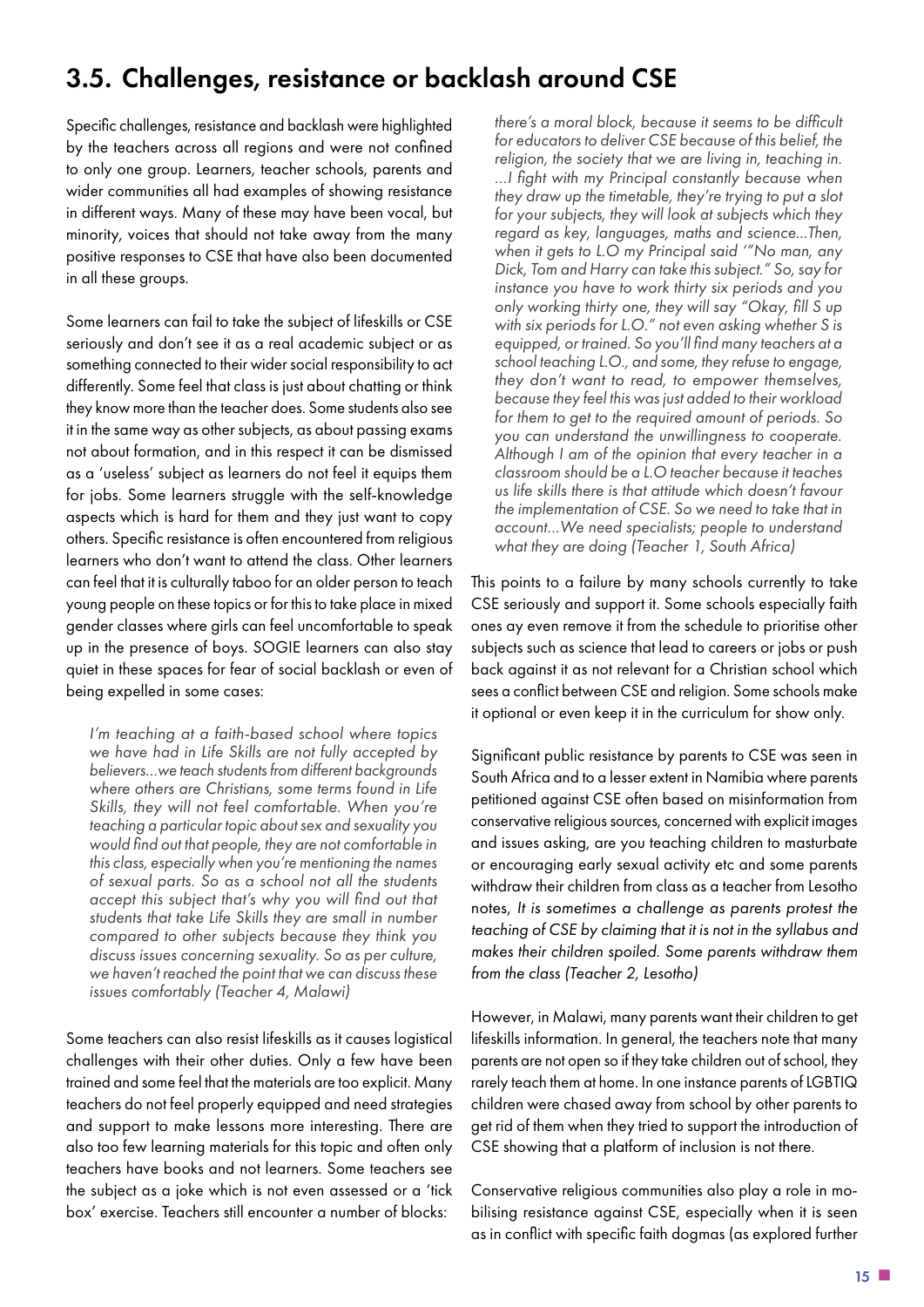in section 3). In general, many religious communities see sexuality education as a 'no-no' at faith schools especially and view it as the responsibility of parents at home. As a result, parents with religious views misinterpret and resist the introduction of CSE.

*As far as inclusivity is concerned, there's still major challenges. We're living in this homophobic society and our learners from the LGBTI community most are still severely discriminated and frowned upon. I don't think the correct platform is there to address this yet, especially not in my school. Religious values make it taboo to speak about sex (Teacher 1, South Africa)*

As a result of the challenge and resistance seen, there is a need to engage all stakeholders to explain CSE and to equip all those teaching it to better understand its value. Despite these challenges, many of the teachers interviewed

also initially held some of these beliefs and were able to change. Taboos on sexuality discussions mean that teachers and parents are concerned about encouraging immorality and may need reassurance:

*(W)ith C's school, they had a workshop for parents taking them through the CSE. So my suggestion would be, especially in this time of the year when there's enrolment for new grade eight students, and of students who are new in the school, one, it would help having an information leaflet stapled with the school's application form. That way parents, as they're perusing the application form, would read this leaflet that explains that this is what CSE is, what it educates, the outcomes, and this is what would be required from the parent in terms of support. (IAM schools worker 1, South Africa)*

#### 3.6. Do teachers feel properly equipped to deliver CSE in their context

Varied responses emerged with the majority feeling that as individual teachers they were trying to do a good job but had to take the initiative. All felt that more needed to be done in this area and that many were not equipped with knowledge or skills. Education departments at the top must do more to enable filter down:

*(L)istening to teachers, this is a huge challenge. I don't think our teachers are at a point where they feel that they have been adequately trained, they are not really at ease with it yet. Apart from a mindset change needed for both teachers and parents, the Department must invest in training of the educators on CSE...we have workshops, but I always ask the question "What happens after, how do we roll out that information to those actually in the classroom having to deal with that?" A lot of educators in the system are old and belong to the old school of thought. There is a change – the millennials/young educators, I find there's a willingness for them to implement, they understand our line of thinking. [and are] also saying that it's time to change, but they lack the training, they still need training. Then there's also issues with the older ones who believe in culture and religion and says "No, it's taboo. We can't talk to children about sex and sexuality, let alone demonstrating contraceptive methods such as fixing a condom. I saw in one of the books that a teacher could use a banana. Can you imagine what the response of the teacher going to be? Teachers must be trained to change first the mindset, so they have an understanding of what CSE is. (Teacher 1, South Africa)*

Some felt their specialist subject at university had equipped them in part (e.g. gender or social studies) while others felt their life experience (e.g. as a queer person) also equipped them. But most said they have not had any CSE formal tertiary training and merely had a short workshop but requested more frequent follow ups:

*I think what they do to give some proper workshops on CSE I think is the way of equipping the Life Skills teachers to have intensive knowledge in terms of sexual education. Then the manuals that were provided have extensive knowledge on each part of sexual education. I think is should not be done once per year, but it should be done more frequently. (Teacher 1, Namibia)*

Resources were flagged as a key concern with many countries giving examples of having very limited resources (in Lesotho the teacher had only 10 books for 80 learners) or having materials for teachers only and nothing for learners. New, interactive resources on these issues were needed:

*(W)hen it comes to resources they need to maybe create a little pack with all the relevant resources, like videos, our children is more technically minded, right. We only have a textbook, and from the textbook you as a teacher now need to develop your own other resources. If they could maybe provide video clips, some more interactive programmes for our children because most of them are really into this whole technical and media, using social media and things. (Teacher 3, South Africa)*

Some teachers mentioned the value of a teacher peer support network or active MoE support coordinator for schools, speaking about how Whatsapp groups could help them get advice when facing challenges. Some felt the CSE curriculum reinforced binary stereotypes that they disagreed with. Others felt that it was too explicit. Lifeskills teachers often did not have a classroom and it sometimes lacked exam guidelines.

In South Africa, there is a push for CSE but often accompanied by a lack of training. A problematic history of Christian National Education here shapes a religious backlash on this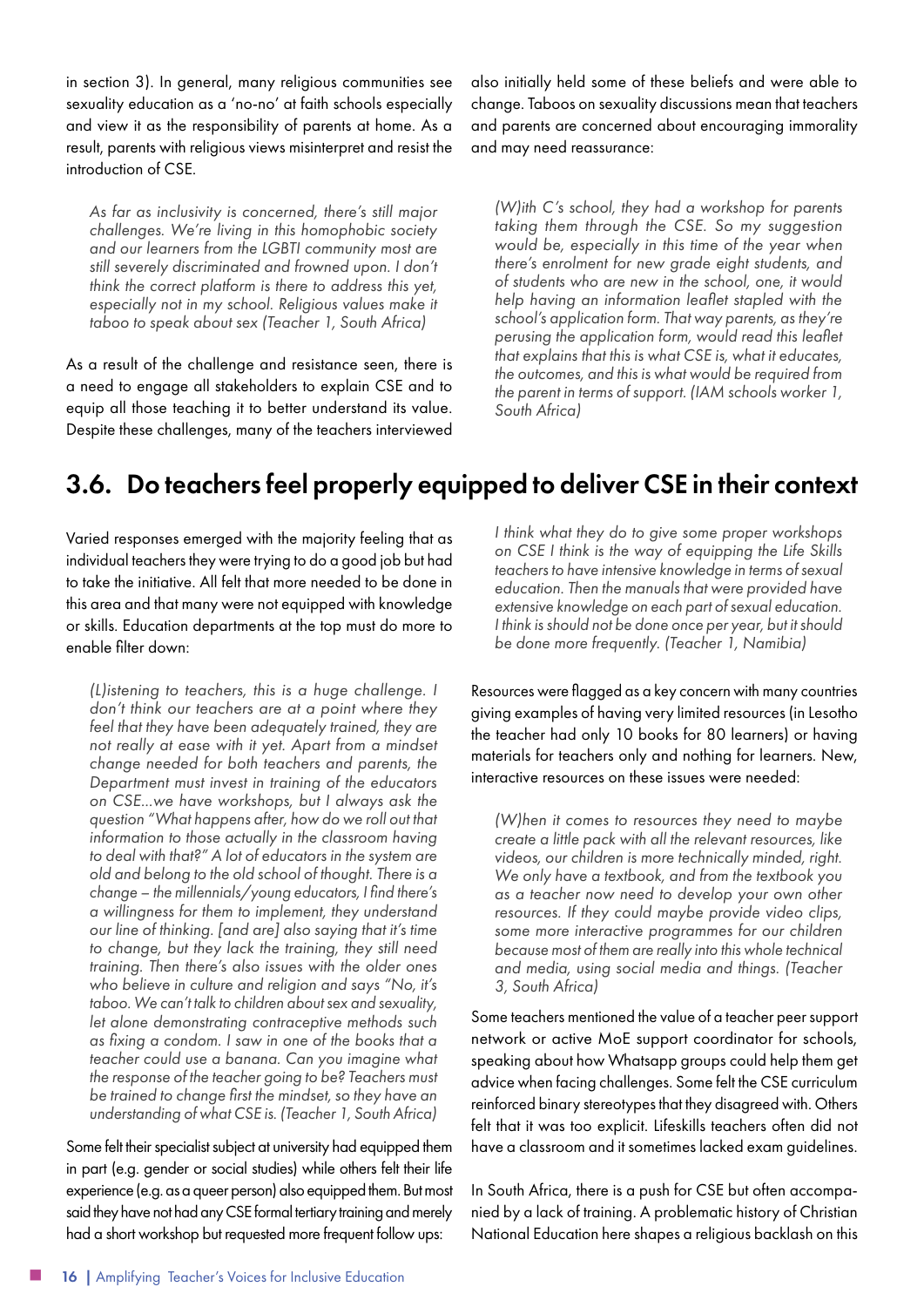issue. The main teachers who have been trained by the MoE to date are lifeskills teachers while it was suggested that all teachers at the school need to be trained and that the online training which was provided last year may not be enough One teacher notes "*they only focus on lifeskills teachers not on all the teachers, (they) are only one or two at the school while learners could be a lot, I do not think the information is sufficient." (Teacher 4, South Africa)*

It is important to think about when training happens so that teachers can attend. Teachers note that a good support person for school to the MoE makes a big difference. There was also a concern that much training and curriculum currently being delivered still has a heteronormative bias and needs to be further reassessed:

*(T)hose individuals need to be ready by the time that they come to us. If not, then they have to find the knowledgeable, skilled people who are ready to come in, facilitate those workshops and training to make everybody ready. But they don't provide that then it is still, to the greatest extent, focused on cis-gender, heteronormative conventions. (Teacher 2, South Africa)*

#### A gap is seen between what should be happening and what often takes place in practice at grassroots levels:

*As much as the Government is talking about CSE, teachers are not teaching it in school at all, so teachers also need to go back to the drawing board…there are teachers who are expected to stand in for an L.O teacher that didn't come through… and then you end up teaching the wrong things, or not teaching it at all. teachers need to have short courses in what is comprehensive. Maybe their understanding of what they think CSE is will change, and then that will then influence how and when and if they teach it within the classroom. (IAM schools worker 1, South Africa)*

Some promising trends are emerging however. In Namibia for example, they ran a workshop where the life skills teachers met with regional facilitators to go through different topics in life skills which are very sensitive topics, so they sat down to discuss how to present sensitive topics in ways that are survivor sensitive due to the reality that kids go through bad things in life and that presentations on topics such as rape may create triggers and flash backs for these kids and how to handle different topics. In Lesotho, pressure is placed on the very few designated CSE teachers currently and there is a sense that the MoE has not done enough to date. Teachers insist that "CSE should be mandatory for all teachers. It should not just be my subject it should be OUR subject. CSE helps students a lot and therefore benefits all teachers" (TM L). In Malawi, teachers felt their training did assist them to teach the basics. But there were mixed experiences:

*In my case. I was helped by the teacher trainers like my lecturers they helped me so much that I am fully equipped to teach life skills, its only that at this school they don't want us to teach this subject but otherwise as for me as a teacher I like the subject and sometimes I feel like what if they re-introduce the subject at this school and also make it a compulsory subject (Teacher 5, Malawi)*

Overall, there seems to be little formal University level training on CSE which is a concerning gap. A lack of formal training especially on the new curriculum was noted and some did not feel well equipped. This could be a role that local NGOs can play to better support teachers and lesson delivery within the schools:

*I wasn't prepared I was not trained, I was just told to start teaching. I had to train myself. The owner of the subject couldn't do anything so I had to take a role…I specialized in the languages (but now I teach life skills) A person is supposed to be told and then have to decide that am I going to do this and then it's a series, that can be training of course maybe by just one of the teachers so one can be trained that way and not have them self-trained by themselves… I had to source them(resources) myself from Google, libraries, from other people and teachers (Teacher 3, Malawi)*

Improvements have been seen in the shift from old to new CSE curricula in all the countries. But whether this is systematically translated into practice for learners remains less clear. Lessons remain cis gendered and often also optional. The subject does not always have one designated teacher or classroom. The teachers note that it is important to make the CSE curriculum contextual and not just copy from elsewhere and to use creative methodologies. Sustained collaboration with other NGOs was seen as a great help:

*I feel that more training for teachers needs to be done to get them to a more comfortable stage, also currently schools are searching for their own NGOs. I would call people that I know to come out and speak to my learners, but if the (Education) Department could provide us (schools) with a list of NGOs who would willingly come and assist to discuss certain topics with our learners… that would also assist when it comes to certain topics and implementations of the CSE. (Teacher 3, South Africa)*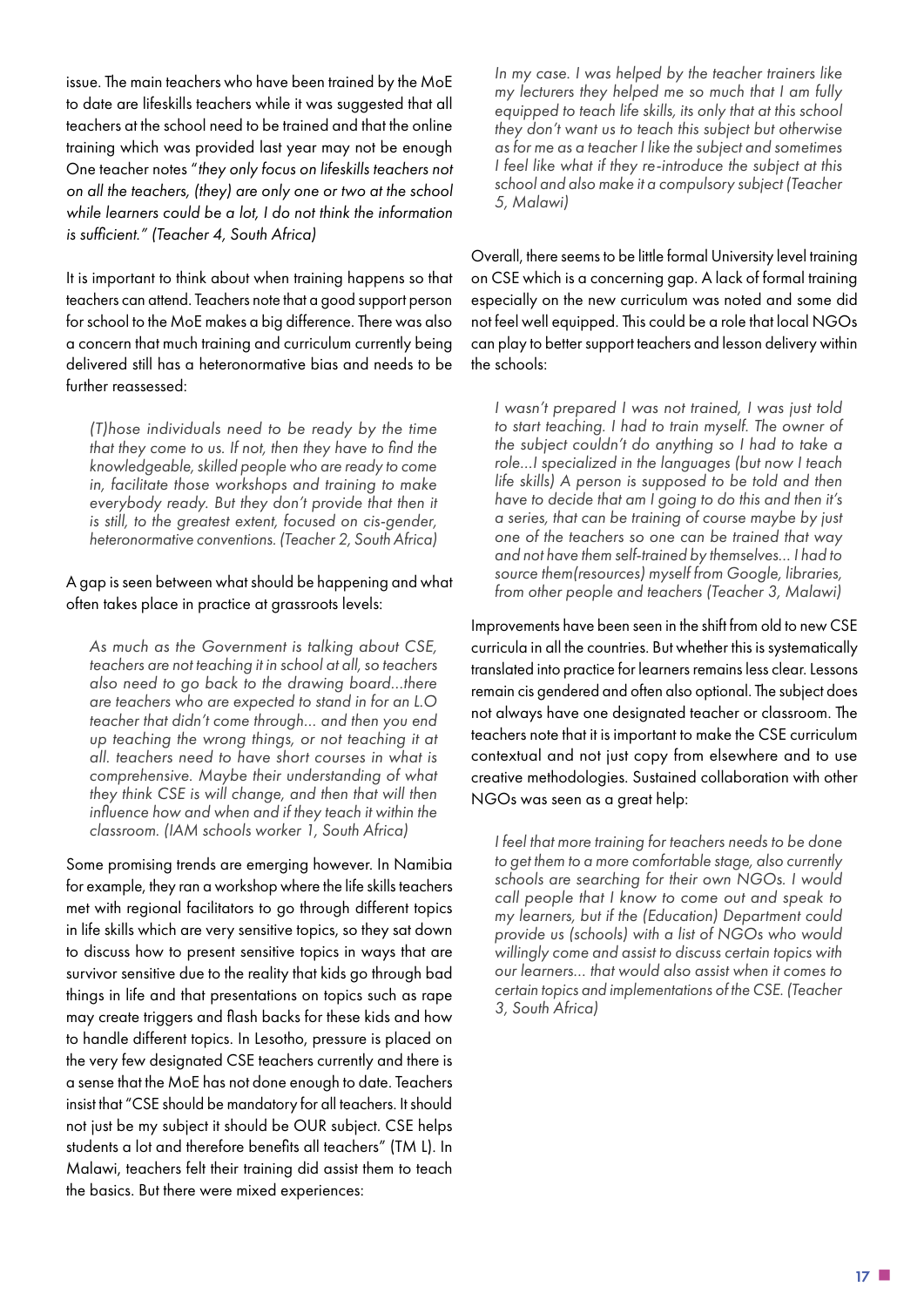#### A MALAWIAN TEACHER SPEAKS UP

*I haven't attended any training on teaching Life Skills. I have been here since 2012. I was posted because of Geography and Social Studies. But when I came, I was told that social studies is only offered to students at the open school, now here we have Life Skills. So they gave me the syllabus and was asked if I would be comfortable to teach Life Skills. Some of the stuff was not difficult to deliver. Then I accepted the challenge as I could not refuse since some of the stuff was quite familiar. Life Skills needs someone who is free-minded since there are somethings which you would not feel comfortable to talk about in public. If you hide something from a student curiosity creeps in among the students. Experience has taught me that students have a particular liking for teachers who are free and who are able to explain everything without shying away. If you are not open with your students, they don't enjoy your lesson. I am very comfortable teaching Life Skills. Since I came here I have told administration that Life Skills is the simplest subject that a student can pass because it encompasses all things that a student does at home, school, hostels everywhere. Skills like time management, planning for future are found in Life Skills. If you send a student away from your classes and he/she misses that lesson it becomes a challenge for the student to catch up. I am very comfortable teaching Life Skills and I wouldn't complain even if I am posted to another school. Since whatever happens in their societies affects them, they can relate to Life Skills. (Teacher 1, Malawi)*

#### 3.7. What impact is CSE having?

 CSE impact was explored in relation to two areas: 1) student agency and 2) school policy and practices. Student voice/ agency/development was identified by teachers as being developed in CSE thorough:

- Improved self-awareness and an ability to distinguish between sex and sexuality as a result
- A rights-based approach to others offering a new angle on content delivered in other subjects
- A safe space where vulnerable learners can ask for confidential help/counselling and get referrals
- Connections made to real life challenges and dilemmas to assist learners in decision making
- Behaviour change has been seen as a result in learners and in their interactions
- Improved confidence and assertiveness by learners and also reduced bullying and harassment
- Creation of a platform for learners to better understand and appreciate each other's SOGIE diversity

It is leading to reform in my school because after we have taught CSE, we see behavioural change in rural students. We see behavioural change, have observed them. When I started teaching there were a lot of dropouts for girls because of early marriages or teenage pregnancies, for girls and initiation school enrolments for boys. We have less drop outs now 10 % instead of 60% prior to the introduction of CSE…They know to wait until after taking exams. They are more responsible. (Teacher 2, Lesotho)

*On the part of reproductive health, it has been observed that students especially girls who are not knowledgeable about reproductive health we have seen some of them*  falling pregnant. With the coming in of the topics of *reproductive health they are able to know how to do family planning or access contraceptive methods and this knowledge comes from Life Skills (Teacher 8, Malawi)*

*I experienced a lot of changes when CSE was introduced in the schools, because most of the young people were uninformed, or have not enough information and skills as to their sexuality hence some of them left with HIV and have fallen into unintended pregnancy, because of the lack of understanding of their sexuality. By offering this type of education to the learners, I really observe changes in schools, even unintended pregnancies are decreased. And I talk about my school specifically." (Teacher 1, Namibia)*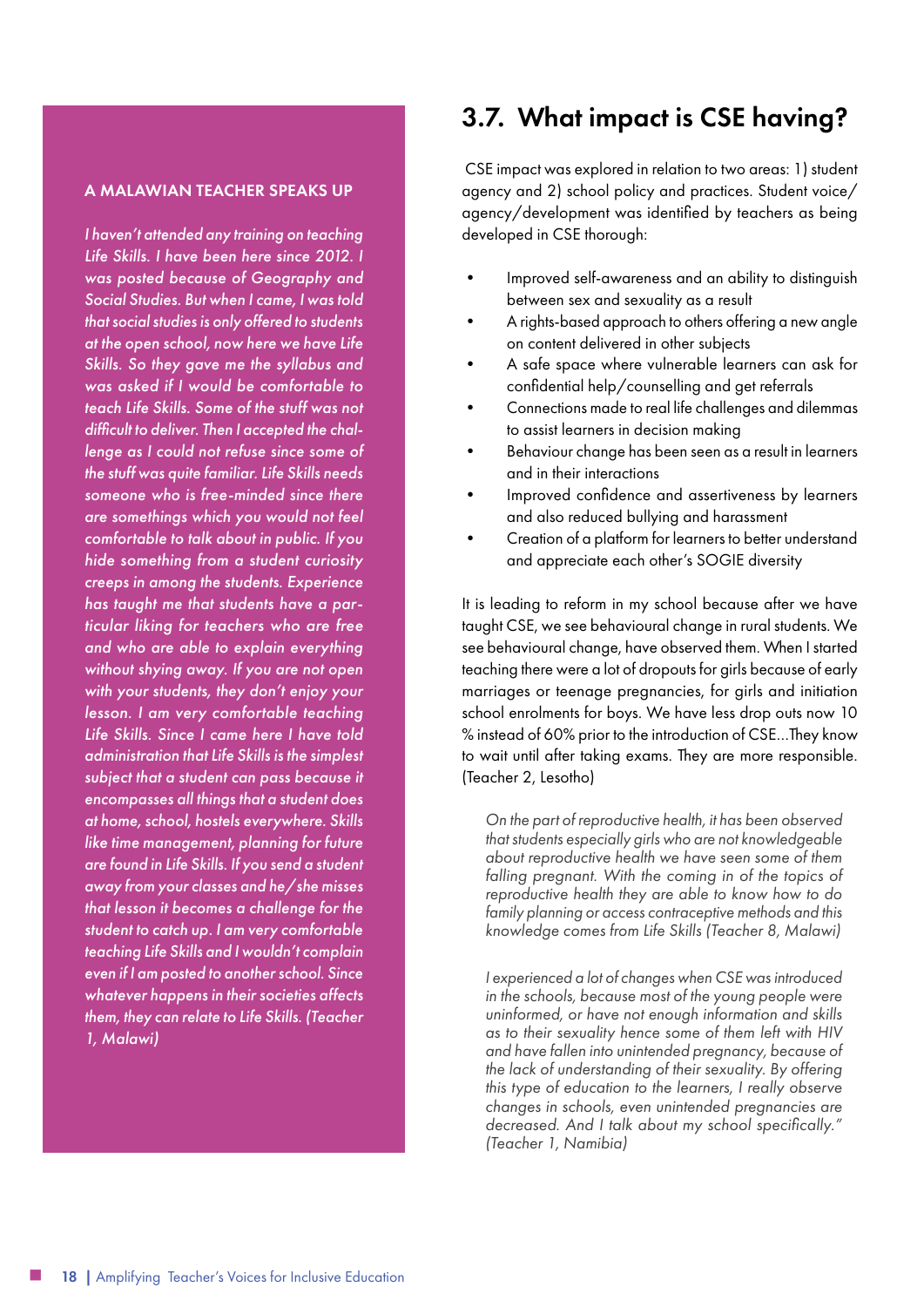However, one negative impact noted is that CSE can lead to increased bullying due to what learners disclose:

*(O)ur learners are still very divided, in terms of comprehensive sexual education. ..And in classrooms, it definitely does create bullying and victimisation, but the ones who are victimising certain kind of pupils would also not do it in the presence of certain educators, they know where and when to pick their targets. But it does still manifest often. But we also have,..our success stories in terms of how we see how certain learners completely pivot, or change, in their views and in their way of thinking and behaviour towards learners who are different from them, that is also there. (Teacher 2, South Africa)*

In relation to school policies and practices, CSE has often played a contributing role in change. Specific examples were given regarding bathrooms, hairstyles, dress codes, teenage pregnancy and bullying policies. Many schools are taking a stronger diversity focus with everyone to be included as embedded in the policies:

*(B)raids was an issue, girls having to wear plaits and things, and we changed our whole code of conduct, to get our children to be more comfortable in their own bodies, and also more expressive as to who they are. I think that really assisted the learners a lot because they could feel comfortable and free around the school. At the end of the day, they spend most of their time here, so to me as a teacher it's important this becomes their safe space, and they could be themselves. So as the head of Life Orientation for the past few years I really try to get the learners to a stage where they respect one another in their differences, and it really is working at our school. It takes time to get everyone to understand, but eventually it becomes part of the school culture. (Teacher 3, South Africa)*

However, leadership buy in at all levels of the educational system is key and this varies significantly from school to school with some progress made but still a long way to go for many. CSE needs to be seen as not just about the classroom but as also related to whole of school questions about diversity and safe spaces:

*(D)iversity is being different. Acceptance is a change, a mindset thing. I'm quite sure CSE can contribute to it, because it creates that…you sit within a class, in the first term I had fifty-five learners, and there is a variety from different cultures, religion. So, just by talking about this, it can create or minimize that feeling of "I don't fit, I don't belong." This acceptance and diversity with CSE can contribute to make sure we include everybody, that nobody's excluded. (Teacher 4, South Africa)*

Teachers themselves have learnt and grown also as a result of CSE and many have become activists and counsellors within their specific schools with their experiences leading them to commit to inclusive education and offer students a different education to the one their received. CSE helps schools to think differently about values and morals and to make connections between human rights principles, inclusive education, and safe spaces and issues of sexuality and homophobia outside the classroom too:

*(I)t starts within the LO class where we implement certain values and morals within them and disciplines within the school as well…through CSE classroom interaction learners develop that culture – like we don't have a lot of bullying at school because that's one of the topics we discuss at the start of every year, so we try and have a safe space for our learners. That for us is very important. they learn from classroom how to also go about outside the class (Teacher 3, South Africa)*

However, most teachers admitted that CSE was limited to change wider school policies at a macro level. Somme noted that gender binaries remained embedded in many school activities such as sports and that religious schools are particularly tricky with lifeskills often sidelined. However important issues such as school expulsions for SOGIE or pregnancy are starting to change as seen in new MoE policies at government level with which schools have to comply. A porous relationship also exists between the wider community and the school and religion and culture have an impact on what mindsets students bring into the school. It is important that these can be discussed respectfully but critically if an inclusive, safe space is to be created.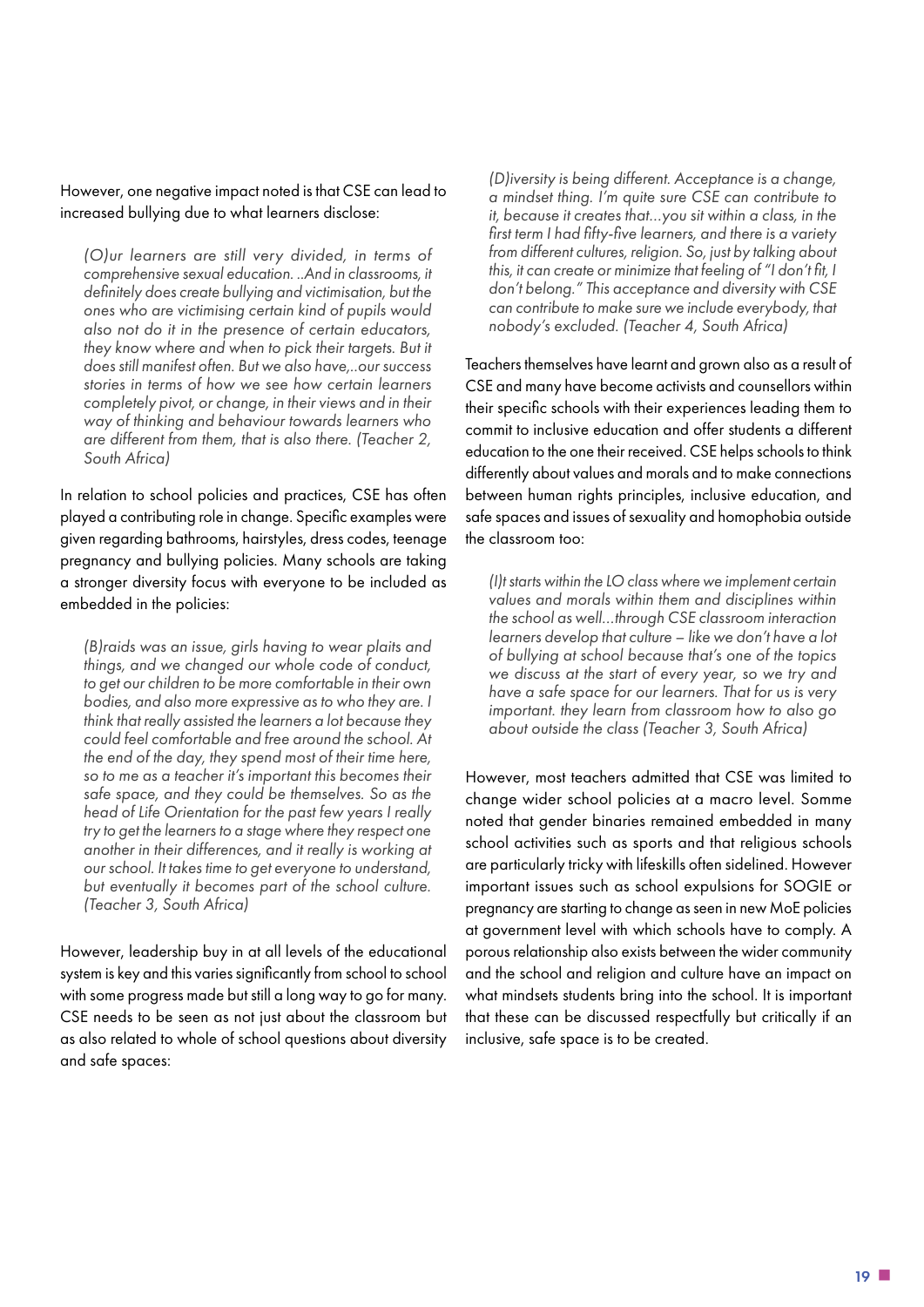<span id="page-19-0"></span>**4. The role of religion and faith in CSE**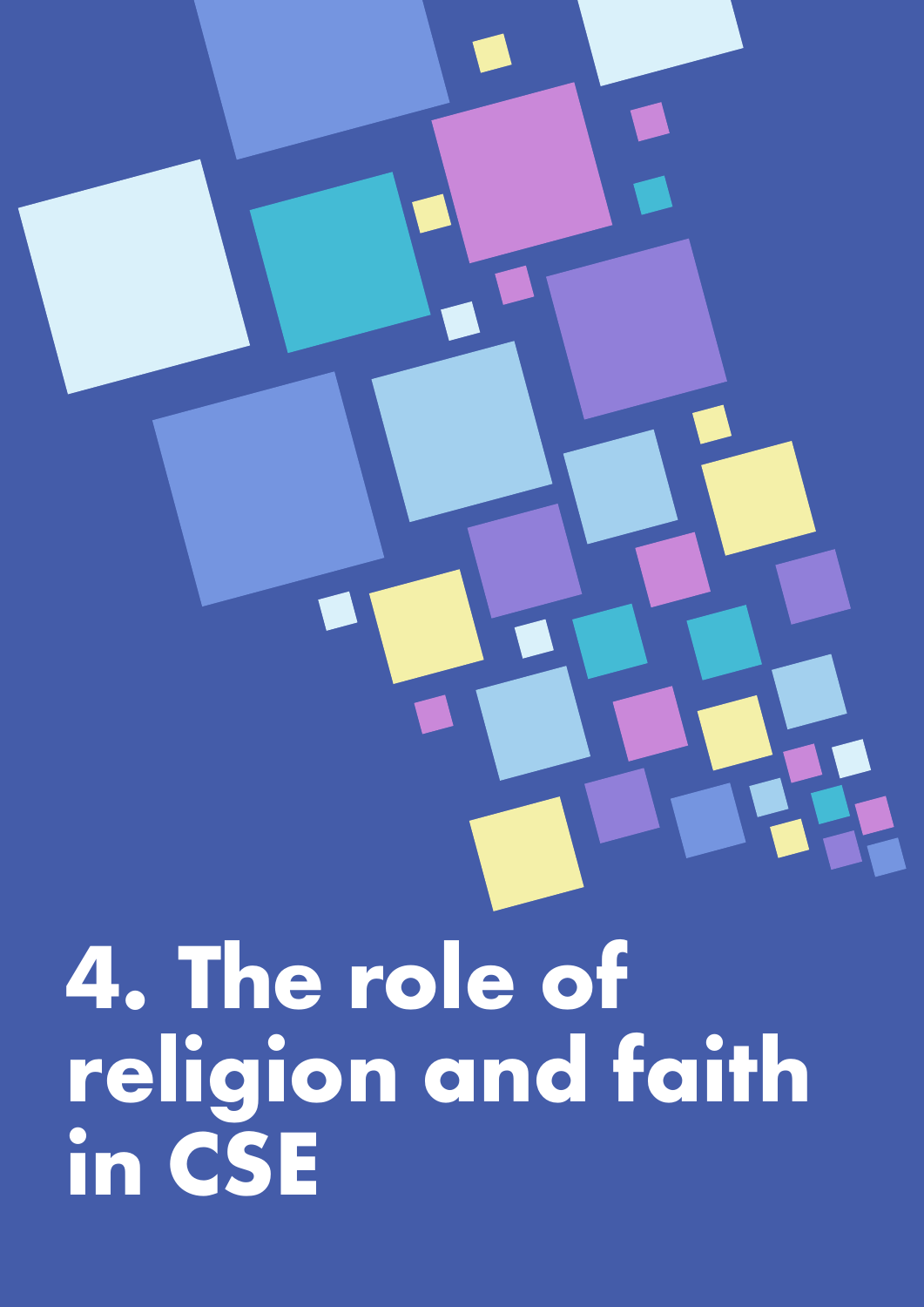Most teachers felt that religion and faith (terms which they all used interchangeably) should be playing a role in CSE. However, some also felt uncomfortable or unqualified to speak as they felt it was a very sensitive subject. One teacher talked about wearing 'two caps' as a leader in her own local church but also as a teacher committed to CSE. The teachers were often people of faith and believed that CSE and faith needed to connect. However, all noted that it was currently problematic in their contexts. Religion formed a cross cutting part of learners, teachers and parents' socialisation and therefore CSE could not be removed from these lived realities. Some of the teachers were responsible for teaching both lifeskills and religious studies in their schools so had to find ways to hold them together. Others had to find ways to respond sensitively to learner discomfort but without ending the conversation as one gay male lifeskills teacher highlighted:

*Faith and religion does have an impact and a role that it plays, especially in your classroom, you see certain learners, in what they bring – we all grow up in our own values, beliefs and morals that you are being taught at home, in church or whichever other religion. So, it has an impact on bringing the message across in the classroom. I am one of those teachers that would always tell my children if you feel uncomfortable about a certain topic I would excuse you for that period of time. …But then I realised that this is the only space where they really get to discuss some things which they don't easily feel like discussing at home. So maybe religious ministers should also be brought together to also get to understand what CSE's all about, and not just having us as teachers playing our role and* 

*there's no connection with ministers and religion and*  faith etc. I think that's something that the Department *should look at, because ultimately faith and religion does play a role in our upbringing so it has an impact on what and how we receive information. It does play a fundamental role, it's important for the two to link. (Teacher 3, South Africa)*

Teachers in government schools expressed some nervousness about involving religion formally in CSE, while those in faith schools lived with the reality that religion was already an explicitly part of the school picture. Many agreed that while religion was important and should be playing a positive role in inclusive sexuality education, in reality it was currently often having a negative effect. Many agreed that religion would need critique, deconstruction and rehabilitation before it could play a positive role in CSE. Currently it typically plays a limiting, silencing and exclusionary role on certain key topics (especially regarding issues such as SOGIE, contraception and abortion) and can at times even refuse to let LBGTIQ+ people inside churches.

Namibia and Lesotho were generally positive about the role of faith but insisted it must defer to progressive government policies on CSE. Malawi had a focus on faith schools where religion plays a strong role. South Africa is experiencing a religious backlash to CSE, due in part to a legacy of Christian National Education. The formal engagement of faith here, whilst real in the lives of teachers and learners, is treated with caution.

#### 4.1. Exploring the negative roles of religion in CSE

Religion was raised by teachers across all four countries as currently causing challenges, and often playing a negative or backlash role in relation to CSE. This negative influence was seen to emerge across six key areas:

#### 4.1.1. Creating Barriers to CSE for religious students (including fears of breaking taboos)

Teachers pointed to a minority of learners across all four regions who experienced significant discomfort in attending CSE due to seeing it as in conflict with, or disrespectful to, their faith beliefs across multiple traditions. Beliefs that even talking about sex outside the marriage context is taboo and sinful emerged in a number of the contexts and can lead to a refusal to attend, participate or drop out by religious learners:

*Yes, sometimes we might have some learners here who might have felt like their faith has been discredited if we talk of abortion or mentioning some parts of the human body, they are irritated sometimes, though not many, but am sure sometimes they are just because of faith, you know in this faith they have their beliefs that ….they take you as a sinner. (Teacher 7, Malawi)*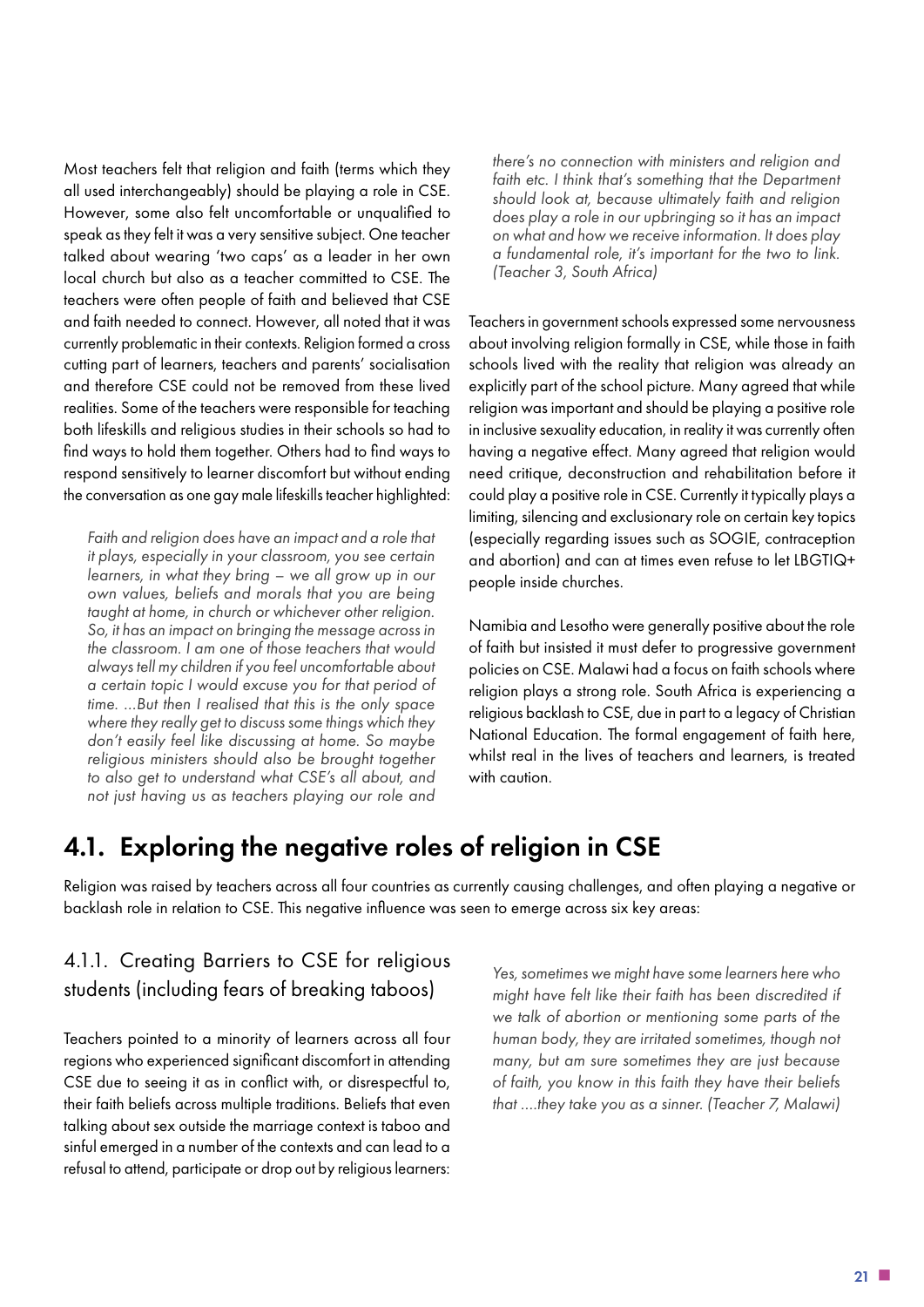Teachers handle this resistance in different ways in their classroom with some taking a pragmatic route to tell students to just learn for the sake of passing exams rather than to engage the issues more deeply. Resistance often centres around 'hot button' topics such as homosexuality, contraception and abortion, especially when students enter the classroom with strong pre-existing beliefs on these topics that can lead to exclusionary attitudes and behaviours especially with respect to SOGIE minorities. Contraception is an issue for Catholic learners and blood donation (part of lifeskills) was an issue for Jehovah's Witnesses:

*Religion has a major impact coz we facing challenges in delivering certain content in Life Skills because of beliefs that students have prior to coming here. Normally religion discourages or treat the minorities as outcasts. Students have that knowledge so letting them understand becomes difficult since they have been indoctrinated. These religious organizations need to understand human rights which are universal. They should know that the world cannot be made same having the same orientation They need to come in and accept these minority groups so that when these students come to school, they take in that these minority groups need to enjoy their rights (Teacher 8, Malawi)*

These beliefs can mean students are afraid to discuss issues, remaining quiet or non participatory. Some seek to find ways to drop the topic entirely or to avoid particular aspects perceived to be in conflict with their belief systems. If the country MoE is supporting CSE this resistance is often less likely:

*(F)aith and religion have a significant role to play because difference in beliefs among learners may impact their reception of some CSE topics. Yhere has not been that much push back from students in my experience as the students are strongly encouraged to learn CSE (Teacher 1, Lesotho)*

Religious beliefs can act as a barrier to some students' willingness to learn and these internalised fears by students need to be taken seriously and engaged with respectfully. Relgious taboos around sex and sexuality are often entangled with cultural taboos and can be exacerbated by the inter-generational engagement between teachers and learners, married and unmarried persons which is often in itself a taboo in parts of Africa, especially when teachers are viewed as an extension of the parental relationship creating more fear:

*(W)hen facilitating conversations around human sexuality and the influence of church as an institution or organised religion, the students are scared to voice their opinions as they take teachers to be an extension of their parents and are therefore not free to speak. (Teacher 2, Lesotho)*

#### 4.1.2. Parental Complaints on CSE tied to religion

Teachers across a number of schools noted that parental concern or complaints had been received around CSE, especially from religious parents. In some situations, workshops were then done by the school to explain the topic to parents and this resistance often diminished, especially if teachers felt well equipped to explain the value of CSE. But in some contexts, such as South Africa, a strong backlash has mobilised many religious parents against CSE, circulating misinformation on social media and creating a moral panic that needs a specific strategy to dispel. One teacher in South Africa noted that religion shapes this resistance:

*I would now want to make an example of a Muslim parent who maybe had a problem with the content that is being shared, so that – it was mostly religious views from people and how they perceive things, until they really get to understand what we are teaching (Teacher 3, South Africa)*

#### 4.1.3. Policing of CSE by Schools

Some state schools appear to still have a strong link to faith and these often place limits on what can be taught and can make some topics off limits e.g. SOGIE issues or insist that all teaching must be aligned with church dogma. Some themes are allowed e.g. GBV or child protection while others are banned. This places teachers in a tricky situation, even if they are willing. Being observed while teaching by superiors can place unacceptable pressures on both teachers and learners:

*(T)his is a mission secondary school and most of the times, you will find out the reverends will come to supervise you as you are teaching, it becomes difficult when you are tackling subjects that talk of sex and sexuality. Such kind of subjects as Christian and also when you're being supervised by the leader of the church, the students will not be able to open up even you as a teacher to say if I mention this they will say you are teaching abusive languages to your student, So yes those are some of the challenges we face and I have ever encountered a lot in the course of teaching this subject. As a Christian also, as a believer you also say should I mention this, you say ok because our school is only composed of the boys then sometimes you are free but if it was a school composed of boys and girls, you are tongue tightened that you can't mention some of these things (Teacher 4, Malawi)*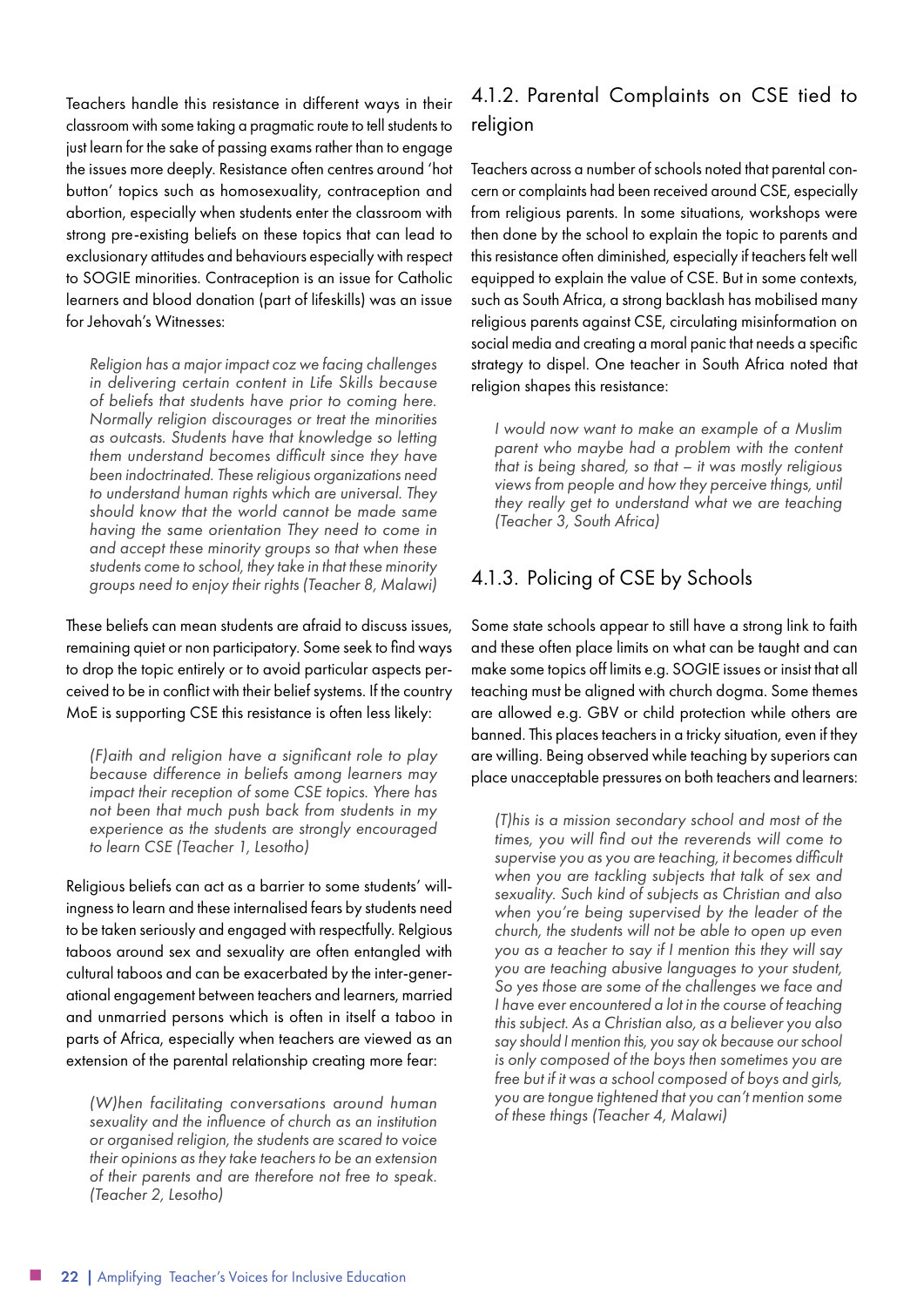The exclusion of aspects of the curriculum is concerning and means that in some schools, teachers do not or cannot mention some topics despite it being in the curriculum so it is not taught in practice as they see the area of SOGIE for example as a specific battle within the church. Some suggest this is a reason why it may be risky for churches to have a formal role in CSE as they may dismantle or contest its rights-based approach.

CSE teachers also need support in unpacking their own upbringing and learning how to use the curriculum as they are also shaped by religious views, as well as facing pressure from churches, schools, parents and learners due to the religious connection of contraception with moral promiscuity and sex outside marriage:

*I am a Catholic by birth but the only time that I was taught about sexuality and reproductive health was only on the wedding day; otherwise in all spheres the church is rigid. When you talk about these things it is as if you are big sinners yet the Bible says the same in certain verses. (Teacher 1, Malawi)*

Most teachers pointed to being committed to live out their religious beliefs in ways that could be a witness to the students as ambassadors of an inclusive faith. This went beyond the classroom alone:

*it is actually your life, your life as a believer… your life becomes that book that they read. And if people read resistance, hatred, denial, rejection, bitterness, resentment, if those are the kind of things judgement, crucifixion, chastisement. If those are the kind of things that people read from your life as a believer, then they don't want to have anything to do with your religion or faith, or your God, because you become the ambassador of that religion or that faith. (Teacher 2, South Africa)*

Some teachers also spoke about how they had to journey away from their own upbringing in order to be equipped to teach CSE well and how religion had shaped their experiences. One teacher shared:

*You know, I was a really naïve person before I became the gender convener, and I think it was in 2006 when we were trained in Johannesburg and the facilitator asked "Who of you don't know how to fix a condom?" Up went my hand, and everybody laughed. They said "What? You don't know how to fix a condom?" And here's the religion part, I said "Well I'm married, I don't have to fix a condom. I'm in a stable relationship," you know, I'm not going to cheat on my man….And you know, the facilitator actually brought this gadget that looks like a penis, it's made of silicon or whatever. …I could feel my cheeks turning red and hot. I had to demonstrate, and if I felt like that, I mean now many years down the line, I don't even know if it's going to be easier for me, because in the environment where I'm teaching I can tell you they are going to tell me I'm upsetting that class. (Teacher 1, South Africa)*

#### 4.1.4. Wider faith institution silence or backlash

A number of issues within CSE were often the subject of disapproval or expected silence by faith institutions (churches, mosques etc). These influence in practice the way in which these issues were taught with the danger of reinscribing conservative attitudes within the classroom around gender norms or dress codes to please the school parents or religious community. Wider taboos around discussing sex and sexuality are beginning to change but still impacts teachers and learners in practice with religion typically seen as an internalised limiting factor due to its moralisation of sexual topics especially:

*religion limits some things, you just don't go around talking about sexuality, think of it before you do and think well, maybe now that some pastors talk about sex freely in church but then still there are some religions where you do that and its wrong, people will say how can he do that? how can he say that out loud so there are some things that actually the church would say 'these things you can't say it out loud, the things that cannot be loudly in public' and that affects when you are teaching it affects the whole process because there are some things you say and be like what kind of person is she how can she say that out loud because we are brought up thinking you just don't say some things out loud because you got the truth and its wrong to get talking and stuff so yes, it limits how you express yourself , how you explain the content to the students. (Mal 3)*

Teachers are often placed in the difficult position of 'wearing two hats' – as faith believers themselves who do not want to be excluded from faith communities but also as those committed to teach comprehensively about sex and sexuality. Issues such as SOGIE can become divisive and risky for them and they need support to address. A schoolteacher in South Africa highlights that in her school, and community, faith is still viewed from a fundamentalist perspective. She described an incident at her church where she is the organist, and where the priest resigned in response to the news that Archbishop Desmond Tutu's daughter who is a priest had married her same sex partner… He stood on the pulpit and said "I refuse to preach in a church which sanctions this marriage." The danger of the church splitting placed her in a difficult position as some went with the priest, but others like her stayed, She admits that "*I don't have the answers, but I definitely feel that we need to start viewing religion, faith and the church's role in all of this in a totally different way*" (Teacher1 South Africa). Similar issues also emerged in Malawi where the church is vocal on SOGIE issues: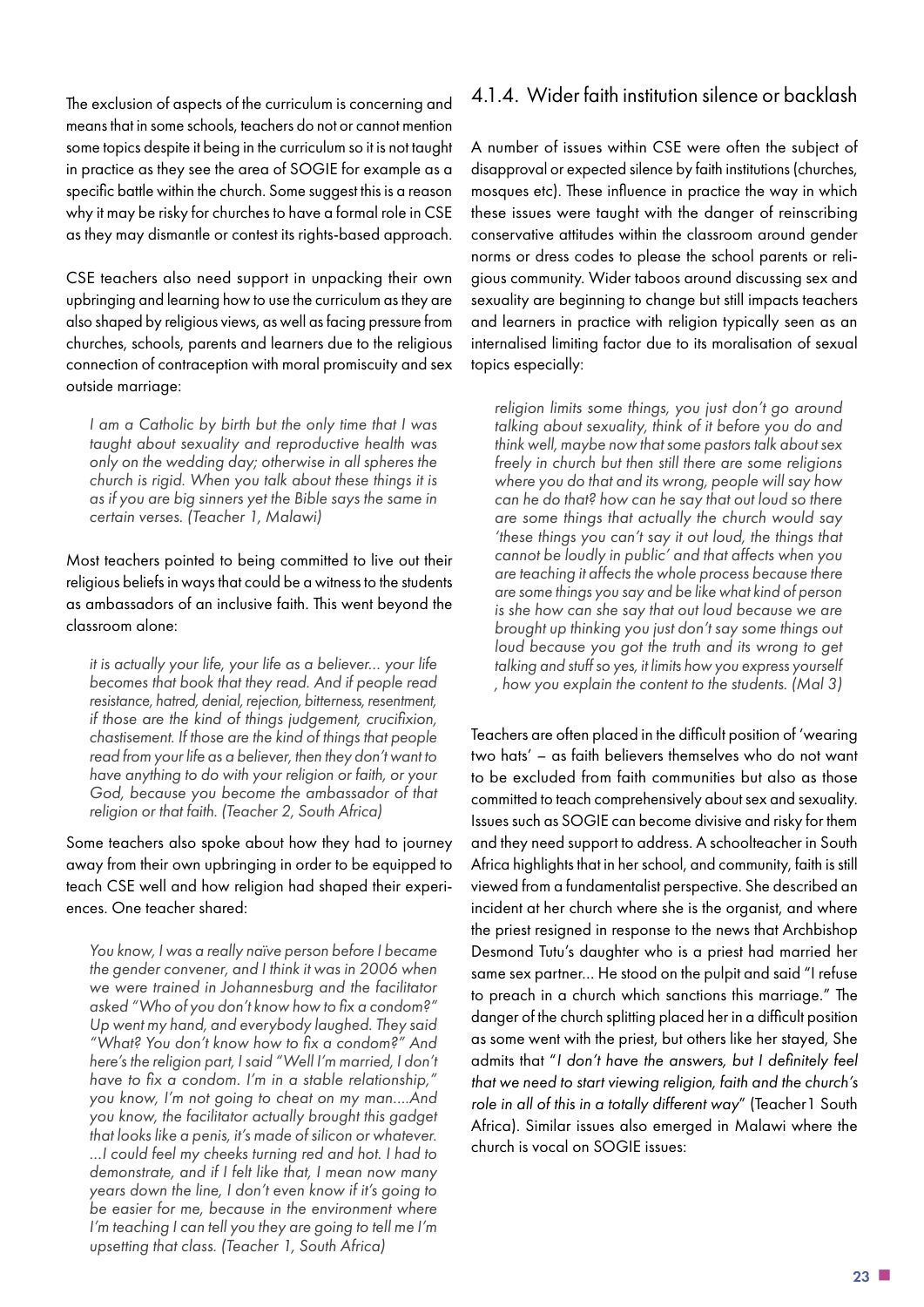*The church sometimes is in the forefront condemning those in same sex marriages. They always say these people are grave sinners and this brings about issues of discrimination and prejudice. Sometimes the church does not come out to explain to the people how the marginalized came into being. They are just as human as everyone else. Because people just get to think that these people just woke up one day to become bisexual and homosexual. In the end people just judge them unfairly. As a community, members normally take in whatever the church says. If the church is leads in condemning the marginalized then all people will follow suit. If the sermon is male chauvinistic then the whole community will do likewise. The church divides the community in many ways. Even when pastors and other church leaders begin to give roles depending one's gender it is promoting discrimination. It is only Life Skills which can deal with these problems even if in some schools Life Skills is being removed or being discouraged. In the end learners only subscribe to church teaching only which is very dangerous. (Teacher 1, Malawi)*

A second example around abortion was given by a teacher in Malawi who insists that the church is not creating room to talk about issues of sexuality anywhere expect in marriage counselling. They insist that what is required from the church is a platform for civic education to avoid the church infringing other people's rights and that the church and school that must work in collaboration. They note poignantly, *"right now parliament will be discussing the abortion bill and the church has already come out to condemn the practice. Should a person be allowed to die because she has been denied her right to terminate a pregnancy? No this should not happen" (Teacher 1, Malawi)*

#### 4.1.5. Conflicting information being received by learners

As a result of this contestation, learners often experience confusion with conflicting messages received from home, school and faith communities. According to many of the teachers interviewed, these three pillars should work in harmony to give the same messages but currently they rarely do. But another teacher points out that religion cannot just be flexible as God is involved and people's principles cannot just be compromised showing that more work needs to be done around engaging core principles:

*(T)he problem is that when he or she goes back home it's when he's going to meet this belief so there is a conflict. So let me give an example when we tell them please use these contraceptives, you talk of a girl child and when she goes there to the church and the church says no we don't use, so there is a conflict so remember we are dealing with an adolescent so when I go to church they say no to this, when I go to school they say yes to this (Teacher 3, Malawi)*

On some issues the teachings between all three are seen to agree (e.g. polygamy), but in others, they are seen to conflict (contraception). Two dangers emerge here, that conflicting information will be left out by teachers or, that any conflicting information will be amended or moralised by schools to fit in with existing faith views. This creates dilemmas for learners who feel they are being forced to choose between their religion or CSE and requires parties to work together to review so learners are not faced with these conflicts.

#### 4.1.6. Exclusive interpretations of faith and sacred texts

Religion and Scripture were seen across all contexts as still primarily being interpreted through a literalist or fundamentalist lens. This approach is seen by the teachers to be detrimental especially to the voices of those who are marginalised because of their SOGIE status and in urgent need of creative reinterpretation:

*I think sometimes we interpret the Bible – again we take something, or some parts of the Bible and we use it to suit our own needs. In this age of COVID-19 especially I feel that the voice of the minority is not heard, not as much as I would love it to be heard. (Teacher 1, South Africa)*

However most of the teachers interviewed were people of Christian faith and insisted that exclusion of minorities of any kind was not at the heart of their faith and that a philosophy of self-acceptance and love needed to be nurtured within faith in order for the misuse of religion to be disrupted:

*(T)hat is why so many LGBTIQA+ bodies are lost in this world in relation to religion and faith, because what they have read about religion and faith through the lives of other people have made them know that "This is not something that I want to believe in, I would rather go a different direction, because the very people whom I expected in this religion to embrace and accept and love me are the very same people who reject and deny and judge me." And therefore our people are walking around with broken hearts in this world, just trying to keep a smile on their faces. (Teacher 2, South Africa)*

The teachers highlight a need for change within the systems of religion and faith on these issues and not just an ignoring of their current negative impact. These feel that the time is ripe for a change on these taboos and that exposure to new knowledge and understanding can help teachers, parents and learners to change saying "*certain topics will be taboo to certain religions, but I think we are at a stage where people should learn to be more open and just for getting new knowledge and understanding (Teacher 3, South Africa)*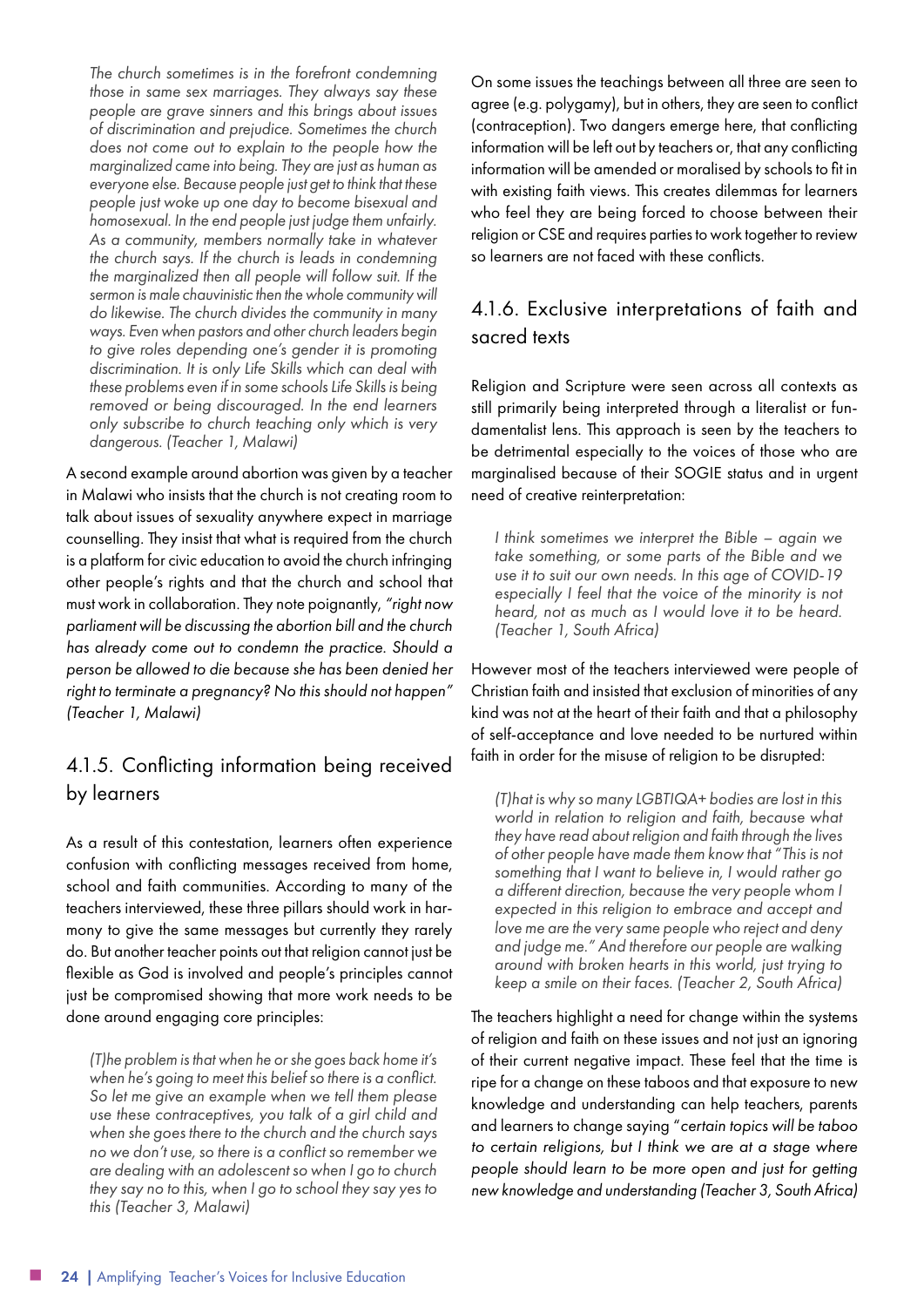Some teachers themselves make a clear distinction between the inclusive core values of their faith and their founders and the way in which religious doctrines have been manipulated by people within those systems who have indoctrinated new generations. They insist that it is not the faith itself that should be 'blamed' but its misuse. They suggest that children themselves have not developed these religious views on their own but have been brainwashed by more powerful adults in ways that can and need to be urgently changed. Christianity within Africa has often been linked to nationalist or colonial ideologies or patriarchal cultural norms from which the teachers argue it needs urgent decontamination before it can play a positive role or else a concern is that religion will remain a barrier to constructive dialogue around spirituality and sexuality:

*(T)hey justify those ideologies on the Bible, and what the position and the role of a man is, and what the position and the role of a female is. And that's exactly what it is,*  *male, female, there's nothing else in between. In order for us to truly move forward, we first have to separate the two. We first have to educate everybody in terms of sexuality, comprehensive sexual education, and the, once everybody has understood…. then we can use religion and faith as a measure, or a tool, of upliftment for the soul, the spirit and the emotional wellbeing of our people. (Teacher 2, South Africa)*

Some teachers insist that all CSE teachers must be able to step away from their personal beliefs and be 'neutral' in the classroom to show a commitment to rights and give the right messages. However, others suggest that this veneer of tolerance may itself be dangerous. At a wider level, multi sectoral engagement is required if the system within which i teachers work is to create collaboration rather than generating polarized resistance around CSE. CSE has disruptive potential to challenge existing systems and this tension must be maintained where CSE is accepted, but not merely driven by, existing conservative stakeholders.

#### 4.2. Exploring the positive possibilities of religion on CSE

Despite concerns with the negative role of religion, teachers insist that religion cannot be avoided, and that faith and religion has the potential to play positive roles. Issues around diversity tackled by CSE are also identified as there in the churches as realities, such as SOGIE members and unwanted pregnancies and can provide a basis for working together. Teachers note that religion has a commitment to protect victims and the most vulnerable and that shared concerns around child protection and GBV can form a basis for collaboration, as well as critical engagement with religion and culture as systems which shape wider social norms and cannot be ignored. Religion is the primary frame of reference in their contexts for discussion of ethical values as critical components of lifeskills dialogues. Six themes emerged to connect religion and CSE.

#### 4.2.1. Positive theological themes for inclusive CSE:

Four theological motifs came up from the teachers from within their faith traditions that they felt could support CSE including the inclusion of SOGIE minorities from a religious standpoint. First, the notion of *equality* where all are equal and equally accepted and important before God:

*(I)n the church they talk of equality, they say we are all equal before God even some chapters in the New Testament talk that there is no Jew or Gentile, we are all equal before God. So from that side you can bring those chapters and encourage people to see one another as equally important. (Teacher 7, Malawi)*

Second, the theme of *all humans as created in the Image of God* so no one is to be excluded or left out and for this to be concretely applied in CSE as a radical corrective to beliefs that some can be excluded:

*(W)hen it comes to faith and religion. We were taught we should love one another. Love your neighbours as you love yourself, do to others what you want to be done to you. We are all equals when it comes to God. We are made in God's image. Now if we have to put that together with CSE….we have to think about that, because now if I discriminate the next person because of their sexual orientation or what… then I have to think about what my bible taught me. I should love myself, treat the person the way you want to be treated, then the negativity, we have to get away from it. We have to marry what religion is teaching us and comprehensive sexual education. (Teacher 1, Namibia)*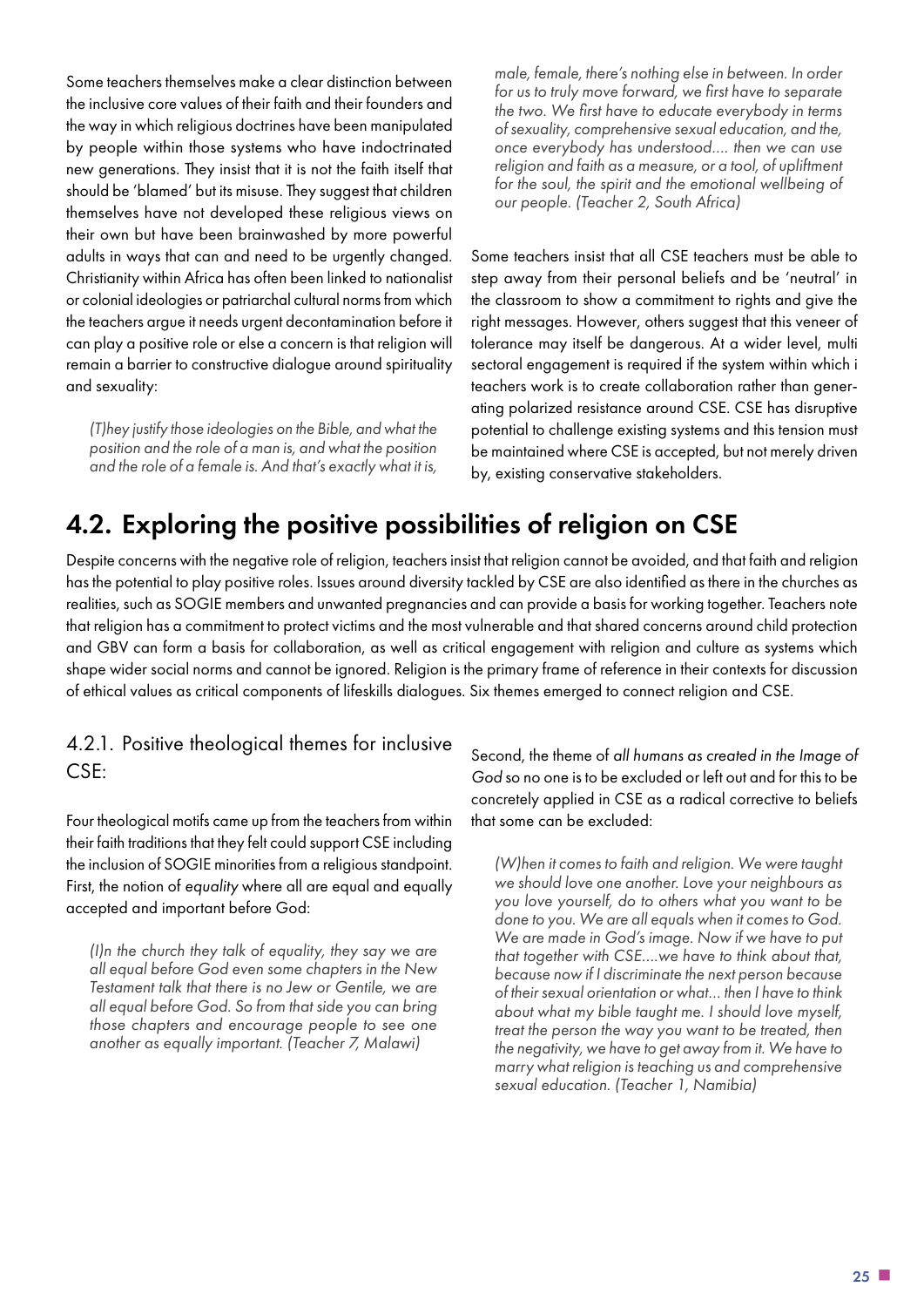Third, the strong faith imperative *not to judge* but instead to show compassion and inclusive love in practical ways when confronted by different people rather than to bash them over the head with a Bible:

*Now I cannot talk on behalf of others but to me, I believe in God but I cannot go out there and judge a kid in my class because he or she is homosexual and treat him or her different from the others, because kids will be there and ask you, miss… a girl asking you is it wrong for me to date another girl and you as a teacher how do you answer that. Now if your religion is telling you that homosexual is wrong and you are a teacher and all those kids are looking at you to answer that. So you have to be very careful when it's come to this and learn to put your religion aside, because the moment you come in with the bible now, you are conflicting yourself and what you have been teaching the kid. (Teacher 1, Namibia)*

Fourth, a faith imperative to avoid bias or discrimination but to love justice and model fairness, seen in the golden role of "do unto others" as lived out within sexual and gender diversity in particular:

*(A)t the end of the day, religion is teaching us that, ok, we should love one another because we are all equal in the eyes of God. We should respect, ok what you do to others or you must do to others what you want others to do to you. That should guide us now when it comes to this…religion can also have a positive impact like now when it comes to homosexuality then if it teaches the kids that. ..ok even though we are different. We have different sexual orientation, (we must) respect love each other the way God see us because God does not see that you, if you are homosexual you are not my child, homosexual or not, we are all equal…when it comes to God. At the end of the day we should not judge others because they seem different and we all get that education from religion, bible…that respect and teaching from religion can help us in a positive way to implement (Teacher 1, Namibia)*

Teachers insist that if at the heart of all faith is the message that it is not acceptable to discriminate then and religion can offer positive values that promote youth wellbeing. This core message can form the bedrock of collaboration with the CSE agenda. If religion and CSE both insist on diversity, and no discrimination, there is a shared possibility to go beyond merely tolerance towards the full embrace of sexual and gender diversity.

#### 4.2.2. Reinterpreting sacred texts and traditions

A number of teachers in different contexts highlighted the importance of reading Scriptures in ways that build up a person and help others to understand themselves better. Guidance from teachers and faith leaders is therefore urgently needed around interpreting what the Scripture says in a way that can eliminate bias and not reinforce it as part of a faith-based commitment to do no harm:

*There so many stories in the Bible or in the Koran which talk against being biased …the church or the religion, more especially the religious readers when they are spreading their stories to their members they should refer to in the holy scripture where they talk of the bad part of being biased. I said we always have leaders here and the church leaders who come to share message to student. Their messages should include the bad part of being biased (Teacher 4, Malawi)*

This issue came up as a strategy to engage learners who often quote Scripture in class and require the teacher to be equipped guide this conversation in a productive CSE-oriented way and to speak to lived realities today (MR L) in ways that can assist them to critique inherited harmful beliefs. One teacher who taught both lifeskills and religious studies noted this reality of adaptive interpretations as in line with her tradition by saying, "*some content being taught in religion can be changed so that we can teach learners about the reality. For example, Moses parting the Red Sea is not our lived reality. So religion can be compatible with CSE if religious studies are updated to reflect our lived realities today"* (Teacher 3, Lesotho)

#### 4.2.3. Faith in action through intersectional inclusion

Intersectional inclusion in practice was highlighted by some teachers as essential. People of faith cannot claim to be inclusive in some areas (e.g. disability) but refuse to be inclusive around sexual orientation. Identities are linked and training in inclusive education can equip teachers to model this to learners:

*For you to be a life skills teacher you need to be inclusive across all aspects of life. You cannot be inclusive in one and the other treat it in a different way, you have to be inclusive in all aspects. Maybe it is easier for me, because in my final year I specialized in inclusive education. because when we are talking about inclusive, most of the people focus on like kids with disability should attend mainstream school …that's how they understand inclusive. But when you talk about inclusive…how do you include sexuality, different sexual orientations different back grounds, race and all that. You have to include all aspects of life when it comes to inclusive. (Teacher 1, Namibia)*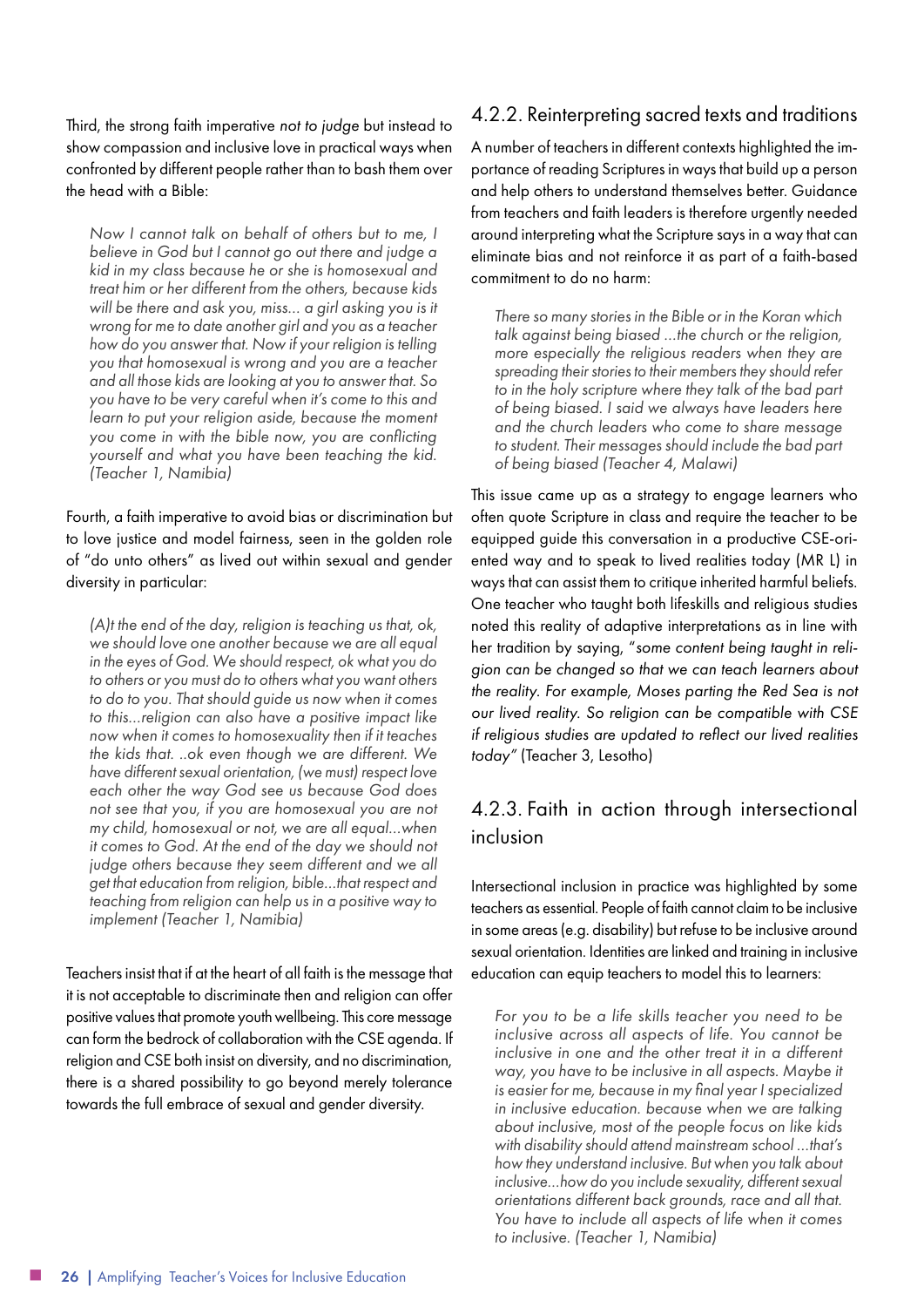Building on a commitment to inclusion, teachers can then use religion to create a sense of belonging and to refute ideas that some people are to be excluded or left out of any spaces, whether it is school or church. Fellowship with all brothers and sisters can create an enabling environment for SOGIE acceptance:

*(R)eligion plays a major role because some churches can exclude certain people, not allowing them within the church building, and they human beings, they also have desires, a need, they also have to say Thank You to the Heavenly Father, or for whatever denomination they belong to. So it can contribute, if the churches allow, and people reach out with those people because that will also minimize sometimes where individuals take their lives because they feel they fit nowhere. But within a church they can create that atmosphere, because a church is basically to create that sense of "I belong," of having fellowship with my fellow brother and sister, and it's okay to be different, and accept me for who I am, not trying to be the image that you want me to be" (Teacher 4 South Africa)*

Churches can then take a leading practical role in promoting CSE as part of the formation of good citizens and see it as on the same level as other subjects, rather than encouraging students to drop it.

#### 4.2.4. The creation of safe spaces to learn

Teachers point out that churches often take some responsibility for human sexuality training as they have historically been places where young people go for pre-marriage preparation. CSE can be an earlier addition to this process which churches or faith institutions have played to talk about transitioning from childhood to adulthood. They need to take a wider lens based on the real life challenges of society today. Instead of perpetuating silences around sex and sexuality, churches can find ways to harmonise religion and discuss the realities of growing up. Acknowledging that they don't only deal with the spiritual side of a person but also the body and mind can lead to a more holistic mission that supports families and creates safe spaces for all:

*It teaches them things that they are afraid to talk about with their parents and helps them to express themselves to us more so than they do with their parents. It helps them harmonise their differences in religions and ways of growing up in relation to CSE. (Teacher 2, Lesotho)*

#### 4.2.5. The role of NGOs in capacity building faith institutions

While the above offer possibilities, teachers insisted that this was not currently a reality. For change to come, capacity building faith organisations is essential, and that NGOs have a role to play here:

*NGOs have a huge role to sensitize church leaders on human sexuality. The NGOs should train them that these issues should be talked openly to their members. They should spread it in schools because students will be able to know that this is what we have learnt at church and we are also learning it in school. But if the church could be restrictive to say 'no don't learn this', it becomes difficult for students to accept the content of particular topics. So, the church leaders and the church members should be sensitized on some topics which they feel they cannot keep open. (Teacher 4, Malawi)*

Engaging theologically with religious doctrines by using a faith-based approach was seen as essential if exclusion of minorities is to change in practice since religious leaders have strong social influence:

*Since religion is about doctrine, I think there is need for NGO's which advocating the rights for minorities to start with religious leaders by equipping them with right information and knowledge because in Malawi religious leaders are treated as a special group. So, if a religious leader says something members would follow. NGO's need to engage religious leaders because these leaders are custodians of our children in school. When this knowledge in imparted in church these students understand the rights of minorities and their acceptance may not be a problem. (Teacher 8, Malawi)*

The focus of this engagement can be around creating platforms such as small groups for discussion and support where conversation can take place involving congregational members not just leaders:

*There should be more discussions within churches around CSE, and I don't think that they have enough programmes where they do it within that platform. I feel that needs to be done to avoid unnecessary discrimination and prejudice that people are experiencing, because still within faith groups people do not really feel comfortable being themselves and accepting who they are because of judgements that they experience. (Teacher 3, South Africa)*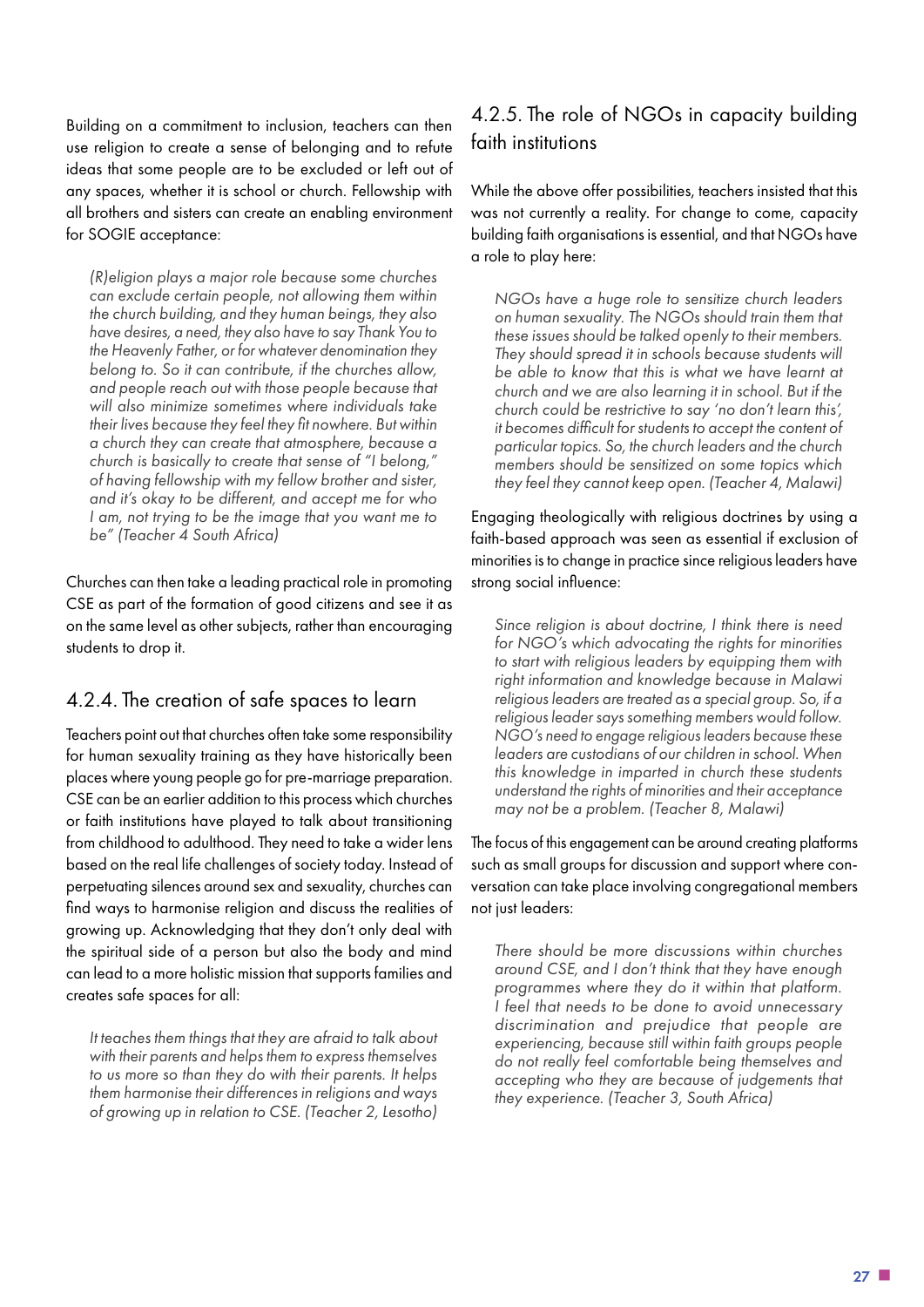Lessons can be learned from processes that have helped faith communities engage with GBV to create visibility of the issue (via posters etc), engage with youth spaces as well as offer safe spaces for parents also to share their experiences facilitated by experienced people. This can help reshape the taboos that lead to misunderstanding and support parents to better understand the reasons to build a three legged stool that holistic education is based on; church, school and parents with the church taking a role in the educating task:

*churches have youth structures, and if the youth leadership speaks to CSE it will help cement the conversations they have in class…those youth spaces tend to be where students are more free in sharing and engaging, it would help them learn more in those spaces, as opposed to limited hours at school. So it is important to have churches that link what is being taught at school and play that supportive role to the parent and the child. (IAM Schools worker 2, South Africa)*

*people within the church community they don't understand, because they're thinking about "What are you teaching my kid? This is a taboo subject, we don't talk about these things, so where do you come from?". So, it is good where they can arrange sessions within the church where we come out and speak about it so that they can also have a better understanding why we think it plays a major role within the curriculum. Its about the person not about having sex (Teacher 4, South Africa)*

#### 4.2.6. Churches can change and become champions

Some positive change is beginning to be seen on religious taboos on discussing sex and sexuality. But it needs to be accelerated. Support from outside has helped as a teacher from Malawi notes:

*There is a great change, in the past it was a taboo to see teachers mentioning some parts of the body of a boy or girl, it was a like you are sinning somewhere. But now people are changing helping us to say no, we have to do a, b, c or d so that our learners should be aware of their bodies. (Mal 7)*

The overriding influence of religion in places such as Malawi meant that teachers feel the church has an essential role to play in people being willing to open up on sexual subjects and can take a champion role:

*Everyone is religious. Church is there to advance the truth so if human sexuality is not discussed in church but outside it does not mean it does not affect people. Church must be part of it as such society would open up as it comes from church because we are affiliated to church as we believe what church teaches in terms of doctrines. Church must be the champion in this case (Mal 6)*

The issue of homosexuality is specifically named as an area where the church must change and move to acceptance as a witness to the truth that children in schools will then see and respond to. In this way lifeskills and religion can have a symbiotic relationship where lifeskills can encourage 'coming out' and a sense of their dignity and rights, and the church can support and affirm, not undermine, this process:

*With the role religion is supposed to do the church must start accepting them and obviously the children we are teaching upon seeing the homosexuals being accepted in church, even in school it will not be a problem. Life Skills has an impact for them to be seen to be coming out and their fellow students know them. I believe they must have a knowledge that even if I belong to this orientation I still have to exist and to be here to get an education just like any other student. The subject is helping very much as they are able understand their rights as minority groups and interact because if they had no knowledge through Life Skills this other student would not have come back (Mal 8)*

The teachers pointed to the role of the church in the holistic human development of individuals and society. Its commitment to morals, values, good behaviour, education, unity and peace can form common goals between CSE and religion where "when we talk of religion we talk of morals and behaviour which is what CSE is already doing" (Teacher 3, Lesotho). Teachers point to core principles at the heart of their faith such as values of love, kindness, acceptance, embrace, long-suffering, humility, peace and harmony as urgently needed if people are to live in harmony with one another and bring God into the equation. However, some note that many current spiritual leaders do not possess these fruits of the spirit themselves and therefore fail to live it out within society but instead keep people in bondage because of their personal beliefs and ideologies. Reaching these faith leaders with a message of unconditional acceptance remains an urgent task:

*I believe that religion does have an extremely imperative role that it plays and can make a lot of impact. But it starts with the believers, and with what believers believe in, and not trying to change people for who they have been created to be, but just to embrace, accept, love and appreciate them, and show kindness and humanity towards them only for who they are, and not our preconceived notions of what we think they should be, or what they can be after we have converted them into what we believe they should be, but to allow them to be who they are. (Teacher 2, South Africa)*

 This change is already being modelled by the mainly Christian CSE teachers interviewed for this study who insist that building a safe and inclusive environment also needs to go beyond the classroom.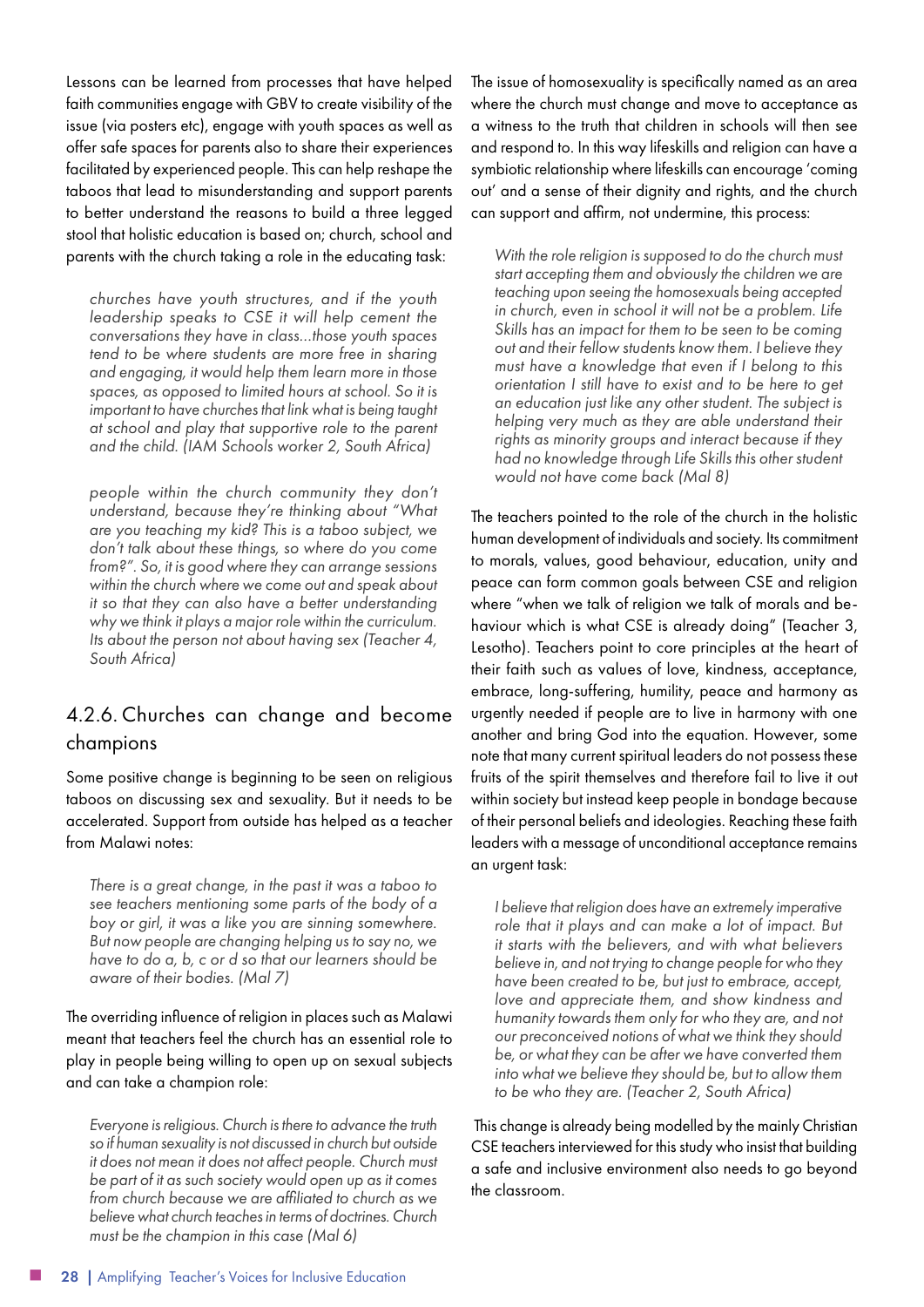

## **5. SRH support and referrals (including SOGIE support)**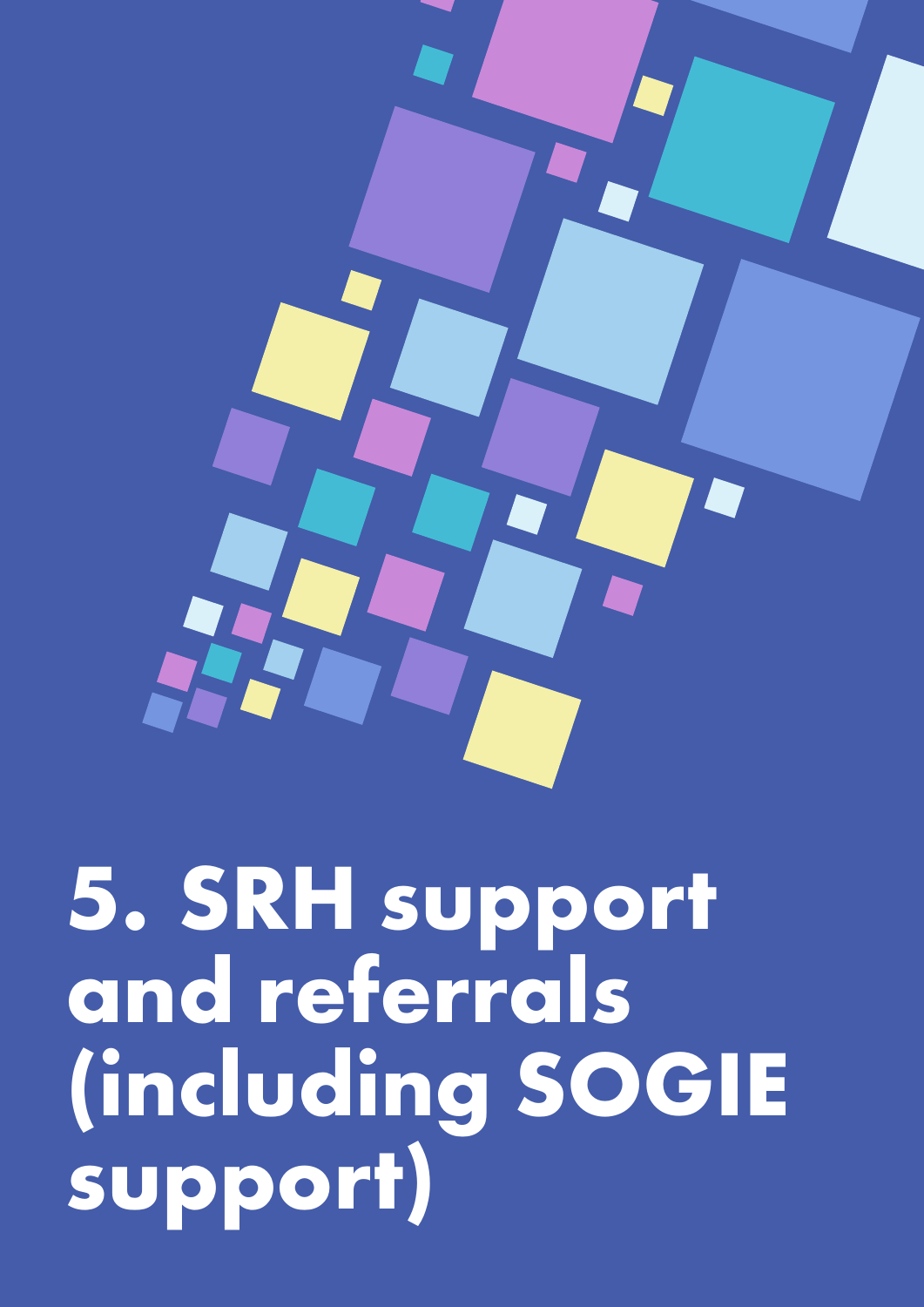#### <span id="page-29-0"></span>5.1. Learners access to support and referral services

Referral systems for support on SRH and other sexuality issues were seen by most of the teachers to be inadequate although this also varied from school to school. If there was a health centre or a hospital nearby this made a difference. Teachers from Namibia were most positive about having a functioning referral system that was age appropriate while in Lesotho, Malawi and South Africa, it appeared to shift considerably depending on factors such the rural or urban location of the school and agency of the teachers.

*In my opinion, there are age-appropriate referral systems at our school. Connection of school or community matters pertaining to the prevention of HIV/AIDS and unintended pregnancies are referred to health care providers. A list of SHR providers and contact details and locations is available at our school therefore proper and age-appropriate referrals are made… If you're having a situation like these, you should call regional office (who) will direct you to the right person you should, maybe consult the hospital for the social worker to come in or maybe the regional co-ordinator will come in first from there they will see what step to take. (Teacher 1, Namibia)*

One issue raised was that there was often a focus on people or organisations coming into the schools to do talks, more than a structured, planned, and consistent learner-centred referral system outward that responds to identified learner needs. Many of these systems also depend on how much work the individual teacher has done to develop the systems and their availability and trust as a point person for the youth:

*(I)mmediately when I have a kid here, that has something to do with that, I refer them to the clinic, make sure they are there, and also touch base, and ask how far – If only the child will give permission to share that, then they will do so. But what I do is I just pick up my phone and just ask 'are you guys okay, how far is that" and what, what, what. So that is what we do, we refer, we ask, and the Department decides what is the importance of the referral, and our clinic, we ask them to come out if need be. But we do touch base with them. (Teacher 4, South Africa)*

In South Africa, some of the teachers were not aware of SRH services in their area and said that it was left to the parents and the services that were available in learners home areas. Others felt that they had set up a clearer formal process that they now followed that linked students with SHR services where the students know where the clinic is and its quite close to the school, Some teachers knew that students were actually going to the clinic and receiving assistance while others knew that taboos and stigma still prevented access:

*There is also a nearby health centre which frequently pays us visits to teach learners about sexuality* 

*education. The centres also have adolescent corners and continually engage the principal in their CSE corner. There are full time health workers in my nearby health centre. They stress the importance of CSE and this makes them effective because my learners enjoy the sessions. (Teacher 1, Lesotho)*

At these schools the process enabled students to know where they can get assistance if they are looking for various services as well as school educators knowing the clinic and where it is situated. Other promising opportunities were identified such as anti-AIDS clubs in schools that could become a hub for wider sexuality issues, an informal network of teachers who support each other and can talk to regional support persons also and the value of peer to peer programs and peer counselling in schools to provide extra support:

*at school this is what we have, if the child comes to you and speak to you in confidence, you ask them because sometimes you don't have all the answers, "Is it okay if we can refer you to a peer counsellor," and then we refer to the peer counsellor, and then the peer counsellor will have a session or two. And the child is at school, so it is very easy for the child to go to the peer counsellor because she has a little class here at our school, and only then when she feels like whatever they've been discussing or talking, it's very serious she would refer it to the Principal, and the Principal will get the Department involved, depending on the issue at hand. Also, if the child gives us permission, where we call the parents, so the parents also have an opportunity to come to school. (Teacher 4, South Africa)*

A referral process and access to other services for learners was seen as being an important but often neglected part of the 'comprehensive' nature of CSE and of making the issues visible and taking mental health seriously also. Referrals are currently often dependent on the initiative of particular teachers and are not structured processes and this is seen by teachers as a gap in what they can do and a heavy responsibility:

*(I)t really helps when NGOs come to the school, because then it helps her build up a database of where to refer students if they need certain assistance. But there's that big gap, she can only reach them if they come to the school…, there isn't something that is a set process, it's just up to the teacher to discern, as to say "Okay, do I need the clinic now? I will refer you to go to the clinic," and then hoping that the clinic is an environment supportive of youth (IAM school worker 1, South Africa)*

Provision of a wide list of service providers available to schools to know what is there and to make it visible was often currently lacking as well as linkages of age-appropriate service providers into the CSE program: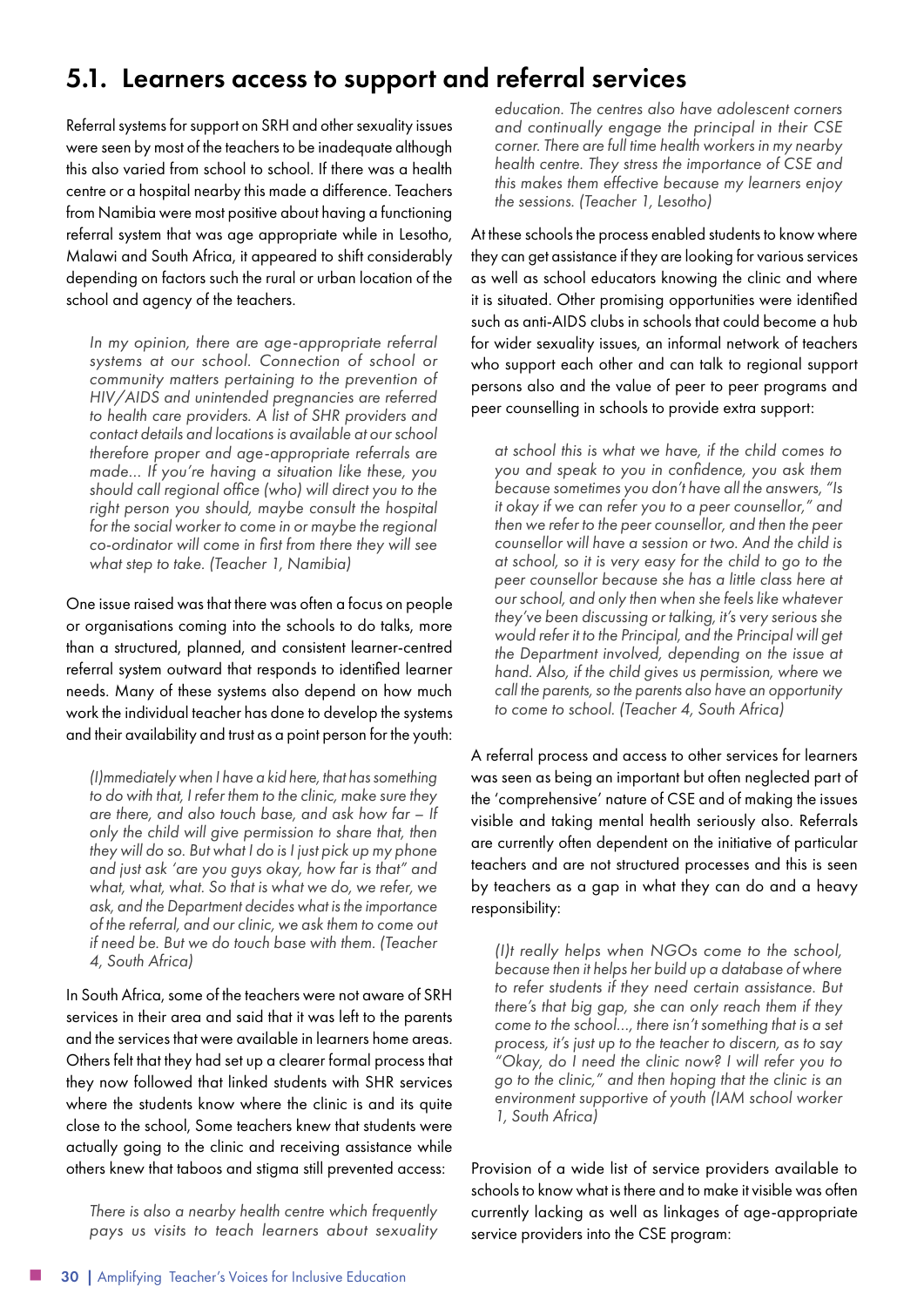*I feel there's not enough-service providers linked to this programme. I do get in people at times to come and speak to them, like I'm using the YMCA group to come and do HIV testing, to talk to them and how to use a condom etc. Then there's the Man-Up programme that comes and speask to our boys about circumcision, etc. But it's not really age appropriate, because they try and deal with everyone at the same time,... The CSE is age appropriate, but I feel that the Department needs to link us up with more service providers for those types of interaction for learners (Teacher 3, South Africa)*

A counselling role was often played by LIfeskills teachers especially in relation to teenage pregnancy. In the Namibian context, for example MoE guidelines have changed on this issue and pregnant girls now remain in school. This has created a formal process and teachers can accompany the child to access SRH services.

Some challenges noted are that even when there is a health clinic, learners in faith affiliated schools such as Malawi are reluctant to use it, due to fear of being seen and religious related stigma around issues such as contraception which can also mean they avoid the SRH talks done by NGOs. Rural students in particular are often very shy. Rhe organisations that come in may also bring their own agendas tied to wider development issues of the girl child, abstinence training or child protection – and may not always focus on school needs. Another challenge noted was the lack of staff at government level to respond if issues are referred:

No, I am sitting in that office where children come. I have not. We report, it's a long lengthy process, not necessarily addressing specific issues. Like the one that you refer to the Department where you say "I need help, you need to send in these people". They don't have enough people to be dealing with this. We have been advocating for social workers to be at our schools for quite some time. We need somebody there to be able to assist our teachers. We cannot always answer the questions. Even myself who's compassionate, I'm also still learning. (Teacher 1, South Africa)

Lack of visibility and resource constraints at school level can also mitigate against a consistent learner centred approach for all of the most vulnerable students for adolescent health and school workers note that work is still needed to ensure that schools have the resources and linkages to the services that are there. Making issues like bullying, gender-based violence, visible is an important first step as part of the comprehensive component of life orientation. As a result, learners can see there's a number for mental health, a shelter that they can go to or a safe room or teacher available for them. Whilst overall some schools appeared to have better referral processes than others, specific support for leaners of minority sexual orientation and gender identity was a consistent concern for all the teachers.

#### TEACHERS SPEAK OUT

*I will speak about my experience. I feel there is still a lot of discrimination and homophobia. Bullying, stereotyping taking place especially at high schools. One of the kids at my school who happens to be gay and came out talked to me in confidence, and this poor guy was really bullied. There was no assistance whatsoever coming from management or the teachers. He would just come to me and say "You know what miss, this is what is happening". We had an incident where the other boys – because toilets and bathrooms are a problem at school – so they didn't cater for him to use a different bathroom. And so he would actually risk his health not going to the bathroom for the whole day. Which I did not feel comfortable about at all. But one day when he just could not help himself there were boys in the bathroom, and they pushed his head down the toilet, flushed the toilet. To me, it still hurts up to this day because I feel that I did not do enough to protect this boy. Obviously, we reported it. The child left the school, he took a long time to have the courage to come back, and even then there was the stigma coming even from educators, to such an extent that management asked me whether the child could do his exam in my office, because nobody was willing to take him in their class, because he at that time had an STI. To make matters worse you had to see the attitude of adults. Because they thought I was the only one who would be comfortable some told me 'you must fumigate…You must put plastics on your chair…take cardboards. Can you imagine a child doing the exam under such conditions. My heart is still breaking for my boy, who left the school just after that. I don't know where he is today. That was only grade 9, he was very young. (Teacher 1, South Africa)*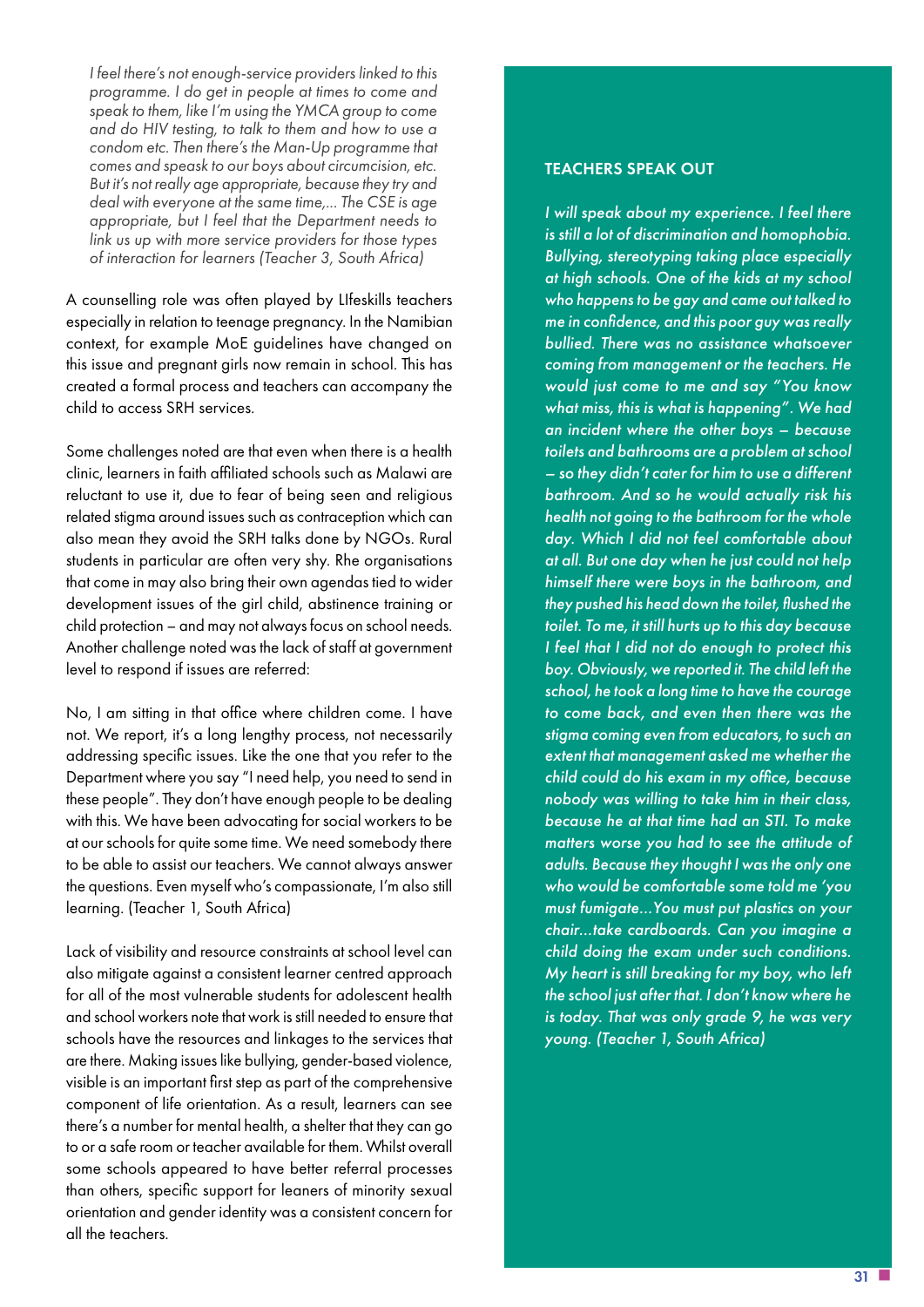#### <span id="page-31-0"></span>5.2. SOGIE learner support

Many teachers expressed concerns that not enough is being done to connect class learning with supportive social practices for vulnerable learners within school settings. This is particularly true for SOGIE learners, but it can also be true for girls who can feel marginalised because of their gender. This needs inclusion for SOGIE to be understood intersectionally. Six challenges were identified by teachers around SOGIE learners:

1. Fear and unsafety for SOGIE learners who can get expelled (Malawi) – especially in faith schools. This means some teachers 'counsel' learners to change their behaviours. School rules in some faith spaces can still allow or even require learners to be expelled or involve the parents to try and change the child:

> *(W)e haven't had any expulsion but have had some who have been cautioned and counselled through parents. Parents would be shocked as something abnormal. Parents would always want their wards to change…as it is regarded as a problem. (Teacher 6, Malawi)*

- 2. Stigmatisation, stereotyping and bullying by peers takes place for many reasons but SOGIE orientation is one that was named as often noticed but is not always pro-actively addressed.
- 3. Lack of openness also means the voices and actions of SOGIE learners can go underground and their needs remain hidden with no way to justify talking or services even if teachers knows it exists:

*currently we are lacking their openness. I can't say that as a teacher that we have the following students who have this particular type of orientation. For them to come in the open is problem. As teachers we cannot act in vain. We have to act where we have the numbers. I cited an example of two boys; one of them is gone forever while the other one is back… but for them to come out in the open so that we can assist them it becomes a problem (Teacher 8, Malawi)*

#### 4. Leadership matters but is rarely seen in schools which do not want to address root causes:

*(I)t's like we are just scratching the surface not digging deeper into the main issues. On the ground these people are marginalized yet things are not changing. There are misconceptions regarding the marginalized. It depends on leaders to chart the way forward on how to deal with such problems. Some teachers or schools which have rigid attitudes do not want to associate with the marginalized yet there are others who are more liberal and would accommodate them (Teacher 1, Malawi)*

5. Stigmatisation by wider school of SOGIE learners even if some teachers are supportive:

*I would help him because I know people are different, but I think as a school he wouldn't get necessary help he needs, he will be judged, that will be the main thing, he will be insulted, people would assume stuff but I feel like he will be doing a lot if he come forward definitely so personally I would help him but I don't think as a school we would help him I doubt. (Teacher 3, Malawi)*

*(A) parent whose ward was discovered to be homosexual decided to withdraw the child because of lack of acceptance among the students but teachers accepted (Teacher 8, Malawi)*

6. Gaps between class learning and wider social practice by teachers and learners. This may relate to the actual LS teacher or to other teachers at the school with whom they interact:

> *(A) teacher can teach sexuality, explain and write it on the board but if a student comes and be like well teacher after you taught that I was thinking that I have to tell you I have been going through this, that the same teacher will say 'what? No don't tell me that its wrong' because, there is no much awareness I don't know how much awareness needs to be out there but I feel like it's a choice that people make, people just choose that well I have to accept even what the way they are or well I don't feel I have to accept so well awareness need to be there.(Teacher 3, Malawi)*

> This gap can even lead to LGBTIQ+ dropout and suicidal thoughts often due to the systematic bullying and harassment by other peers and even by teachers who even laugh at them constantly:

*What is sad is that I've seen many LGBTIQ plus learners drop out of school, and as a educator, it is worrying… some of the learners told me that they are suicidal, and that is hurting. The learners get sick, they are stigmatised, harassed, bullied. They have become a laughing stock. In my own school, for about five years in a row, the head boy was gay, the head girl was a lesbian... and remember, the head boy and the head girl is elected by the educators, not by the learners. So, they normally look at clever kids, those that can articulate, and stand up and address. They come and they do their speech so when they introduce the head boy, you find educators, sitting next to me, saying "Oh you mean the head girl", right, and then that other one is also "Oh you mean the head boy". So, when these*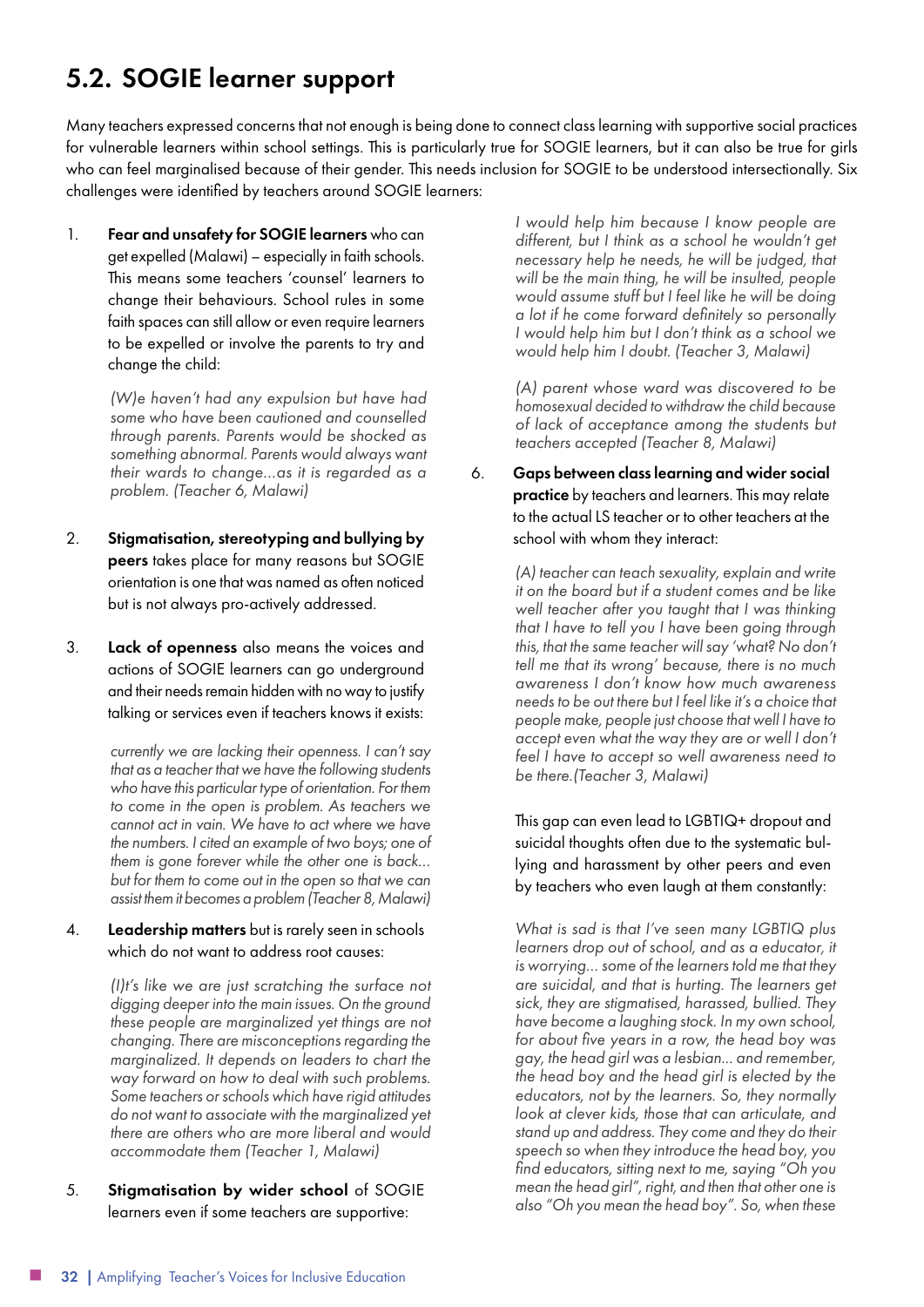*kids would come to class and bring a message you can imagine the reaction of the kids. They were like "Ha, here's the head girl coming." Even though these kids were leaders in their school they were not given the respect that they deserved. That to me is a problem because they emerged as leaders, and were good, but they were not respected, and that was very hurtful. (Teacher 1, South Africa)*

Many teachers spoke about the need to embrace and celebrate learner diversity in all its forms. There was concern was

#### expressed about LGBTIQ+ students merely being 'tolerated in the system:

*They don't feel supported or safe, they don't feel embraced. They feel like they've been tolerated. I believe in embrace, because if I have to tolerate something or someone, that tolerance span only goes so far, and then I get to the end of my tether, because that is what tolerance is… Embrace is perpetual because I accept you with all your flaws for who you are (Teacher 2, South Africa)*

However, six promising trends were also identified by teachers in this area and included:

1. An open-door policy by CSE/LS teachers. While learners might find a one or two teachers who they would confide in, they are in the minority and most teachers are not yet seen as trusted, safe and supportive by pupils. However, examples were shared of teachers, both straight and queer, who have created open door policies for support:

> *Having an open-door policy, she never closes her door, she always ensures that she's the last person to leave the classroom, so – And she has a bench in her class, so should students want to talk about anything they can come through, sit down on this bench, have a conversation. She's big around student consent, "Would you be fine that I pursue the following with regards to interventions," so she really tries (IAM school worker 1, South Africa)*

2. Increased visibility of LGBTIQ+ teachers in the school. Some students are seen as not comfortable having these kinds of conversations with their lifeskills teachers, but instead turn to other or LGBTIQ teachers who offer a safe space within themselves:

> *Like myself, I'm a gay teacher. Starting off in teaching, it was difficult for me but eventually children started to respect me for who I am, and people would now look at me and ask "How do you manage at a high school being openly gay," etc', but going through CSE with them, they see someone that is part of the community, a teacher that's gay and how he lives his life (Teacher 3, South Africa)*

3. Intentional creation of safe spaces for learners. To create safe victim friendly spaces, teachers note that children need to not feel blamed or silenced. Often girls will open up more than boys. Innovative modes of communication such as art or drama can help (see box to right).

#### LESOTHO SCHOOLS ACT FOR CHANGE

Nurturing a vision of schools as Safe Inclusive Spaces is possible if stakeholders work together with teachers. One school in Lesotho was singled out as the best in their district for creating a safe space for learners. The LO teacher there has an educational background in gender and sexuality which equipped him to begin to create a transformed environment not only in his classroom but also reaching out across the whole of the school to its leadership and out to parents. He says*," We create safe and inclusive space us accepting of others… Yes such students are supported, but there is a long way to go. The support is there but will improve with time as more teachers attend workshops. My principal is always encouraging male learners have a positive attitude towards CSE. The reception of the program. There is unity in the school system…a learner feels secure to also provides a car and a teacher to visit the child's home to mediate. The school is being transformed as a safe space for everyone*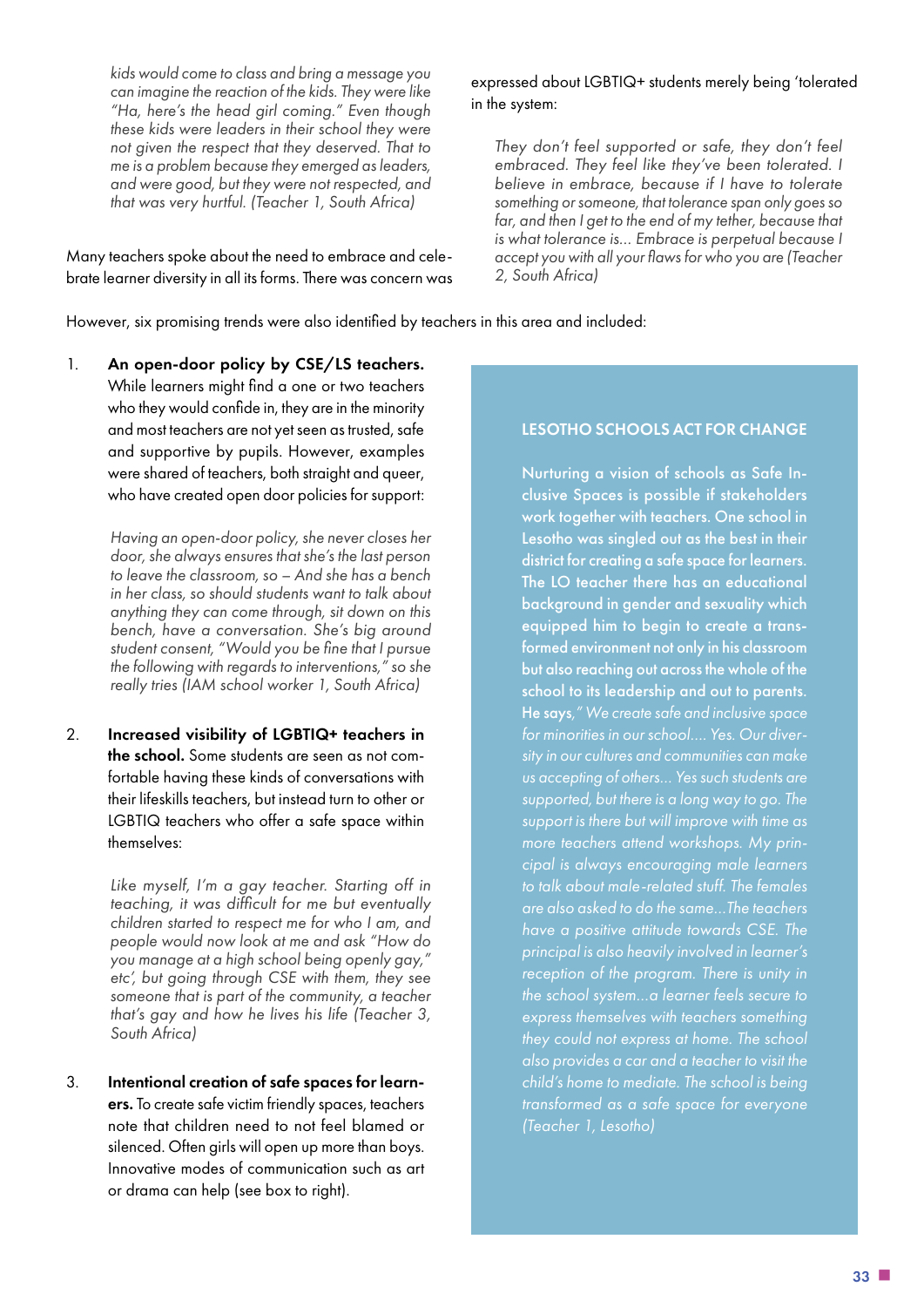#### 4. Visibility of LGBTIQ+ learners in school (Including in leadership roles)

*I've seen change within our area, within our school premise…like the one child (who is LGBTIQ) is now our head boy. They just get that role of confident people, and they take care of learners out there, and they help us creating this atmosphere where we can tell the children "It's okay," you know, and there is somebody, they became peer counsellors. They are there to assist. (Teacher 4, South Africa)*

#### 5. Increasing accountability for homophobic bullying (see box to right)

6. Changes in LBGTQ+ learner confidence and shifts in peer behaviour. Seeming small issues such as dress codes, hair codes and bathrooms in some schools are helping and are also starting to shift away from binaries only as learners begin to speak up and speak together:

> *I would say that they were a bit difficult in the beginning. Like I said you first need to really get the children to understand that one is born that way, all those lessons that you need to do, that you don't choose to be different etc. So after a few lessons, and a few programmes, you could also see that those learners that are part of the LGBTI community, that they also felt more comfortable to express themselves. Like for example schools also have learners conform to wearing certain uniforms, right? At our school we allow our learners to wear what they feel comfortable in. (Teacher 3, South Africa)*

#### TACKLING BULLYING IN NAMIBIA

*Now the kids come, they are grade 8. At first, they go through bullying, name calling and sometimes (LGBTIQ+) kids come with all that energy and now you see these kid is going down, like or isolated or they keep to themselves but you know this kid was active when they came. So the first two months, they start to shy away, not active anymore even their academic performance is affected when they go back… to the class or even at the hostel…they're being discriminated because of their sexual orientation but at the end of the day now, as time goes on I think the others get used to it and start to accept others. I see one boy in her class, I think he was bullied because others think he's homosexual. So now I think that when we tackled that topic.. in grade 8 we have that topic of sexual orientation. So we talk about it. This year, that boy when he come back, he's on fire. He speak out! Because even the bullying…ok it was addressed at the principal, parents were called in…because bullying is a serious case; your parents have to be called in. Talked about and all that, you get your warning and all that … So what I teach kids is that they should never ever think that…whatever happened to them… is their fault… when it comes to voicing out, I also teach the kids that sometimes you are having a problem but if you don't talk out the next person will not know. So they must always speak free. My office is… if they can't talk to their parents or the next teacher… they are always free to talk to me about anything… boys are not that open but they come here and sit down at that chair and they just open up, talk…and some of the things that you think a boy won't talk about no.. …but they are very open…they come too… I tell them if you can't speak you write a letter... you just slide it under my door…then you just indicate it's who-who. Then you talk…Because some kids they are not good at talking…then you write your statement…what you are feeling, what is going on. And some of them can also draw what they are going through.. Then you check…ok this picture is showing this and this…and you can detect…ok this kid is going through this… so if…we have those ones that can talk…those ones they can come and you speak with them…you have those ones that cannot talk, you write…or you do the drawing.(Teacher 1, Namibia)*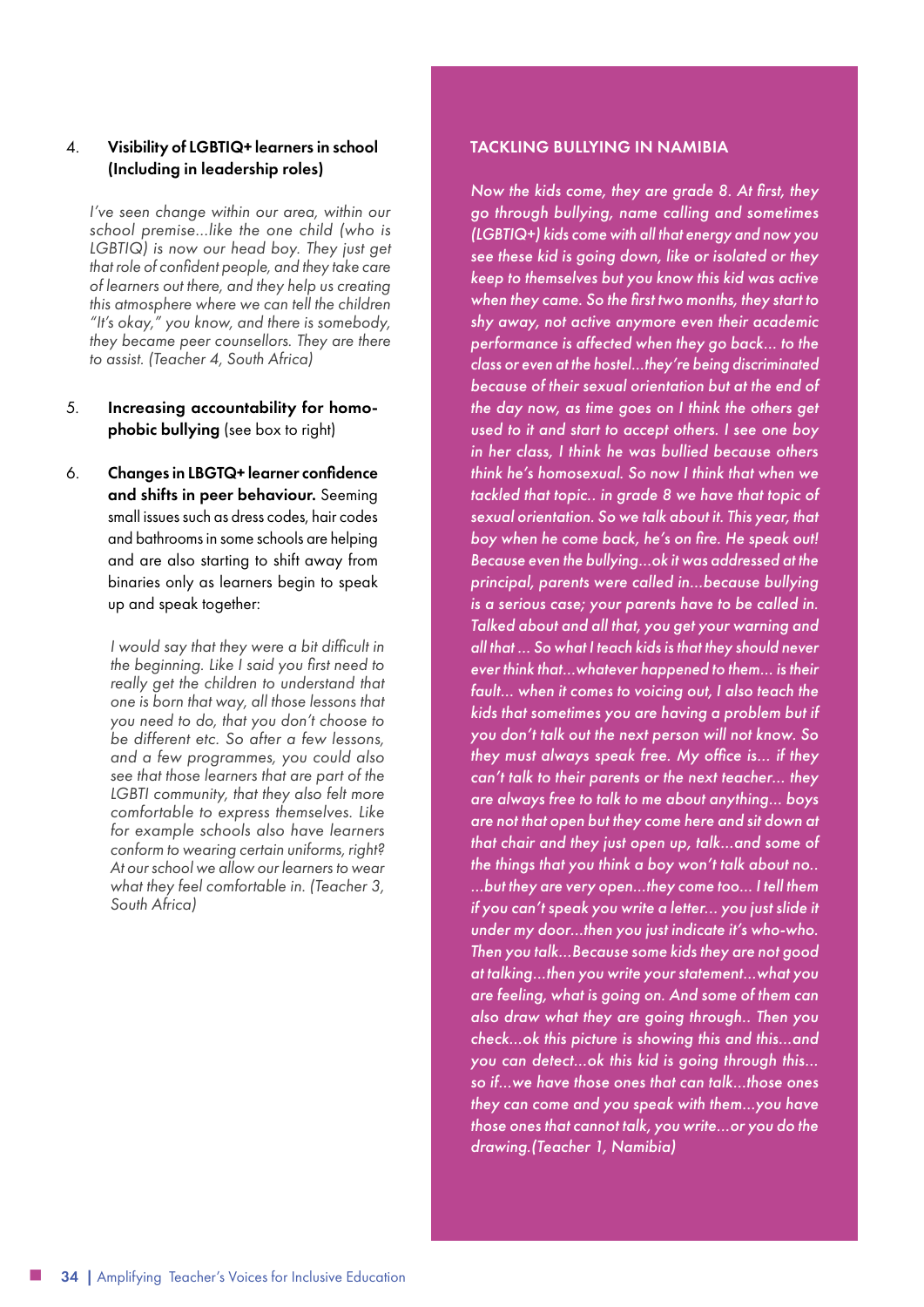<span id="page-34-0"></span>Schools are on a journey towards accepting diversity. Most teachers interviewed stress that there is still a lot of work to be done, they insist that there's light at the end of the tunnel. They need passionate, skilled people to help schools move towards an inclusive space for all learners and to accelerate change:

*So at our school there are a few that (are SOGIE learners) but I told them "So it's okay, it makes you unique. Just imagine how would the world have been if we all look the same, if we all liked the same whatever. Yes, we are different because what if we had to wear every day the same clothes, we look the same. So, it's you are individual, you are unique, so it's okay to be different." Here and there you will get somebody that laughed. It just indicates to us that there is still a gap, and how can we make sure that we close that gap… So we must get teachers that are vibrant, hip and happening…I mean come down to their level but don't forget who you are, but just come up with a different approach, sometimes you teach in the same way over and over, but the world is changing, it is for us to do that mind shift."This is not about me, this is about the future generation." (Teacher 4, South Africa)*

However, while promising trends are identified by the teachers in the face of the many challenge that face SOGIE learners in schools, they all point to the limited role that CSE can play on its own in changing school practices. It can make some difference but a 'whole of school' approach is critical to embed inclusion fully:

*I'm not sure about the leading to a policy and practice reform in the schools because it's basically the mindset that needs to be changed about people, and sometimes people are so used to doing the same thing over in the same manner, so it's sometimes difficult for them to change because there can be resistance to change. But I'm quite sure that it can be done. And the people would know that – because it's not about us, it's all about our learners. So we need to create that atmosphere for our kids, really now to make sure that we are there for them, it's not about us. (Teacher 4, South Africa).*

Teachers pointed to the three pillars of school, home and community as needing to come together and coordinate in a 'whole of community' approach to prevent conflicting responses being made to children.

*the parents and communities have to be educated, along with the child. You cannot send Sipho out of the informal settlement to go to an upmarket suburban school, but Gogo in the informal settlement remains ignorant, uneducated and does not have access to knowledge. Sipho has to go back from the suburban school to the informal settlement, to Gogo, and there's going to be a world of difference. So there has to be an intertwined communication between that school, the learner, and the parent/guardian, to make sure that the child gets the optimal educational opportunity. It would be pointless if the school is going to expose the child to X, Y and Z, but once the child goes home, the child is yet again put into a box where there's only A, B and C. (Teacher 2, South Africa)*

Three recommendations for improvement that emerged were:

- 1. A directory of SRH services available to teachers but also visible and accessible to learners in all schools,
- 2. Early interventions with vulnerable learners with prevention better than cure and
- 3. wider spaces for conversations to shape the whole school:

*you don't wait until this kid who's been bullied is losing their life, but if the child had started seeing signs, and there's a number that they can call and someone they can talk to, you've cut the situation in the bud and saved this child either from committing suicide (IAM school worker, South Africa)*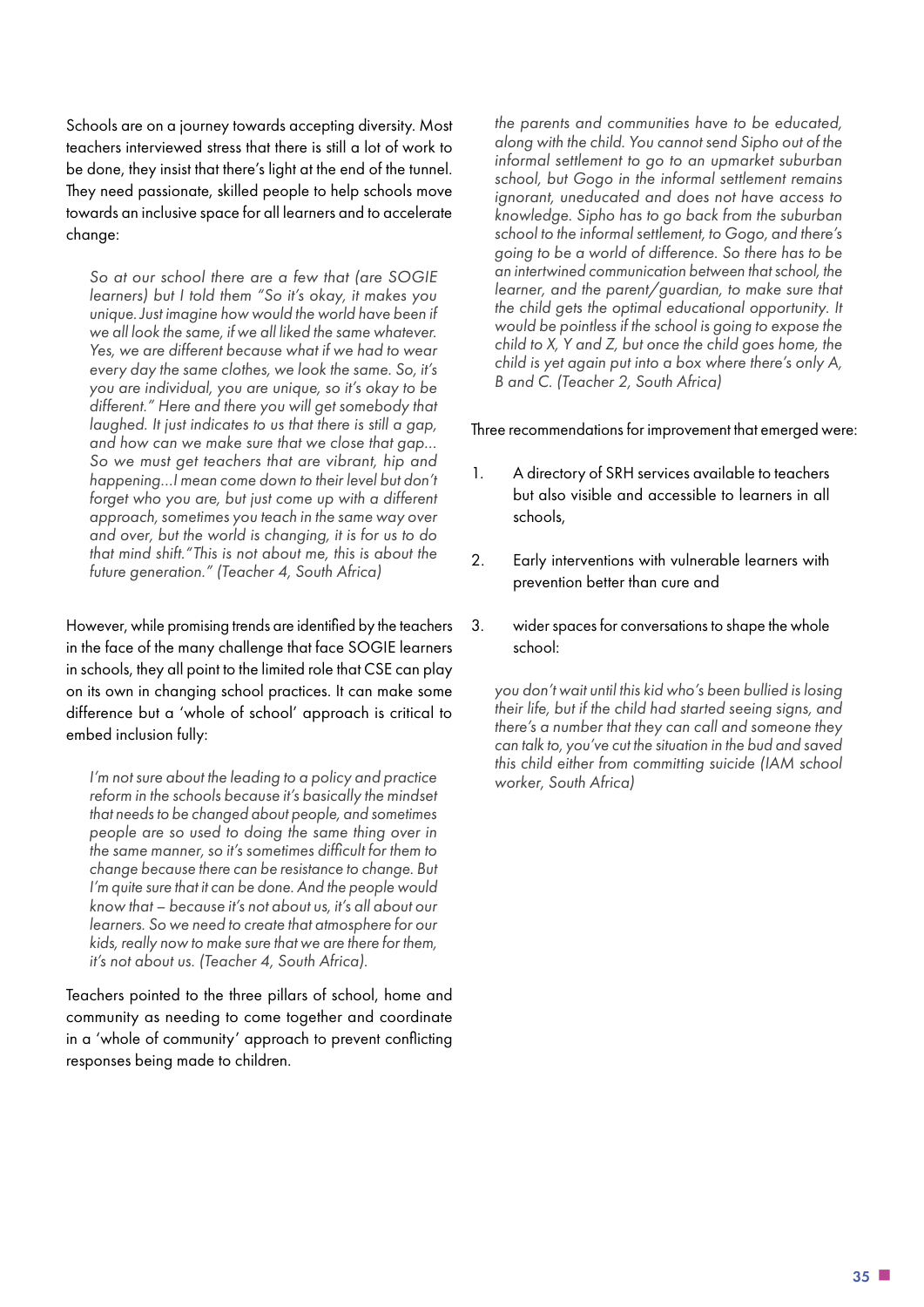**6. Concluding Discussion**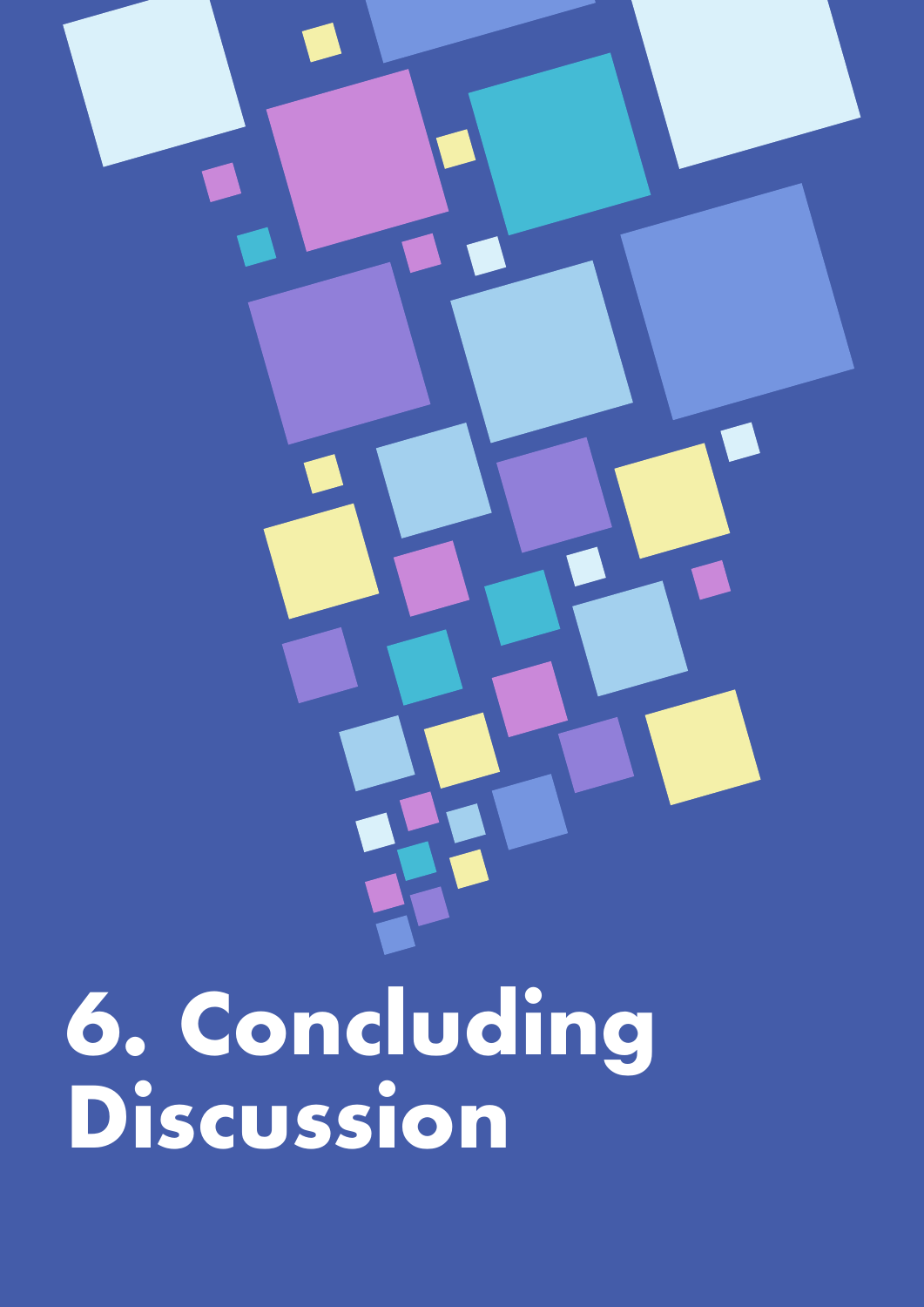<span id="page-36-0"></span>This report has focused on insights across three main areas to reflect on the question: *How does religion and faith impact the implementation (teaching and learning) of Comprehensive Sexuality Education (CSE) at high schools? Are learners referred to appropriate Sexual Reproductive Health (SRH) services where necessary?*

Findings suggest that according to the teachers, religion is often currently having a negative impact on CSE, especially for SOGIE learners but that it could play a positive role. This offers an opportunity on which to build.

Section 3 focused on the value and importance of CSE, prioritised within SADC member states in recent years. Its value was reinforced by all the teachers across all four regions. However, they all noted resistance to CSE from a range of groups, often fuelled by religious beliefs. Since CSE tackles taboos, this is to be expected, but how initial resistance is managed can prevent it from turning into a sustained backlash. One important insight is the need for an intersectional approach to inclusion and diversity which connects gender-based violence, child protection and the needs of SOGIE learners. New CSE curriculums in these countries have a focus on the multiple components of sexuality, tying this to learner agency, voice, and responsibility. This is in line with literature on CSE but teachers need more training and support to accompany their own journey of change.

#### TOP TIP: A whole-of-community approach by schools can help manage resistance and educate parents

Section 4 focused on the role of religion and faith in CSE. Teachers show that religion is currently playing a concerning number of negative roles by shaping fear, resistance and backlash to many aspects of CSE across learners, parents, schools and in faith institutions. They suggest that on a practical level this causes dilemmas for learners who face conflicting advice. What surfaced as lying beneath these patterns are exclusive interpretations of religion and its sacred texts and traditions that are internalised and passed on. These have a cross cutting effect on the community to maintain taboos and limit CSE for the next generation. However, CSE teachers also insist that religion can be reimagined in positive inclusive ways. They often embody this possibility and offered six theological motifs that could help with this shift. This harnesses religions' unique spiritual capital to reinterpret sacred texts in inclusive, loving intersectional ways to offer safe spaces where all can belong. NGOs can work to build the capacity of churches and other faith institutions to become champions for change as part of their faith identity. Faith plays an influential role in all four contexts in this report. They are a key actor in health and educational services. A values based approach can work alongside CSE (not against it) to develop young people's decision making capacity, voice, agency and sense

of belonging. But, for faith institutions to become practical allies, a theological task remains. Research shows that spiritual capital (Palm & Eyber 2019) can be used to promote or to resist violence against children (especially SOGIE learners) but requires dialogue around deep rooted beliefs often entangled with cultural taboos. Only if this is taken seriously can they move from resistors to champions for inclusive change.

TOP TIP: Engaging religious beliefs is key as they lie at the heart of much resistance. Religion can be engaged in positive ways but resources and expertise are needed here to help equip teachers and schools.

Section 5 explored whether learners are appropriately referred to services. This depends strongly on the individual teacher and is rarely institutionalised. Where there is a system the focus appears to be on teenage pregnancy and HIV/ AIDS and the specific needs of SOGI learners often remain invisible or unmet. Visibility of queer teachers or learners in schools can provide informal support to SOGIE learners but to date, schools often remain unsafe spaces vulnerable learners with the need to accelerate change in practice.

TOP TIP: Schools can become hubs for referral processes that are learner centred and enable youth friendly access but this requires going beyond the classroom to reshape schools as safe places of belonging for all.

Teachers reinforce what literature around LGBTIQ+ bodies and faith has already shown, namely that faith is still being misused to underpin LGBTIQ+ exclusion and violence (Palm 2019, West et al, 2016) but also that some religious attitudes are beginning to shift (Gunda 2017). Some promising theological approaches are increasing the visibility and leadership of queer Christians as well as developing positive affirming theologies (Palm 2019, West et al 2016, Hadebe 2016). However, urgent attention needs to be directed into translating this progressive theological work within Southern Africa into local communities and schools and developing accessible and age appropriate resources and trainings.

TOP TIP: NGOs like IAM can play an important faith informed role to disrupt entrenched negative beliefs that do harm and offer positive alternatives.

With such a relatively small sample, it is hard to generalise about similarities and differences across the regions from this data set alone, However, two issues need to be considered in relation to SOGIE issues within SCE. First, whether same sex practice are criminalised or not, where the laws in Malawi for example are very different to those in South Africa and this shapes wider policies, safety around visibility and access to services. Second, whether there is strong faith-based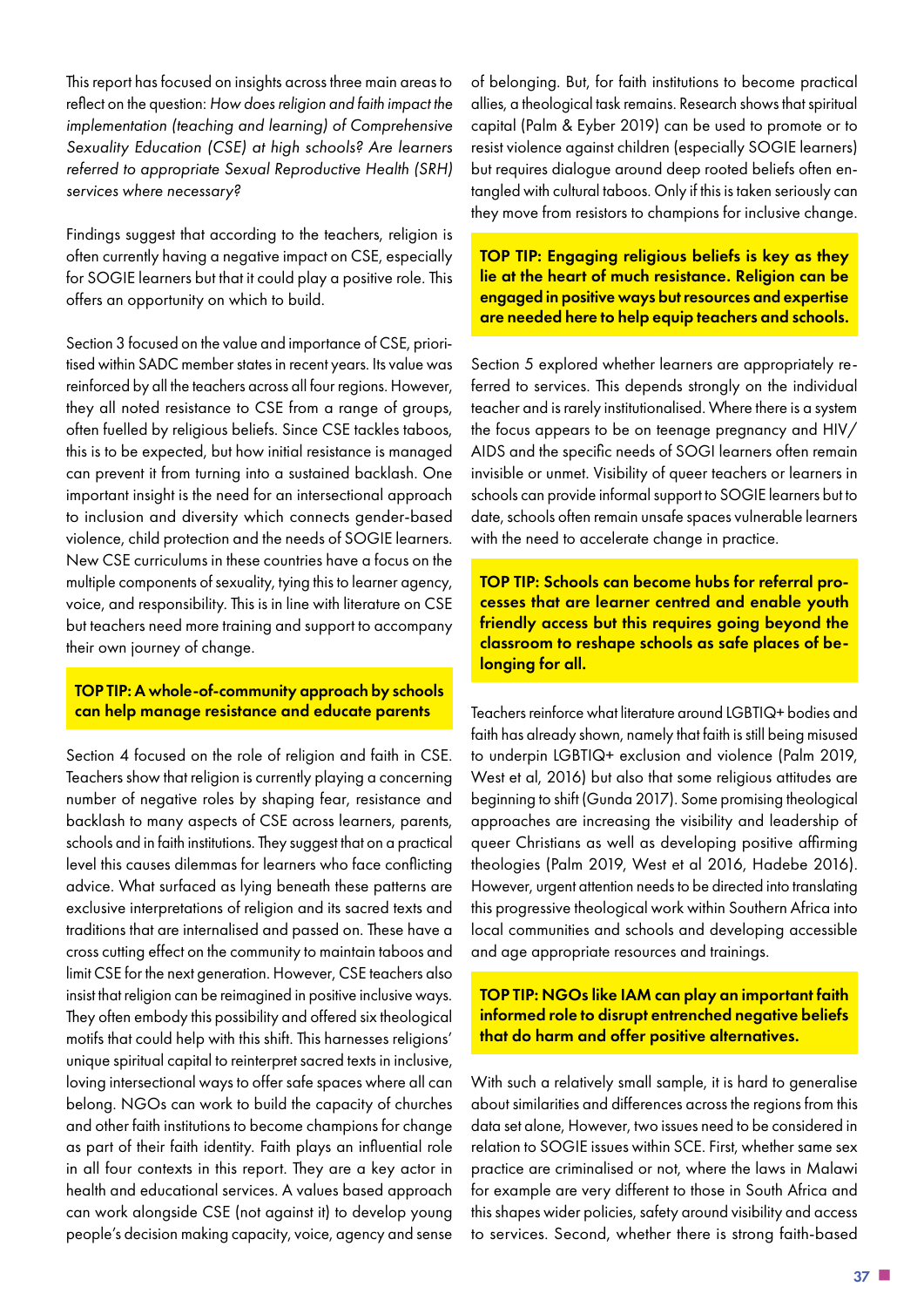<span id="page-37-0"></span>involvement in education – either through a legacy of faithbased schools (Malawi) or a history of Christian education (South Africa). Namibia and Lesotho appear to have had stronger top down enforcement of CSE reducing backlash. As a result, it was noticeable that Malawi teachers spoke less about SOGIE issues in the interviews and more about lifeskills than teachers from elsewhere.

Findings from this data can contribute to the growing evidence base around the important roles of CSE in tackling gender based and sexual violence by ensuring that SOGIE dimensions of this issue are not made invisible or left behind as well as the reality that across these African countries religion cannot be ignored in relation to CSE as it plays a cross cutting role across leaders parents, teachers and wider school leadership. They can also contribute programmatically towards IAM's journey around how to facilitate meaningful intentional conversations on these issues within schools where CSE is taught. If religion and faith are to becomes resources and not roadblocks for dialogue around and within CSE, they need to or facilitating processes. Religion and faith need to be included in any understanding of "comprehensive" teaching and learning. Unless this happens, it is likely that much religion and faith may continue to be misused as a weapon to engender hate, reinforce stigmatisation around sex more widely and the othering of learners who fall outside of binary definitions of "normality" or "accepted sexuality". Teachers interviewed, most of whom are people of faith themselves, showcase the possibilities for change that can take place within the education system if teachers are equipped to engage with these aspects. However, without this engagement, many other teachers may continue to silence, exclude or even refuse to teach these aspects of CSE regardless of whether it exists in the curriculum and even if teachers are supportive, such as the ones interviewed for this report, their options are limited due to wider resistance from other teachers, schools leadership and parents .

Four perceived trends noticed were; 1) that queer teacher visibility in the schools helped significantly to raise this issue with learners and offer a safe space to SOGIE learners, 2) a rural/urban divide often existed with regard to access to youth friendly and confidential services. 3) that some schools were still influenced by faith despite officially being state schools on CSE, and 4) the importance of careful selection and training of CSE teachers to identify those who can hold an open safe dialogue space within the classroom. Two concerns noted are the current lack of interactive age appropriate resources for learners and teachers around CSE, the tendency to see it as on optional subject which students can just choose not to attend and finally the danger of a reinforcement of a binary model of sexuality and gender remaining. The importance of a whole of school approach with buy in – especially from leadership and the wider ministry of education is critical in supporting this transition in practice and in managing community concerns.

This research also generates some new questions. What is CSE intended to achieve, and therefore how is it best evaluated? Methodology matters here and needs more attention. How can the SRH needs of a range of vulnerable learners be met across the wider school setting including an intersectional approach to SOGIE learners that complements other important issues of concern. And finally, how can religion begin to play a values-orientated part in this education ask, becoming a resource and not a roadblock in accelerating CSE change, insisting on inclusive education for all as a core value and helping to turn policy into practice. As one of the teachers interviewed has put it, "*the church and faith and religion definitely has to play its part…those are the three legs that education is based on: the church, school and parents. Those three must work together".*

*"the church and faith and religion definitely has to play its part… those are the three legs that education is based on: the church, school and parents. Those three must work together".*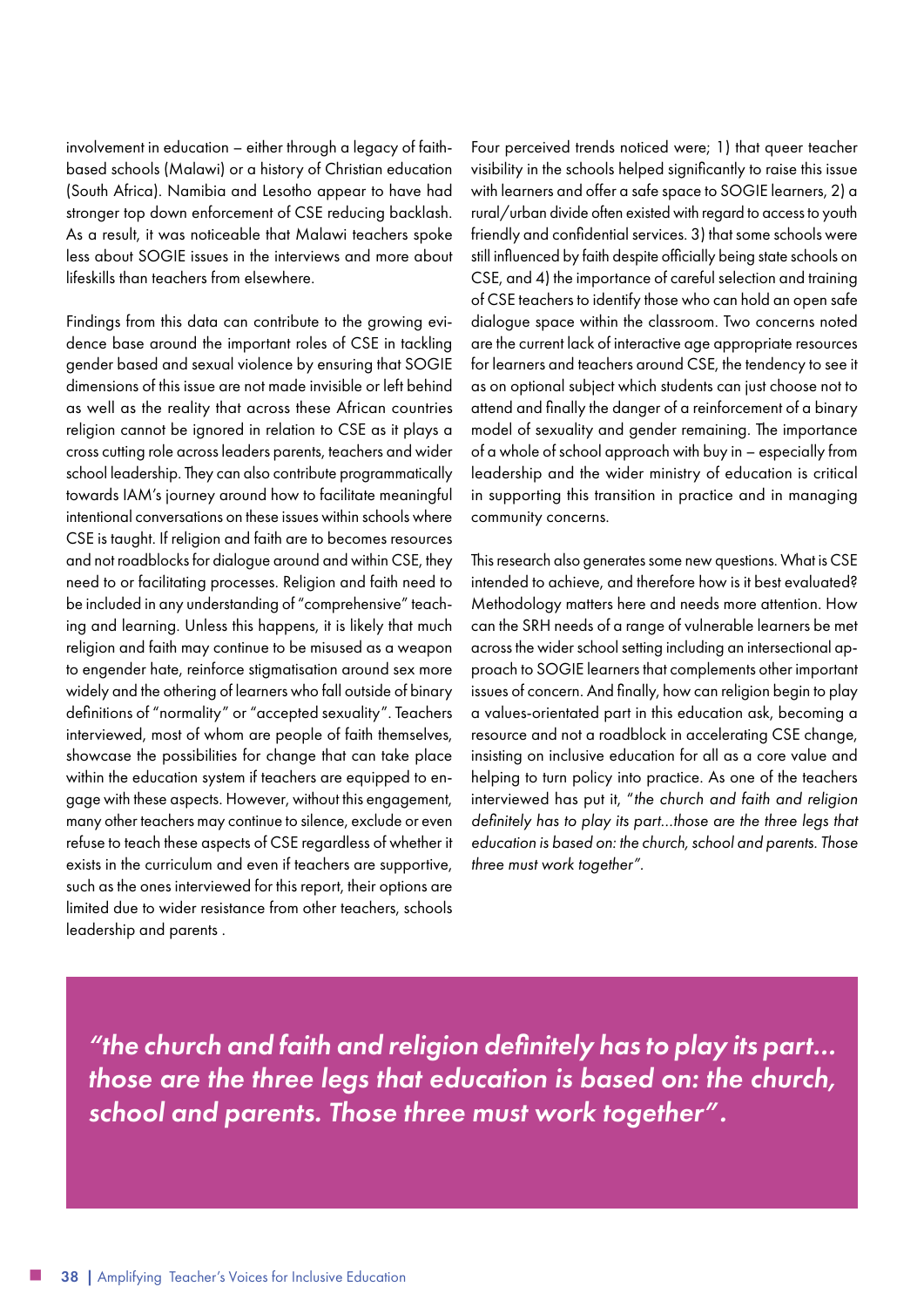# **7. Selected<br>References**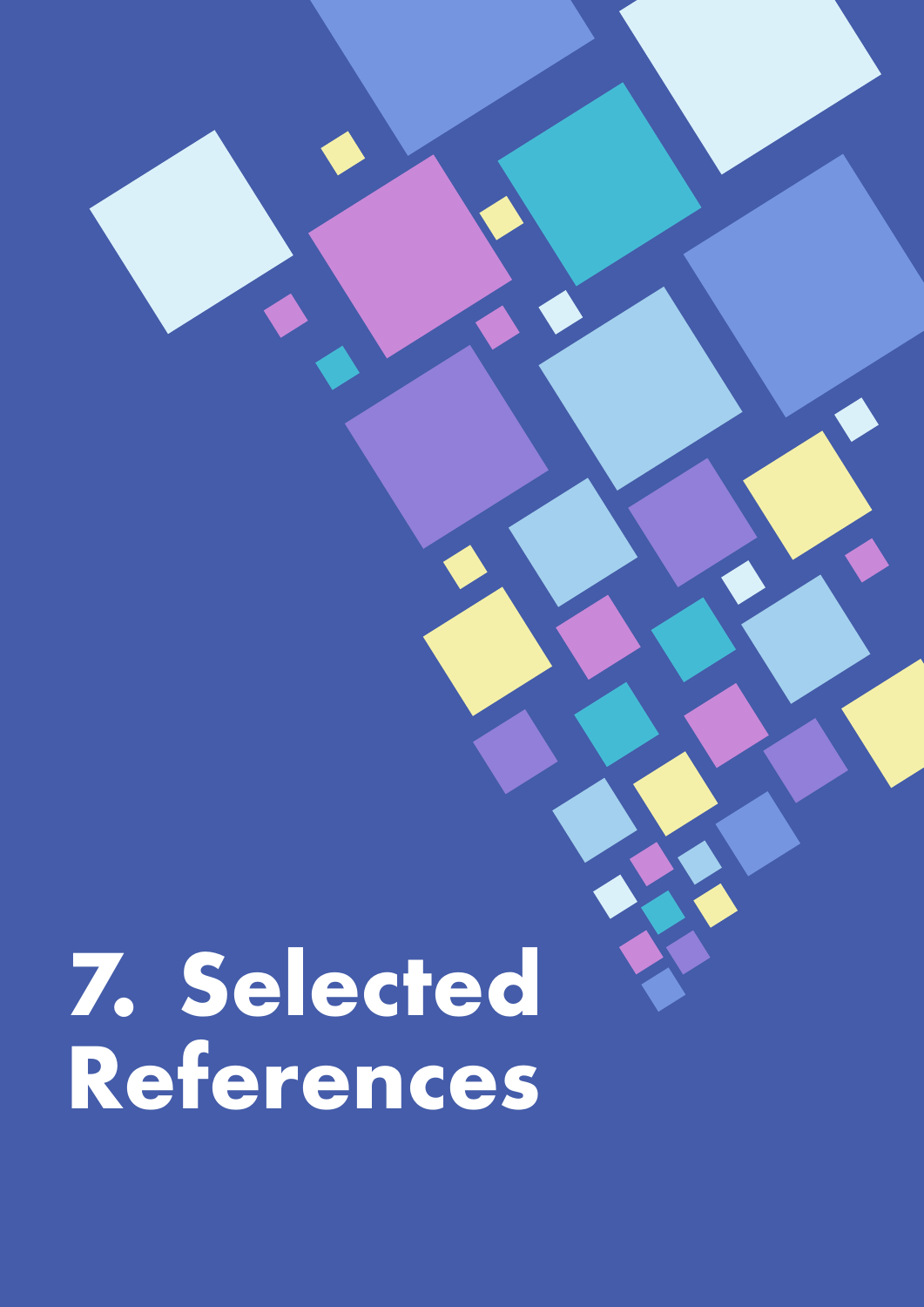Gevisser, M. 2016. *Canaries in the Coal Mines; An analysis of spaces for LGBTIQ activism in Southern Africa.* South Africa: The Other Foundation.

Gunda, M. R. 2017. *Silent no longer! Narratives of engagement between LGBTI groups and the churches in southern Africa*. Report: The Other Foundation 2017

Hadebe, N., and Chitando, E. (eds). 2016. *Engaging the Churches about Homophobia in Southern Africa: Understanding the Past, Present & Future Strategies*. Report. The Other Foundation.

IPPF, 2019a. Comprehensive sexuality education as a strategy for Preventing intimate partner violence among adolescents. Policy brief1. New York: IPPF

IPPF. 2019b. Assessing the potential of comprehensive sexuality education. For intimate partner violence prevention among adolescents in Mexico City. Policy Brief2. New York: IPPF.

IPPF. 2019c. Scaling-up comprehensive sexuality education: an intimate partner violence prevention strategy on a large scale. Policy Brief 3. New York: IPPF.

Jewkes, R., Willan, S., Heise, L., Washington, L., Shai, N., Kerr-Wilson, A. & Christofides, N. 2020. Effective design and implementation elements in interventions to prevent violence against women and girls. What Works to Prevent VAWG? South African Medical Research Council, Pretoria. [Online].

Kuravilla, C 2018. "Chilling Study Sums Up Link Between Religion and Suicide for Queer Youth", *Huffington Post*, 18th April 2018.

Le Roux, E. & Bartelink, BE. 2017. *No more 'harmful traditional practices': working effectively with faith leaders.* Research report. London: Tearfund UK.

Naidoo, E. *Smart Choice: A Values-Based CSE alternative.* [Online]. https://joynews.co.za/smart-choices-a-valuebased-cse-alternative/

Palm, S. 2019. *From Exclusion to Embrace: Towards LGBTIQ belonging in local churches.* South Africa.

Palm, S. & Eyber, C. 2019. *A Mixed Blessing: roles of faith communities in ending violence against children*. Briefing Paper. Washington DC: Joint Learning Initiative on Faith and Local Communities EVAC Hub.

Palm, S. & Clowes, A. 2019. [Learning from Practice: Ap](https://www.researchgate.net/publication/336702814_Learning_from_Practice_Approaches_to_Capture_and_Apply_Practice-Based_Knowledge_PRACTICE_BRIEF_Programming_to_Prevent_Violence_Against_Women?_sg=J_wXNz-Sp_MdUW-nDqNHi4uVnFGkvms0iHgaqcRxRgirS-JMbOb0i-6euxOEbVLUTuV8ATxwifwGMqjX7U_CgfiqQCMB95Oe_7gKa76f.XWEKAIQadpDhMsm4NU8YUoXIG4rj53lKcnhEGhFXzU3Iqgg_9NlCzRERc0SoMaPsOwD6G1OD7J52TV4GU79CMw)[proaches to Capture and Apply Practice-Based Knowledge,](https://www.researchgate.net/publication/336702814_Learning_from_Practice_Approaches_to_Capture_and_Apply_Practice-Based_Knowledge_PRACTICE_BRIEF_Programming_to_Prevent_Violence_Against_Women?_sg=J_wXNz-Sp_MdUW-nDqNHi4uVnFGkvms0iHgaqcRxRgirS-JMbOb0i-6euxOEbVLUTuV8ATxwifwGMqjX7U_CgfiqQCMB95Oe_7gKa76f.XWEKAIQadpDhMsm4NU8YUoXIG4rj53lKcnhEGhFXzU3Iqgg_9NlCzRERc0SoMaPsOwD6G1OD7J52TV4GU79CMw)  [Programming to Prevent Violence Against Women](https://www.researchgate.net/publication/336702814_Learning_from_Practice_Approaches_to_Capture_and_Apply_Practice-Based_Knowledge_PRACTICE_BRIEF_Programming_to_Prevent_Violence_Against_Women?_sg=J_wXNz-Sp_MdUW-nDqNHi4uVnFGkvms0iHgaqcRxRgirS-JMbOb0i-6euxOEbVLUTuV8ATxwifwGMqjX7U_CgfiqQCMB95Oe_7gKa76f.XWEKAIQadpDhMsm4NU8YUoXIG4rj53lKcnhEGhFXzU3Iqgg_9NlCzRERc0SoMaPsOwD6G1OD7J52TV4GU79CMw)*.* The Prevention Collaborative.

Parkes, J., Heslop, J., Johnson-Ross, F., Westerveld, R., Unterhalter, E. 2016. *Rigorous Review of Global Research Evidence on Policy and Practice on School-Related Gender-Based Violence*: UNGEI, University College London – Institute of Education, UNICEF, Global Partnership for Education.

SADC. 2018. *Strategy for SRDR in the SADC region 2019 – 2030.* Draft report

SADC. 2015 Regional accountability framework: Ministerial Commitment on CSE and SRH services for adolescents and young people in Eastern and Southern African (ESA) Countries.

Starrs, A. M. et al. *2018. '*Accelerate progress—SRHR for all: Report of the Guttmacher–*Lancet* Commission'. *The Lancet* 391: 2642–92.

The Other Foundation. 2016. *Progressive Prudes: A survey of attitudes towards homosexuality and gender non-conformity in South Africa*. Human Sciences Research Council,

West, G., Van der Walt, C. & Kaoma, K. J. 2016. "When faith does violence: reimagining engagement between churches and LGBTI groups on homophobia in Africa". *HTS Theological Studies,* 72(1)

UNICEF. 2014. *The Child Rights Education Toolkit*: *Rooting Child Rights in Early Childhood Education, Primary and Secondary Schools*. Geneva.

UNFPA. 2015. *Incorporating Comprehensive Sexuality Education within Basic and Higher Institutions of Learning in KwaZulu-Natal. CSE Report*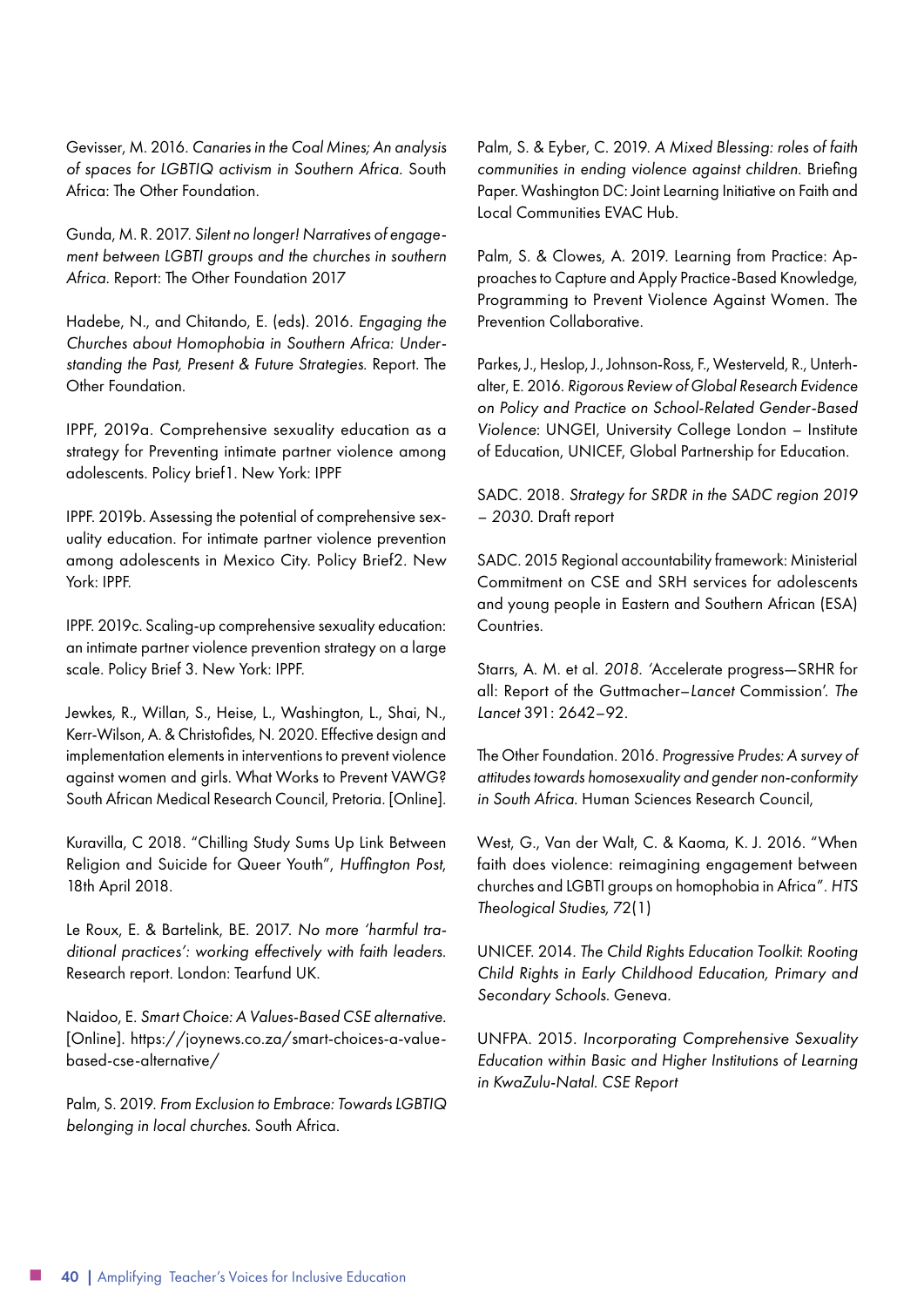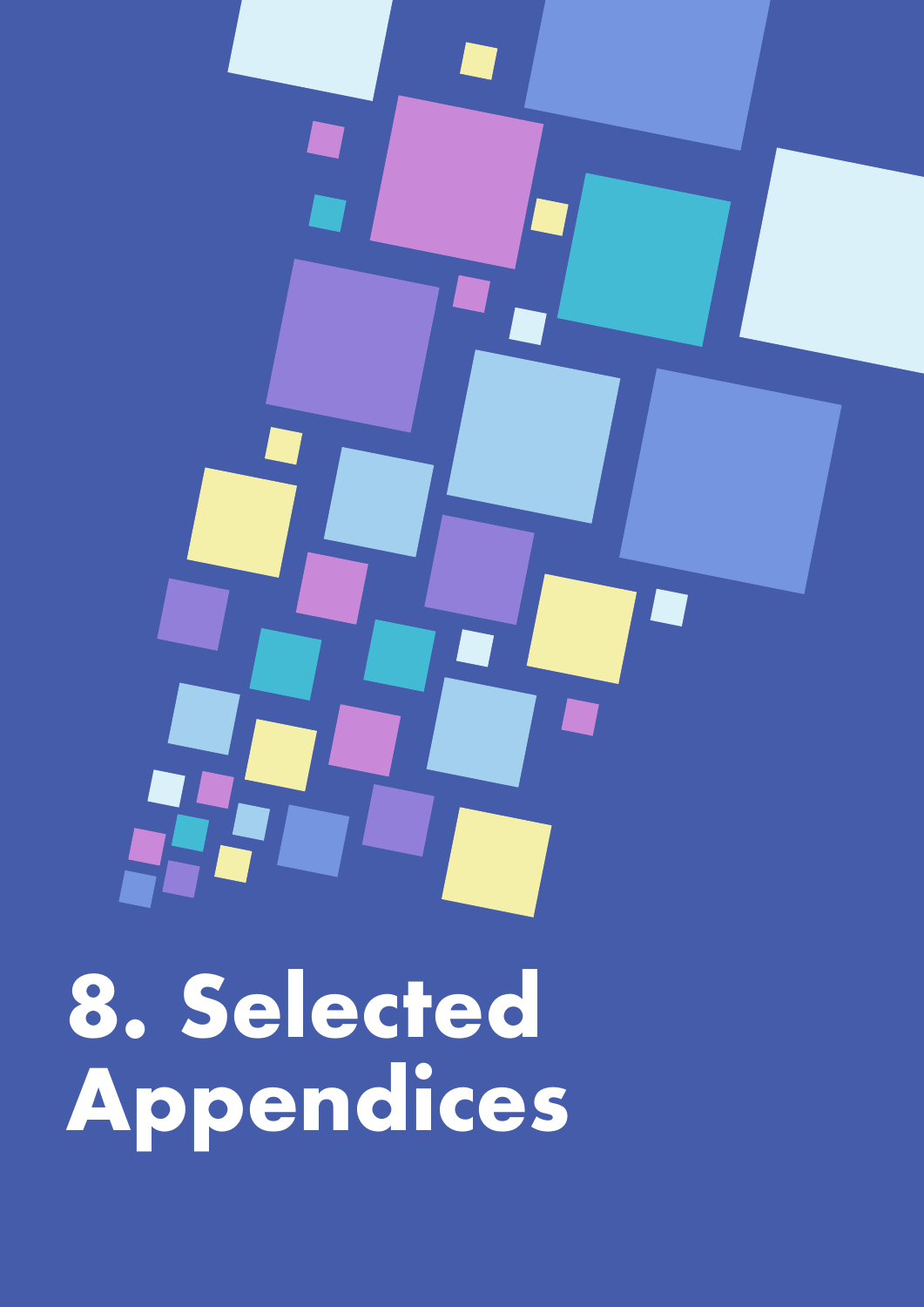#### <span id="page-41-0"></span>8.1. Appendix 1 – Interview Guide

- 1. How would you describe your understanding of CSE as a high school teacher? What contributed towards this understanding with regards to knowledge, content and priority areas of CSE?
- 2. In your opinion, what are the key focus or priority areas of CSE and how do these contribute to the holistic development of your learners?
- 3. Can you explain the relevance of CSE in the context of teaching and learning in this country? What contributes towards this opinion?
- 4. In your experience, how is CSE received by the learners at your school? How would you describe the impact learner's parents or their community have in the way learners engage with CSE?
- 5. Can you share what your experience was to the perceived resistance, challenges or push-back with regards to the implementation and teaching of CSE in the school more broadly, and in the classroom specifically?
- 6. What do you think are the readiness and capacity of teachers in implementing CSE? Can you share what your experience is regarding technical and specialist support from the Department of Education, subject advisors or the development of appropriate resources and teaching aids within the implemented curriculum? (Further probing: What more could be done? Any recommendations based on your realities?)
- 7. In your experience, do you believe religion or faith has a role to play in the CSE curriculum? How would you describe this role and what, in your opinion, is the contribution religion can make to the teaching and learning of CSE? (Is religion viewed from a fundamentalist lens or from a more inclusive perspective?).
- 8. Given that many schools operate in a secular society, how would you describe the manner in which religion or faith can be used as a tool to enhance and not a barrier to stifle dialogue or

deep conversations around human sexuality? (Further probing: What are your observations, when facilitating conversations in the classroom around human sexuality and the influence of the church as an institution or organised religion? In teaching CSE, is there a distinction between the understanding of religion as opposed to faith?).

- 9. How would you articulate the uptake and the insights from the learner in their response to CSE? In your opinion, have you experienced a difference in the understanding of learner's understanding of sex as opposed to sexuality?
- 10. In your understanding and experience, are there relevant age-appropriate referral systems for learners to SRH services at your school? In your opinion how effective is this process and do you believe this referral system is adequate?
- 11. Please describe your understanding of the building of personal agency and voice for learners as part of an effective CSE curriculum. In your experience, is this a priority and have you observed learners resisting bullying and victimisation in the school environment through their own actions and practice as taught through CSE? (Do you believe that there is a direct correlation between personal agency and the teaching and learning of CSE?).
- 12. Do you think CSE is leading to policy and practice reform in schools? How have you observed the change? What are the changes? How has it made schools safer and more inclusive for learners?
- 13. In your experience, are learners marginalised because of their sexual and gender identity or expression supported through a holistic and comprehensive approach to the teaching and learning of human sexuality?
- 14. Please describe how faith/religion can positively contribute to the reduction of bias, discrimination and prejudice? In your experience, can CSE contribute towards the appreciation of diversity and acceptance of difference in the school?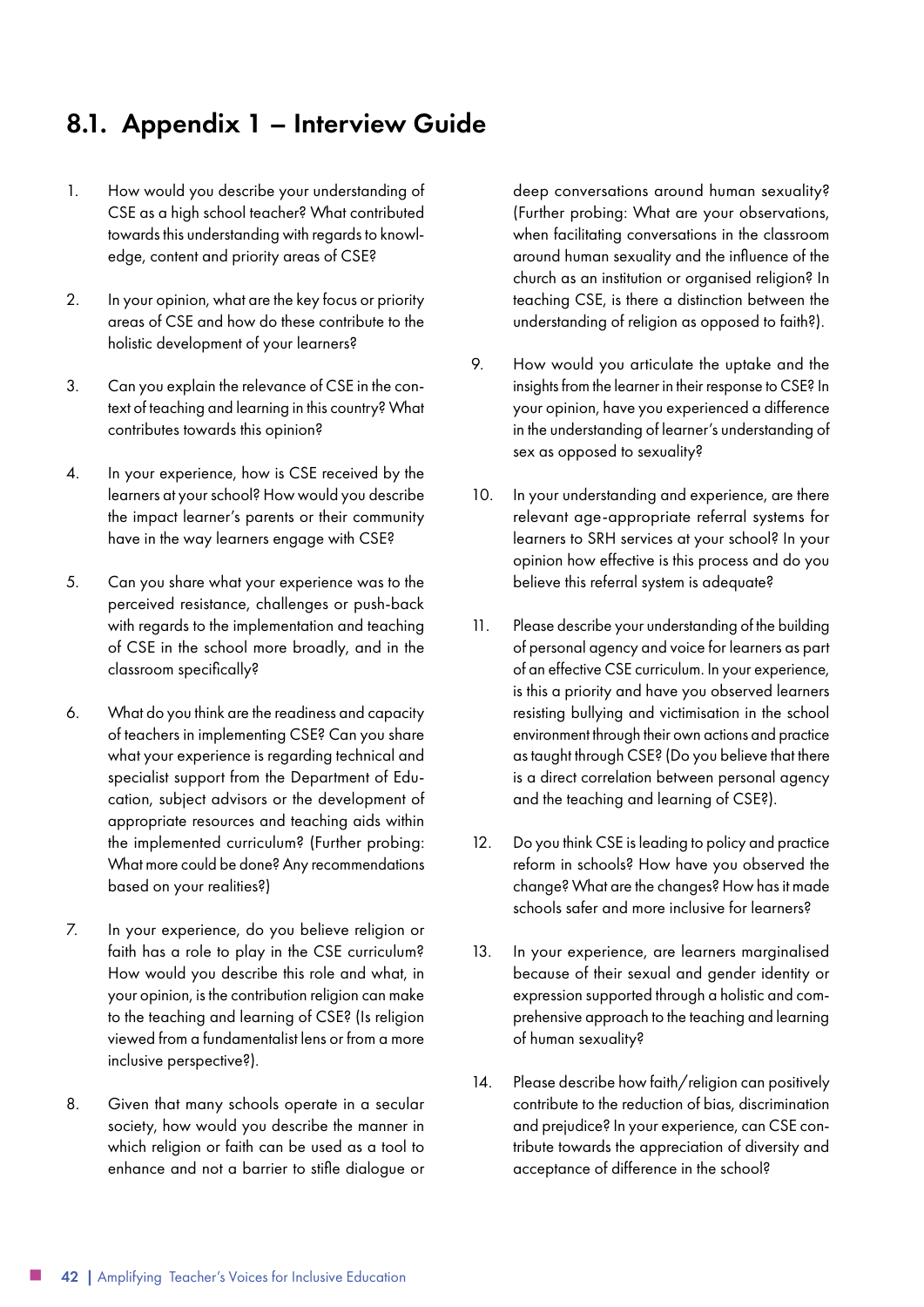



INCLUSIVE & AFFIRMING MINISTRIES<br>- since 1995 -



ulinam CELEBRATING DIVERSITY